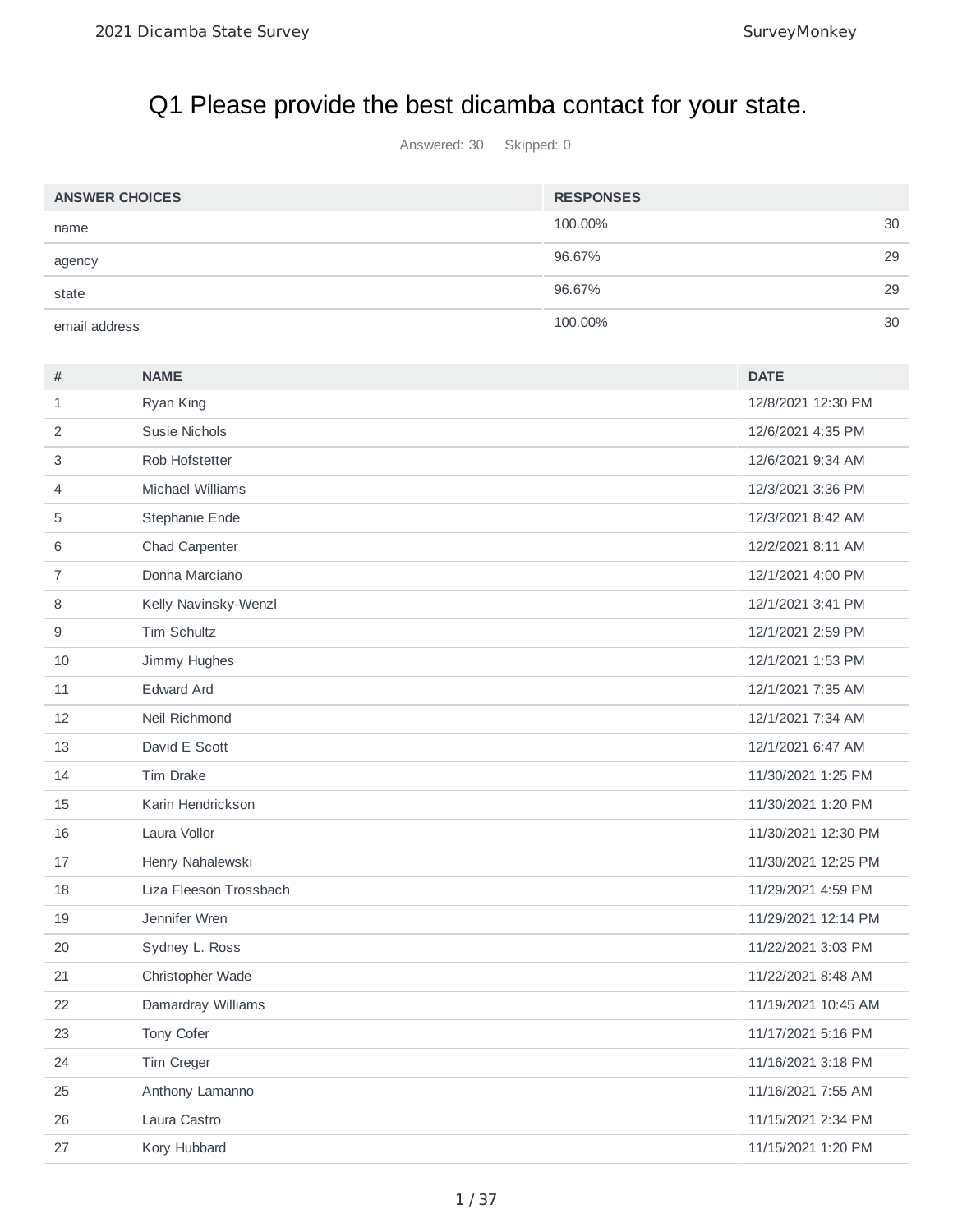| 29<br>Tom Gere<br>11/12/2021 5:53 PM<br>Jack Peterson<br>30<br>11/12/2021 3:06 PM<br><b>AGENCY</b><br><b>DATE</b><br>#<br>Ohio Dept of Ag<br>12/8/2021 12:30 PM<br>$\mathbf{1}$<br>Arkansas Department of Agriculture<br>$\overline{2}$<br>12/6/2021 4:35 PM<br>3<br>Maryland Department of Agriculture, Pesticide Regulation Section<br>12/6/2021 9:34 AM<br>Kentucky Department of Agriculture<br>12/3/2021 3:36 PM<br>4<br>5<br>Minnesota Departmetn of Agriculture<br>12/3/2021 8:42 AM<br>WV Department of Agriculture<br>12/2/2021 8:11 AM<br>6<br>$\overline{7}$<br>Department of Pesticide Regulation<br>12/1/2021 4:00 PM<br>Kansas Department of Agriculture<br>12/1/2021 3:41 PM<br>8<br>Washington State Dept. of Agriculture<br>12/1/2021 2:59 PM<br>9<br>Delaware Dept. Ag<br>12/1/2021 1:53 PM<br>10<br>12/1/2021 7:34 AM<br>11<br><b>FDACS</b><br>12<br>OISC<br>12/1/2021 6:47 AM<br>13<br>Division of Regulatory and Public Service Programs<br>11/30/2021 1:25 PM<br>Alaska Pesticide Control Program (Dept of Environmental Conservation)<br>14<br>11/30/2021 1:20 PM<br>MS Dept. of Agriculture & Commerce - Bureau of Plant Industry<br>11/30/2021 12:30 PM<br>15<br>11/30/2021 12:25 PM<br>16<br>Utah Department of Agriculture and Food<br>Virginia Department of Agriculture & Consumer Services<br>11/29/2021 4:59 PM<br>17<br>18<br>Georgia Department of Agriculture<br>11/29/2021 12:14 PM<br>NCDA&CS Structural Pest Control and Pesticides Division<br>11/22/2021 3:03 PM<br>19<br>20<br>Delaware Dept. Ag.<br>11/22/2021 8:48 AM<br>11/19/2021 10:45 AM<br>21<br><b>ODAFF</b><br>Alabama Department of Agriculture and Industries<br>22<br>11/17/2021 5:16 PM<br>23<br>Nebraska Dept. of Agriculture<br>11/16/2021 3:18 PM<br>Department of Environmental Conservation<br>24<br>11/16/2021 7:55 AM<br>25<br>Iowa Dept. Agriculture & Land Stewardship (IDALS)<br>11/15/2021 2:34 PM<br>26<br>Department of Agriculture<br>11/15/2021 1:20 PM<br>27<br>PA Dept of griculture<br>11/15/2021 8:59 AM<br>28<br>Department of Agriculture and Natural Resources<br>11/12/2021 5:53 PM<br>Arizona Department of Agriculture<br>29<br>11/12/2021 3:06 PM<br>$\#$<br><b>STATE</b><br><b>DATE</b><br>12/8/2021 12:30 PM<br>Ohio<br>$\mathbf{1}$<br>2<br>Arkansas<br>12/6/2021 4:35 PM<br><b>MD</b><br>3<br>12/6/2021 9:34 AM<br>KY.<br>12/3/2021 3:36 PM<br>4 | 28 | Donald Gilbert | 11/15/2021 8:59 AM |
|-------------------------------------------------------------------------------------------------------------------------------------------------------------------------------------------------------------------------------------------------------------------------------------------------------------------------------------------------------------------------------------------------------------------------------------------------------------------------------------------------------------------------------------------------------------------------------------------------------------------------------------------------------------------------------------------------------------------------------------------------------------------------------------------------------------------------------------------------------------------------------------------------------------------------------------------------------------------------------------------------------------------------------------------------------------------------------------------------------------------------------------------------------------------------------------------------------------------------------------------------------------------------------------------------------------------------------------------------------------------------------------------------------------------------------------------------------------------------------------------------------------------------------------------------------------------------------------------------------------------------------------------------------------------------------------------------------------------------------------------------------------------------------------------------------------------------------------------------------------------------------------------------------------------------------------------------------------------------------------------------------------------------------------------------------------------------------------------------------------------------------------------------------------------------------------------------------------------------------------------------------------------------------------------------------------------------------------------------------------------------------------|----|----------------|--------------------|
|                                                                                                                                                                                                                                                                                                                                                                                                                                                                                                                                                                                                                                                                                                                                                                                                                                                                                                                                                                                                                                                                                                                                                                                                                                                                                                                                                                                                                                                                                                                                                                                                                                                                                                                                                                                                                                                                                                                                                                                                                                                                                                                                                                                                                                                                                                                                                                                     |    |                |                    |
|                                                                                                                                                                                                                                                                                                                                                                                                                                                                                                                                                                                                                                                                                                                                                                                                                                                                                                                                                                                                                                                                                                                                                                                                                                                                                                                                                                                                                                                                                                                                                                                                                                                                                                                                                                                                                                                                                                                                                                                                                                                                                                                                                                                                                                                                                                                                                                                     |    |                |                    |
|                                                                                                                                                                                                                                                                                                                                                                                                                                                                                                                                                                                                                                                                                                                                                                                                                                                                                                                                                                                                                                                                                                                                                                                                                                                                                                                                                                                                                                                                                                                                                                                                                                                                                                                                                                                                                                                                                                                                                                                                                                                                                                                                                                                                                                                                                                                                                                                     |    |                |                    |
|                                                                                                                                                                                                                                                                                                                                                                                                                                                                                                                                                                                                                                                                                                                                                                                                                                                                                                                                                                                                                                                                                                                                                                                                                                                                                                                                                                                                                                                                                                                                                                                                                                                                                                                                                                                                                                                                                                                                                                                                                                                                                                                                                                                                                                                                                                                                                                                     |    |                |                    |
|                                                                                                                                                                                                                                                                                                                                                                                                                                                                                                                                                                                                                                                                                                                                                                                                                                                                                                                                                                                                                                                                                                                                                                                                                                                                                                                                                                                                                                                                                                                                                                                                                                                                                                                                                                                                                                                                                                                                                                                                                                                                                                                                                                                                                                                                                                                                                                                     |    |                |                    |
|                                                                                                                                                                                                                                                                                                                                                                                                                                                                                                                                                                                                                                                                                                                                                                                                                                                                                                                                                                                                                                                                                                                                                                                                                                                                                                                                                                                                                                                                                                                                                                                                                                                                                                                                                                                                                                                                                                                                                                                                                                                                                                                                                                                                                                                                                                                                                                                     |    |                |                    |
|                                                                                                                                                                                                                                                                                                                                                                                                                                                                                                                                                                                                                                                                                                                                                                                                                                                                                                                                                                                                                                                                                                                                                                                                                                                                                                                                                                                                                                                                                                                                                                                                                                                                                                                                                                                                                                                                                                                                                                                                                                                                                                                                                                                                                                                                                                                                                                                     |    |                |                    |
|                                                                                                                                                                                                                                                                                                                                                                                                                                                                                                                                                                                                                                                                                                                                                                                                                                                                                                                                                                                                                                                                                                                                                                                                                                                                                                                                                                                                                                                                                                                                                                                                                                                                                                                                                                                                                                                                                                                                                                                                                                                                                                                                                                                                                                                                                                                                                                                     |    |                |                    |
|                                                                                                                                                                                                                                                                                                                                                                                                                                                                                                                                                                                                                                                                                                                                                                                                                                                                                                                                                                                                                                                                                                                                                                                                                                                                                                                                                                                                                                                                                                                                                                                                                                                                                                                                                                                                                                                                                                                                                                                                                                                                                                                                                                                                                                                                                                                                                                                     |    |                |                    |
|                                                                                                                                                                                                                                                                                                                                                                                                                                                                                                                                                                                                                                                                                                                                                                                                                                                                                                                                                                                                                                                                                                                                                                                                                                                                                                                                                                                                                                                                                                                                                                                                                                                                                                                                                                                                                                                                                                                                                                                                                                                                                                                                                                                                                                                                                                                                                                                     |    |                |                    |
|                                                                                                                                                                                                                                                                                                                                                                                                                                                                                                                                                                                                                                                                                                                                                                                                                                                                                                                                                                                                                                                                                                                                                                                                                                                                                                                                                                                                                                                                                                                                                                                                                                                                                                                                                                                                                                                                                                                                                                                                                                                                                                                                                                                                                                                                                                                                                                                     |    |                |                    |
|                                                                                                                                                                                                                                                                                                                                                                                                                                                                                                                                                                                                                                                                                                                                                                                                                                                                                                                                                                                                                                                                                                                                                                                                                                                                                                                                                                                                                                                                                                                                                                                                                                                                                                                                                                                                                                                                                                                                                                                                                                                                                                                                                                                                                                                                                                                                                                                     |    |                |                    |
|                                                                                                                                                                                                                                                                                                                                                                                                                                                                                                                                                                                                                                                                                                                                                                                                                                                                                                                                                                                                                                                                                                                                                                                                                                                                                                                                                                                                                                                                                                                                                                                                                                                                                                                                                                                                                                                                                                                                                                                                                                                                                                                                                                                                                                                                                                                                                                                     |    |                |                    |
|                                                                                                                                                                                                                                                                                                                                                                                                                                                                                                                                                                                                                                                                                                                                                                                                                                                                                                                                                                                                                                                                                                                                                                                                                                                                                                                                                                                                                                                                                                                                                                                                                                                                                                                                                                                                                                                                                                                                                                                                                                                                                                                                                                                                                                                                                                                                                                                     |    |                |                    |
|                                                                                                                                                                                                                                                                                                                                                                                                                                                                                                                                                                                                                                                                                                                                                                                                                                                                                                                                                                                                                                                                                                                                                                                                                                                                                                                                                                                                                                                                                                                                                                                                                                                                                                                                                                                                                                                                                                                                                                                                                                                                                                                                                                                                                                                                                                                                                                                     |    |                |                    |
|                                                                                                                                                                                                                                                                                                                                                                                                                                                                                                                                                                                                                                                                                                                                                                                                                                                                                                                                                                                                                                                                                                                                                                                                                                                                                                                                                                                                                                                                                                                                                                                                                                                                                                                                                                                                                                                                                                                                                                                                                                                                                                                                                                                                                                                                                                                                                                                     |    |                |                    |
|                                                                                                                                                                                                                                                                                                                                                                                                                                                                                                                                                                                                                                                                                                                                                                                                                                                                                                                                                                                                                                                                                                                                                                                                                                                                                                                                                                                                                                                                                                                                                                                                                                                                                                                                                                                                                                                                                                                                                                                                                                                                                                                                                                                                                                                                                                                                                                                     |    |                |                    |
|                                                                                                                                                                                                                                                                                                                                                                                                                                                                                                                                                                                                                                                                                                                                                                                                                                                                                                                                                                                                                                                                                                                                                                                                                                                                                                                                                                                                                                                                                                                                                                                                                                                                                                                                                                                                                                                                                                                                                                                                                                                                                                                                                                                                                                                                                                                                                                                     |    |                |                    |
|                                                                                                                                                                                                                                                                                                                                                                                                                                                                                                                                                                                                                                                                                                                                                                                                                                                                                                                                                                                                                                                                                                                                                                                                                                                                                                                                                                                                                                                                                                                                                                                                                                                                                                                                                                                                                                                                                                                                                                                                                                                                                                                                                                                                                                                                                                                                                                                     |    |                |                    |
|                                                                                                                                                                                                                                                                                                                                                                                                                                                                                                                                                                                                                                                                                                                                                                                                                                                                                                                                                                                                                                                                                                                                                                                                                                                                                                                                                                                                                                                                                                                                                                                                                                                                                                                                                                                                                                                                                                                                                                                                                                                                                                                                                                                                                                                                                                                                                                                     |    |                |                    |
|                                                                                                                                                                                                                                                                                                                                                                                                                                                                                                                                                                                                                                                                                                                                                                                                                                                                                                                                                                                                                                                                                                                                                                                                                                                                                                                                                                                                                                                                                                                                                                                                                                                                                                                                                                                                                                                                                                                                                                                                                                                                                                                                                                                                                                                                                                                                                                                     |    |                |                    |
|                                                                                                                                                                                                                                                                                                                                                                                                                                                                                                                                                                                                                                                                                                                                                                                                                                                                                                                                                                                                                                                                                                                                                                                                                                                                                                                                                                                                                                                                                                                                                                                                                                                                                                                                                                                                                                                                                                                                                                                                                                                                                                                                                                                                                                                                                                                                                                                     |    |                |                    |
|                                                                                                                                                                                                                                                                                                                                                                                                                                                                                                                                                                                                                                                                                                                                                                                                                                                                                                                                                                                                                                                                                                                                                                                                                                                                                                                                                                                                                                                                                                                                                                                                                                                                                                                                                                                                                                                                                                                                                                                                                                                                                                                                                                                                                                                                                                                                                                                     |    |                |                    |
|                                                                                                                                                                                                                                                                                                                                                                                                                                                                                                                                                                                                                                                                                                                                                                                                                                                                                                                                                                                                                                                                                                                                                                                                                                                                                                                                                                                                                                                                                                                                                                                                                                                                                                                                                                                                                                                                                                                                                                                                                                                                                                                                                                                                                                                                                                                                                                                     |    |                |                    |
|                                                                                                                                                                                                                                                                                                                                                                                                                                                                                                                                                                                                                                                                                                                                                                                                                                                                                                                                                                                                                                                                                                                                                                                                                                                                                                                                                                                                                                                                                                                                                                                                                                                                                                                                                                                                                                                                                                                                                                                                                                                                                                                                                                                                                                                                                                                                                                                     |    |                |                    |
|                                                                                                                                                                                                                                                                                                                                                                                                                                                                                                                                                                                                                                                                                                                                                                                                                                                                                                                                                                                                                                                                                                                                                                                                                                                                                                                                                                                                                                                                                                                                                                                                                                                                                                                                                                                                                                                                                                                                                                                                                                                                                                                                                                                                                                                                                                                                                                                     |    |                |                    |
|                                                                                                                                                                                                                                                                                                                                                                                                                                                                                                                                                                                                                                                                                                                                                                                                                                                                                                                                                                                                                                                                                                                                                                                                                                                                                                                                                                                                                                                                                                                                                                                                                                                                                                                                                                                                                                                                                                                                                                                                                                                                                                                                                                                                                                                                                                                                                                                     |    |                |                    |
|                                                                                                                                                                                                                                                                                                                                                                                                                                                                                                                                                                                                                                                                                                                                                                                                                                                                                                                                                                                                                                                                                                                                                                                                                                                                                                                                                                                                                                                                                                                                                                                                                                                                                                                                                                                                                                                                                                                                                                                                                                                                                                                                                                                                                                                                                                                                                                                     |    |                |                    |
|                                                                                                                                                                                                                                                                                                                                                                                                                                                                                                                                                                                                                                                                                                                                                                                                                                                                                                                                                                                                                                                                                                                                                                                                                                                                                                                                                                                                                                                                                                                                                                                                                                                                                                                                                                                                                                                                                                                                                                                                                                                                                                                                                                                                                                                                                                                                                                                     |    |                |                    |
|                                                                                                                                                                                                                                                                                                                                                                                                                                                                                                                                                                                                                                                                                                                                                                                                                                                                                                                                                                                                                                                                                                                                                                                                                                                                                                                                                                                                                                                                                                                                                                                                                                                                                                                                                                                                                                                                                                                                                                                                                                                                                                                                                                                                                                                                                                                                                                                     |    |                |                    |
|                                                                                                                                                                                                                                                                                                                                                                                                                                                                                                                                                                                                                                                                                                                                                                                                                                                                                                                                                                                                                                                                                                                                                                                                                                                                                                                                                                                                                                                                                                                                                                                                                                                                                                                                                                                                                                                                                                                                                                                                                                                                                                                                                                                                                                                                                                                                                                                     |    |                |                    |
|                                                                                                                                                                                                                                                                                                                                                                                                                                                                                                                                                                                                                                                                                                                                                                                                                                                                                                                                                                                                                                                                                                                                                                                                                                                                                                                                                                                                                                                                                                                                                                                                                                                                                                                                                                                                                                                                                                                                                                                                                                                                                                                                                                                                                                                                                                                                                                                     |    |                |                    |
|                                                                                                                                                                                                                                                                                                                                                                                                                                                                                                                                                                                                                                                                                                                                                                                                                                                                                                                                                                                                                                                                                                                                                                                                                                                                                                                                                                                                                                                                                                                                                                                                                                                                                                                                                                                                                                                                                                                                                                                                                                                                                                                                                                                                                                                                                                                                                                                     |    |                |                    |
|                                                                                                                                                                                                                                                                                                                                                                                                                                                                                                                                                                                                                                                                                                                                                                                                                                                                                                                                                                                                                                                                                                                                                                                                                                                                                                                                                                                                                                                                                                                                                                                                                                                                                                                                                                                                                                                                                                                                                                                                                                                                                                                                                                                                                                                                                                                                                                                     |    |                |                    |
|                                                                                                                                                                                                                                                                                                                                                                                                                                                                                                                                                                                                                                                                                                                                                                                                                                                                                                                                                                                                                                                                                                                                                                                                                                                                                                                                                                                                                                                                                                                                                                                                                                                                                                                                                                                                                                                                                                                                                                                                                                                                                                                                                                                                                                                                                                                                                                                     |    |                |                    |
|                                                                                                                                                                                                                                                                                                                                                                                                                                                                                                                                                                                                                                                                                                                                                                                                                                                                                                                                                                                                                                                                                                                                                                                                                                                                                                                                                                                                                                                                                                                                                                                                                                                                                                                                                                                                                                                                                                                                                                                                                                                                                                                                                                                                                                                                                                                                                                                     |    |                |                    |
|                                                                                                                                                                                                                                                                                                                                                                                                                                                                                                                                                                                                                                                                                                                                                                                                                                                                                                                                                                                                                                                                                                                                                                                                                                                                                                                                                                                                                                                                                                                                                                                                                                                                                                                                                                                                                                                                                                                                                                                                                                                                                                                                                                                                                                                                                                                                                                                     |    |                |                    |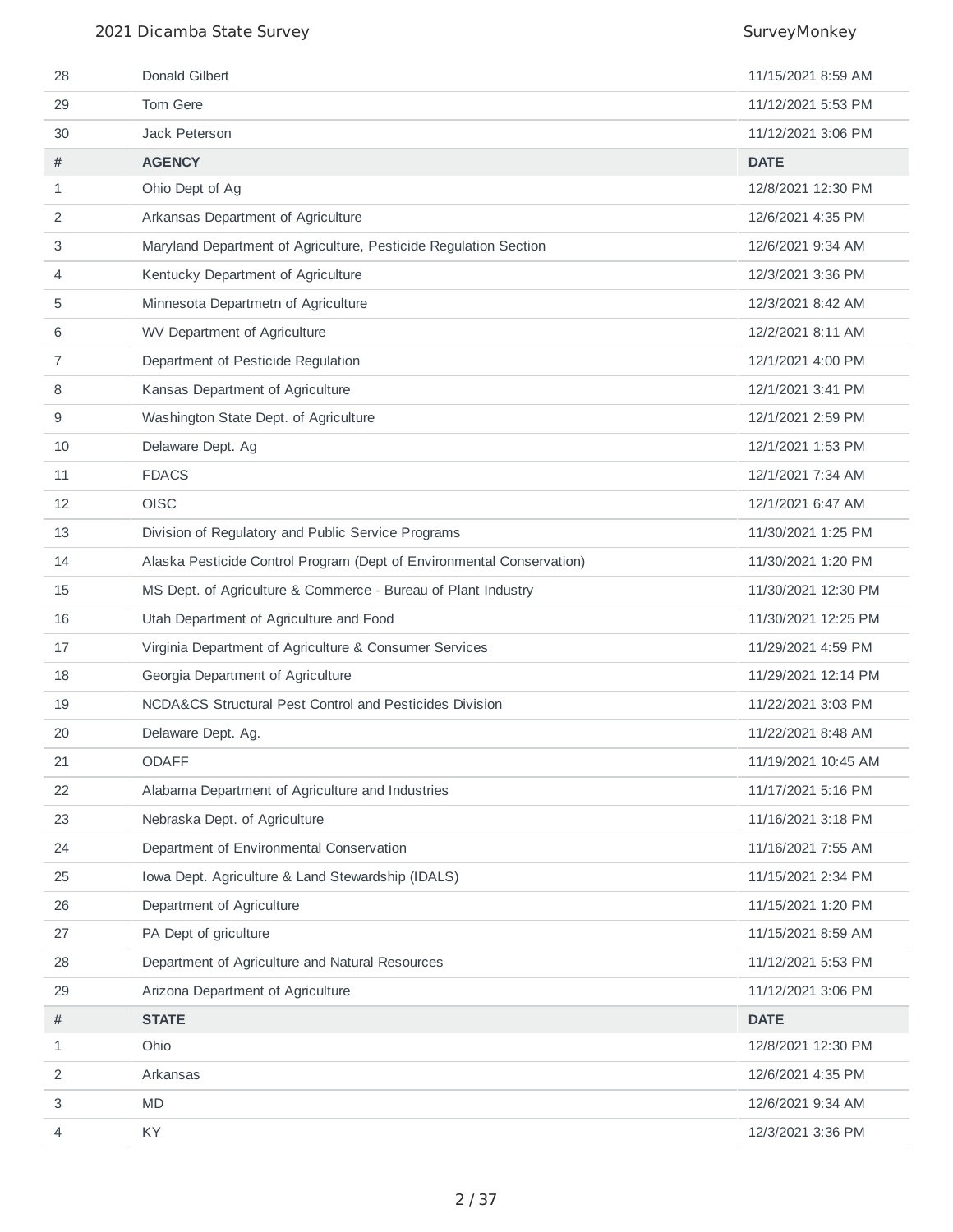| 5              | Minnesota                              | 12/3/2021 8:42 AM   |
|----------------|----------------------------------------|---------------------|
| 6              | West Virginia                          | 12/2/2021 8:11 AM   |
| 7              | California                             | 12/1/2021 4:00 PM   |
| 8              | Kansas                                 | 12/1/2021 3:41 PM   |
| 9              | Washington                             | 12/1/2021 2:59 PM   |
| 10             | DE                                     | 12/1/2021 1:53 PM   |
| 11             | <b>FL</b>                              | 12/1/2021 7:34 AM   |
| 12             | IN                                     | 12/1/2021 6:47 AM   |
| 13             | South Carolina                         | 11/30/2021 1:25 PM  |
| 14             | <b>AK</b>                              | 11/30/2021 1:20 PM  |
| 15             | Mississippi                            | 11/30/2021 12:30 PM |
| 16             | Utah                                   | 11/30/2021 12:25 PM |
| 17             | Virginia                               | 11/29/2021 4:59 PM  |
| 18             | Georgia                                | 11/29/2021 12:14 PM |
| 19             | North Carolina                         | 11/22/2021 3:03 PM  |
| 20             | <b>DE</b>                              | 11/22/2021 8:48 AM  |
| 21             | Oklahoma                               | 11/19/2021 10:45 AM |
| 22             | Alabama                                | 11/17/2021 5:16 PM  |
| 23             | Nebraska                               | 11/16/2021 3:18 PM  |
| 24             | New York                               | 11/16/2021 7:55 AM  |
| 25             | Iowa                                   | 11/15/2021 2:34 PM  |
| 26             | Missouri                               | 11/15/2021 1:20 PM  |
| 27             | <b>PA</b>                              | 11/15/2021 8:59 AM  |
| 28             | South Dakota                           | 11/12/2021 5:53 PM  |
| 29             | Arizona                                | 11/12/2021 3:06 PM  |
| #              | <b>EMAIL ADDRESS</b>                   | <b>DATE</b>         |
| 1              | RYAN.KING@AGRI.OHIO.GOV                | 12/8/2021 12:30 PM  |
| $\overline{2}$ | susie.nichols@agriculture.arkansas.gov | 12/6/2021 4:35 PM   |
| 3              | rob.hofstetter@maryland.gov            | 12/6/2021 9:34 AM   |
| 4              | Michael.r.williams@ky.gov              | 12/3/2021 3:36 PM   |
| 5              | stephanie.ende@state.mn.us             | 12/3/2021 8:42 AM   |
| 6              | ccarpenter@wvda.us                     | 12/2/2021 8:11 AM   |
| 7              | donna.marciano@cdpr.ca.gov             | 12/1/2021 4:00 PM   |
| 8              | kda.pestfert@ks.gov                    | 12/1/2021 3:41 PM   |
| 9              | tschultz@agr.wa.gov                    | 12/1/2021 2:59 PM   |
| 10             | James.Hughes@delaware.gov              | 12/1/2021 1:53 PM   |
| 11             | edward.ard@fdacs.gov                   | 12/1/2021 7:35 AM   |
| 12             | neil.richmond@fdacs.gov                | 12/1/2021 7:34 AM   |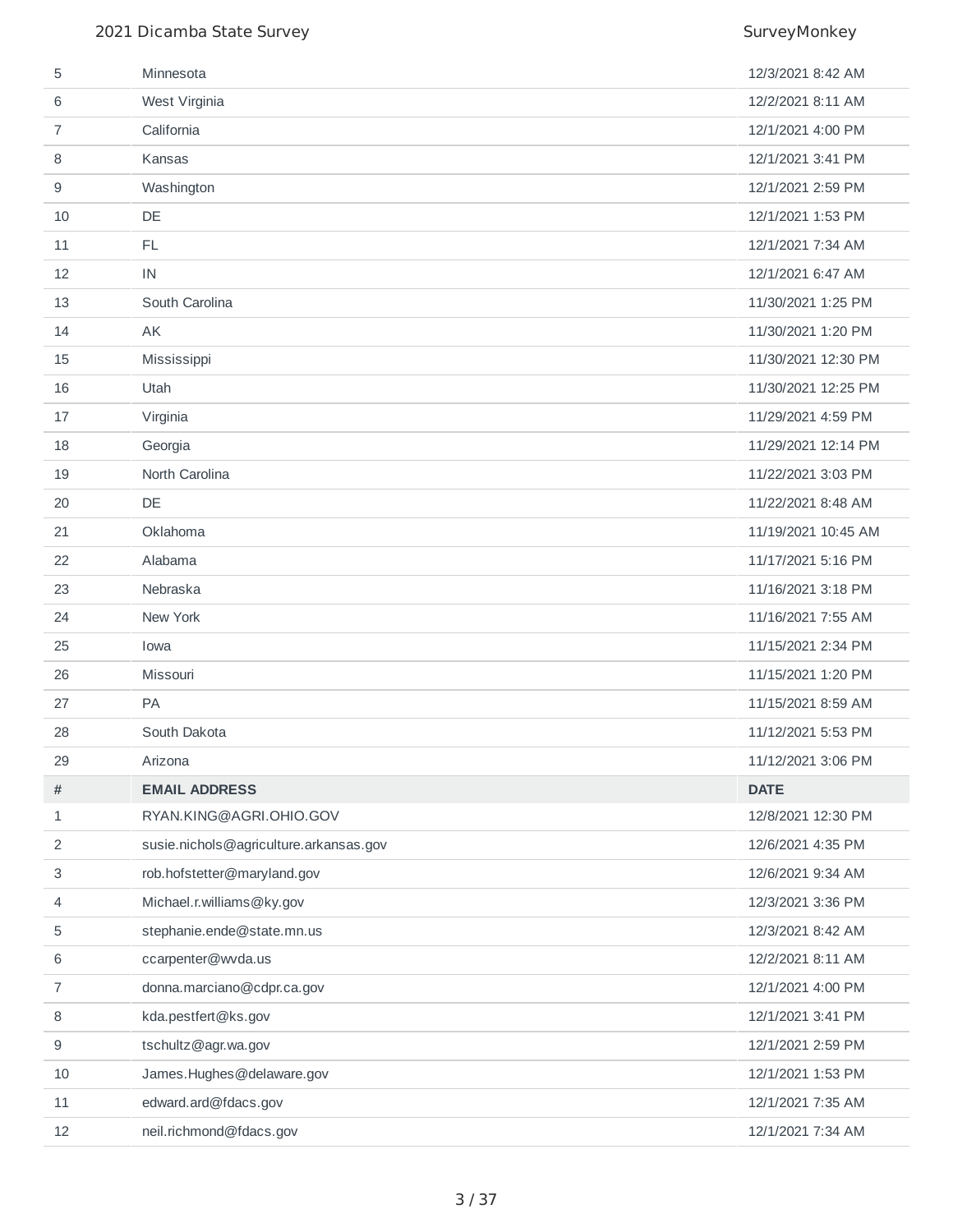| 13 | scottde@purdue.edu               | 12/1/2021 6:47 AM   |
|----|----------------------------------|---------------------|
| 14 | tdrake@clemson.edu               | 11/30/2021 1:25 PM  |
| 15 | karin.hendrickson@alaska.gov     | 11/30/2021 1:20 PM  |
| 16 | Laurav@mdac.ms.gov               | 11/30/2021 12:30 PM |
| 17 | hnahalewski@utah.gov             | 11/30/2021 12:25 PM |
| 18 | liza.fleeson@vdacs.virginia.gov  | 11/29/2021 4:59 PM  |
| 19 | jennifer.wren@agr.georgia.gov    | 11/29/2021 12:14 PM |
| 20 | sydney.ross@ncagr.gov            | 11/22/2021 3:03 PM  |
| 21 | Christopher.wade@delaware.gov    | 11/22/2021 8:48 AM  |
| 22 | damardray.williams@ag.ok.gov     | 11/19/2021 10:45 AM |
| 23 | tony.cofer@agi.alabama.gov       | 11/17/2021 5:16 PM  |
| 24 | tim.creger@nebraska.gov          | 11/16/2021 3:18 PM  |
| 25 | anthony.lamanno@dec.ny.gov       | 11/16/2021 7:55 AM  |
| 26 | Laura.Castro@IowaAgriculture.gov | 11/15/2021 2:34 PM  |
| 27 | kory.hubbard@mda.mo.gov          | 11/15/2021 1:20 PM  |
| 28 | dgilbert@pa.gov                  | 11/15/2021 8:59 AM  |
| 29 | tom.gere@state.sd.us             | 11/12/2021 5:53 PM  |
| 30 | jpeterson@azda.gov               | 11/12/2021 3:06 PM  |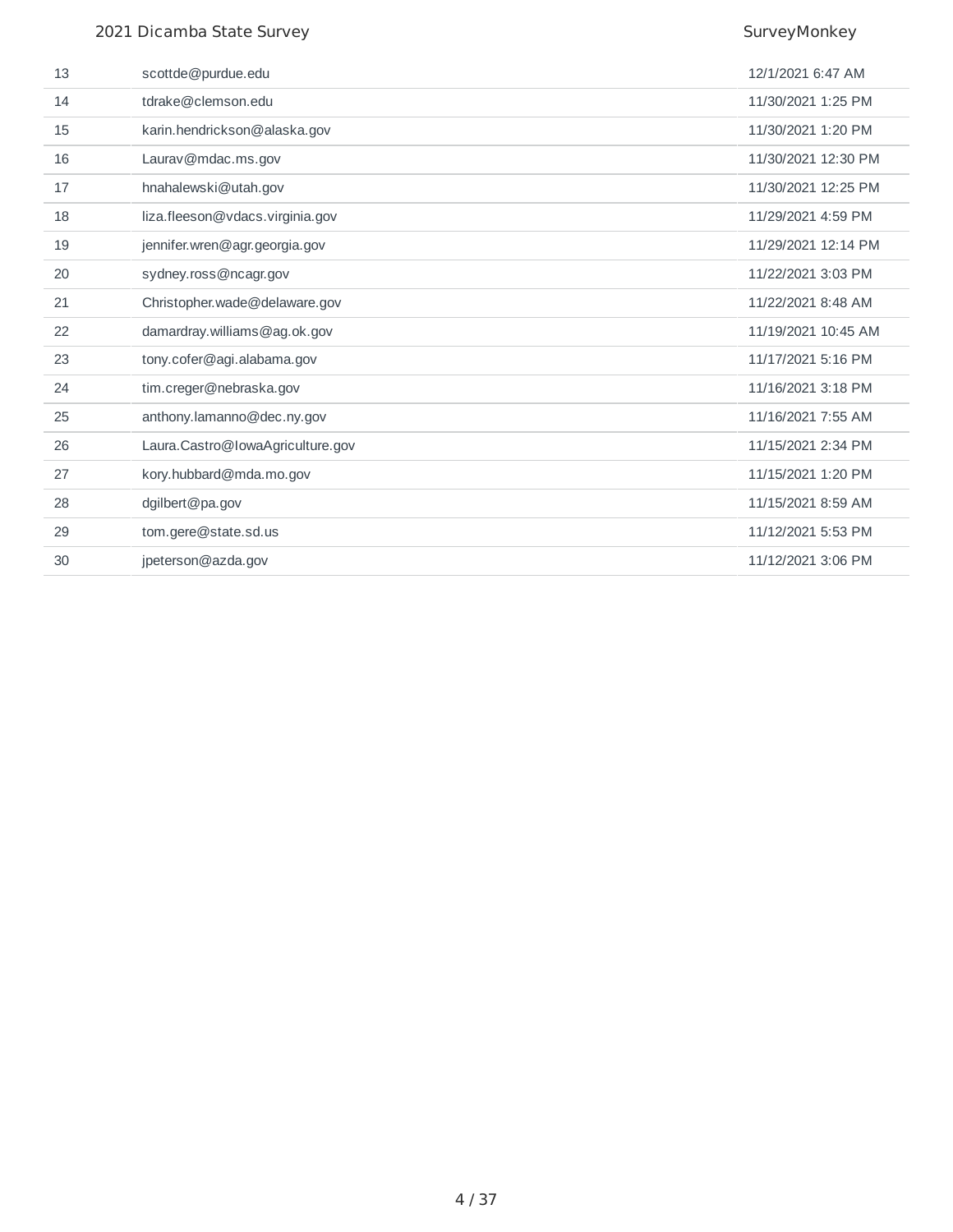## Q2 2020 Reported dicamba incidents, probable (recorded but not investigated, or case is still open) and confirmed

Answered: 29 Skipped: 1

| <b>ANSWER CHOICES</b>               | <b>RESPONSES</b> |    |
|-------------------------------------|------------------|----|
| total number of reports             | 96.55%           | 28 |
| total formal investigations         | 93.10%           |    |
| total reports with no investigation | 89.66%           | 26 |

| $\#$           | <b>TOTAL NUMBER OF REPORTS</b> | <b>DATE</b>         |
|----------------|--------------------------------|---------------------|
| $\mathbf{1}$   | 16                             | 12/8/2021 12:30 PM  |
| $\overline{c}$ | 218                            | 12/6/2021 4:35 PM   |
| 3              | $\mathbf 0$                    | 12/6/2021 9:34 AM   |
| $\overline{4}$ | 8                              | 12/3/2021 3:36 PM   |
| 5              | 128                            | 12/3/2021 8:42 AM   |
| 6              | 0                              | 12/2/2021 8:11 AM   |
| $\overline{7}$ | $\mathbf 0$                    | 12/1/2021 4:00 PM   |
| 8              | 3                              | 12/1/2021 2:59 PM   |
| 9              | 0                              | 12/1/2021 1:53 PM   |
| 10             | $\mathbf 0$                    | 12/1/2021 7:34 AM   |
| 11             | 83                             | 12/1/2021 6:47 AM   |
| 12             | $\mathbf{1}$                   | 11/30/2021 1:25 PM  |
| 13             | $\mathsf{O}$                   | 11/30/2021 1:20 PM  |
| 14             | 8                              | 11/30/2021 12:30 PM |
| 15             | $\mathsf{O}\xspace$            | 11/30/2021 12:25 PM |
| 16             | $\mathbf 0$                    | 11/29/2021 4:59 PM  |
| 17             | 0                              | 11/29/2021 12:14 PM |
| 18             | 3                              | 11/22/2021 3:03 PM  |
| 19             | $\mathbf 0$                    | 11/22/2021 8:48 AM  |
| 20             | 4                              | 11/19/2021 10:45 AM |
| 21             | 2                              | 11/17/2021 5:16 PM  |
| 22             | 81                             | 11/16/2021 3:18 PM  |
| 23             | $\mathsf{O}$                   | 11/16/2021 7:55 AM  |
| 24             | $222 + 11 + 11 + 12 = 256$     | 11/15/2021 2:34 PM  |
| 25             | 120                            | 11/15/2021 1:20 PM  |
| 26             | 0                              | 11/15/2021 8:59 AM  |
| 27             | $\overline{?}$                 | 11/12/2021 5:53 PM  |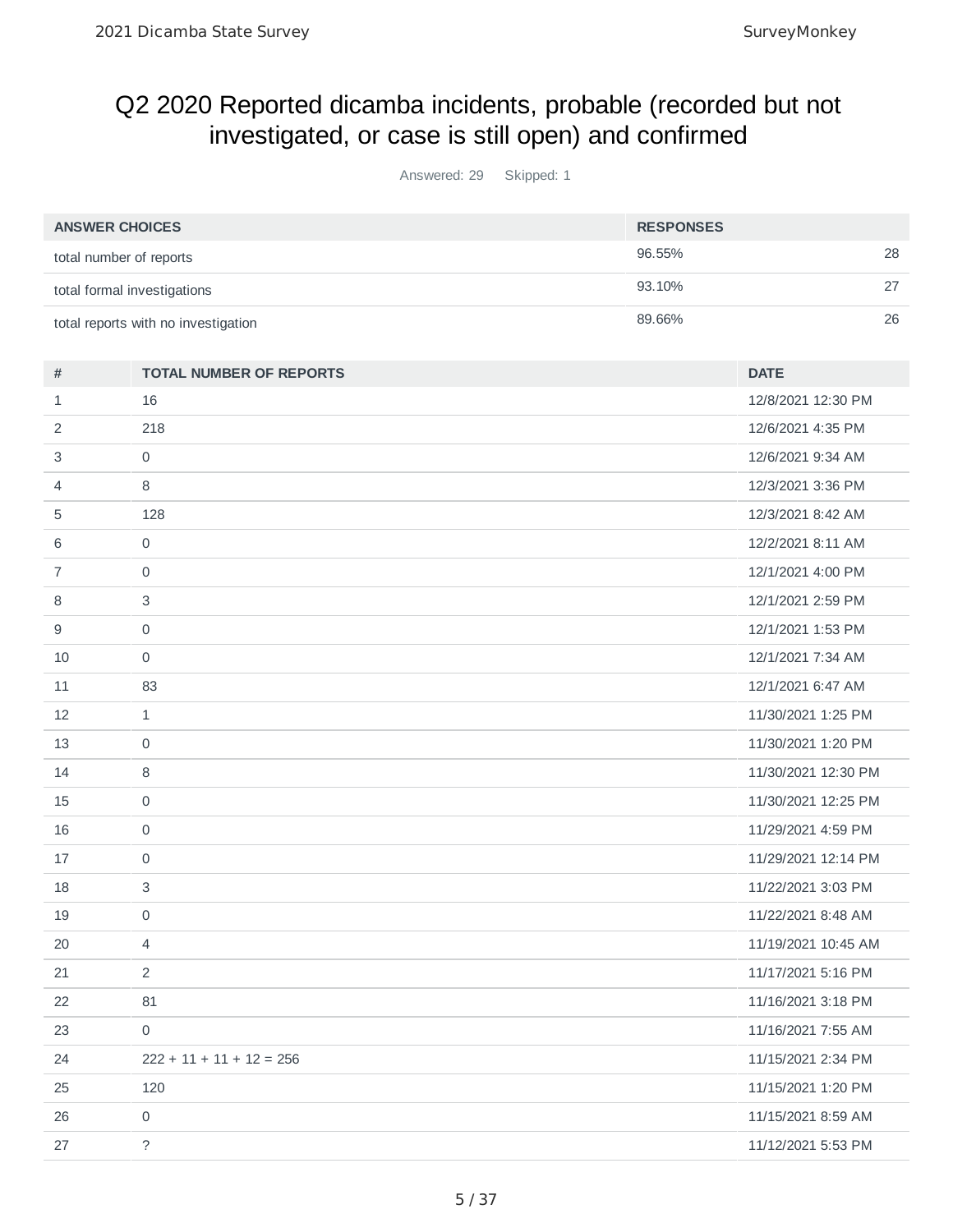| 28             | 0                                   | 11/12/2021 3:06 PM  |
|----------------|-------------------------------------|---------------------|
| #              | <b>TOTAL FORMAL INVESTIGATIONS</b>  | <b>DATE</b>         |
| 1              | 12                                  | 12/8/2021 12:30 PM  |
| 2              | 209                                 | 12/6/2021 4:35 PM   |
| 3              | $\mathsf{O}\xspace$                 | 12/6/2021 9:34 AM   |
| 4              | 8                                   | 12/3/2021 3:36 PM   |
| 5              | 56                                  | 12/3/2021 8:42 AM   |
| 6              | $\mathsf{O}$                        | 12/2/2021 8:11 AM   |
| 7              | $\mathbf 0$                         | 12/1/2021 4:00 PM   |
| 8              | 34                                  | 12/1/2021 3:41 PM   |
| 9              | 3                                   | 12/1/2021 2:59 PM   |
| 10             | 0                                   | 12/1/2021 1:53 PM   |
| 11             | $\mathsf{O}$                        | 12/1/2021 7:34 AM   |
| 12             | 83                                  | 12/1/2021 6:47 AM   |
| 13             | $\mathbf{1}$                        | 11/30/2021 1:25 PM  |
| 14             | 0                                   | 11/30/2021 1:20 PM  |
| 15             | $\, 8$                              | 11/30/2021 12:30 PM |
| 16             | $\mathsf{O}\xspace$                 | 11/29/2021 4:59 PM  |
| 17             | $\mathsf{O}\xspace$                 | 11/29/2021 12:14 PM |
| 18             | $\mathsf{O}\xspace$                 | 11/22/2021 3:03 PM  |
| 19             | $\mathsf{O}\xspace$                 | 11/22/2021 8:48 AM  |
| 20             | $\overline{4}$                      | 11/19/2021 10:45 AM |
| 21             | $\overline{2}$                      | 11/17/2021 5:16 PM  |
| 22             | 34                                  | 11/16/2021 3:18 PM  |
| 23             | 0                                   | 11/16/2021 7:55 AM  |
| 24             | 233                                 | 11/15/2021 2:34 PM  |
| 25             | 80                                  | 11/15/2021 1:20 PM  |
| 26             | 0                                   | 11/15/2021 8:59 AM  |
| 27             | 12                                  | 11/12/2021 5:53 PM  |
| #              | TOTAL REPORTS WITH NO INVESTIGATION | <b>DATE</b>         |
| $\mathbf{1}$   | 4                                   | 12/8/2021 12:30 PM  |
| 2              | 9                                   | 12/6/2021 4:35 PM   |
| 3              | 0                                   | 12/6/2021 9:34 AM   |
| 4              | 0                                   | 12/3/2021 3:36 PM   |
| 5              | 62                                  | 12/3/2021 8:42 AM   |
| 6              | 0                                   | 12/2/2021 8:11 AM   |
| $\overline{7}$ | 0                                   | 12/1/2021 4:00 PM   |
| 8              | $\mathsf{O}\xspace$                 | 12/1/2021 2:59 PM   |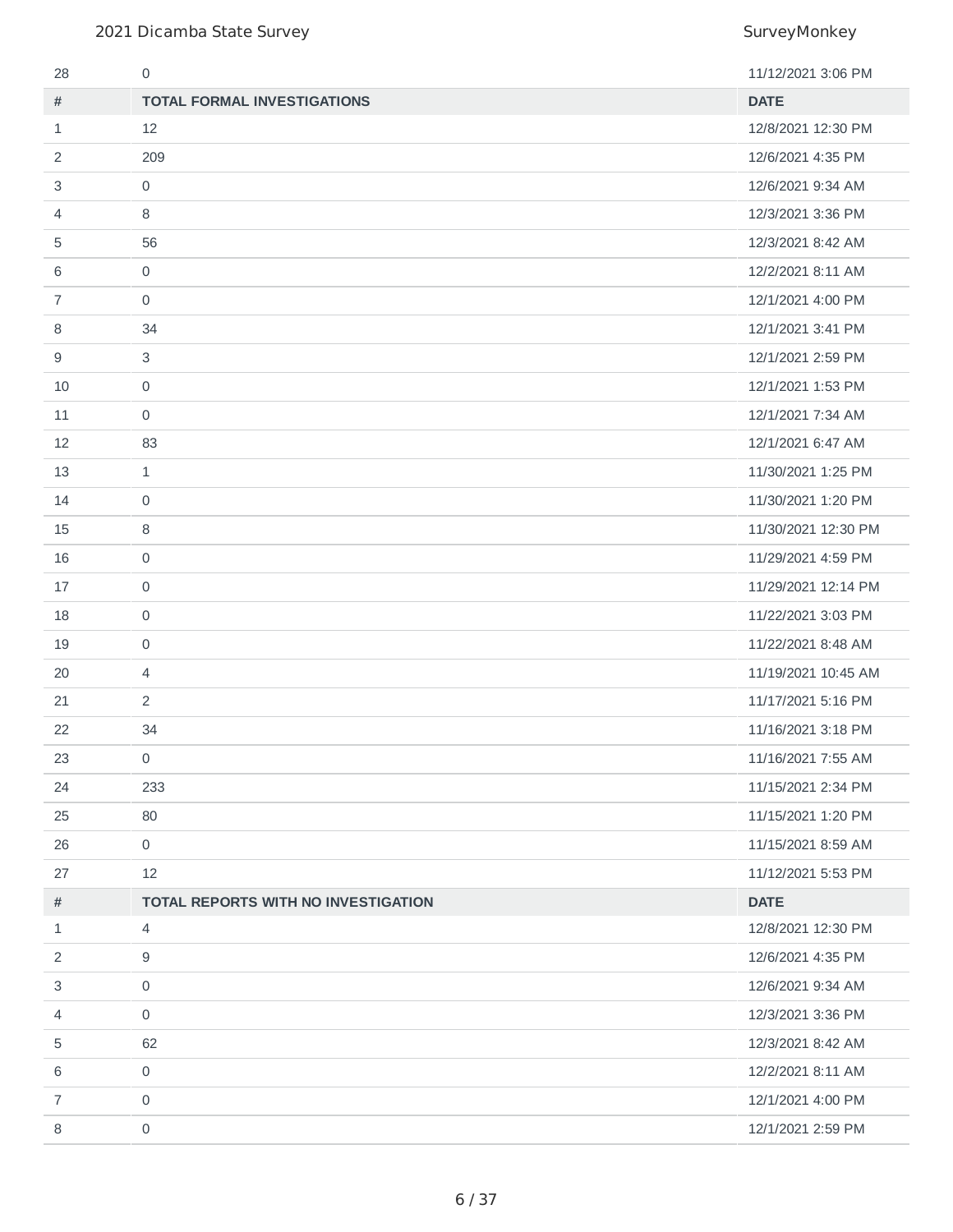| 9  | $\mathbf{1}$        | 12/1/2021 1:53 PM   |
|----|---------------------|---------------------|
| 10 | $\mathbf 0$         | 12/1/2021 7:34 AM   |
| 11 | 83                  | 12/1/2021 6:47 AM   |
| 12 | $\mathbf 0$         | 11/30/2021 1:25 PM  |
| 13 | $\mathbf 0$         | 11/30/2021 1:20 PM  |
| 14 | $\mathbf 0$         | 11/30/2021 12:30 PM |
| 15 | $\mathbf 0$         | 11/29/2021 4:59 PM  |
| 16 | $\mathbf 0$         | 11/29/2021 12:14 PM |
| 17 | 3                   | 11/22/2021 3:03 PM  |
| 18 | $\mathsf{O}\xspace$ | 11/22/2021 8:48 AM  |
| 19 | $\mathbf 0$         | 11/19/2021 10:45 AM |
| 20 | $\mathbf 0$         | 11/17/2021 5:16 PM  |
| 21 | 47                  | 11/16/2021 3:18 PM  |
| 22 | $\mathbf 0$         | 11/16/2021 7:55 AM  |
| 23 | 23                  | 11/15/2021 2:34 PM  |
| 24 | 40                  | 11/15/2021 1:20 PM  |
| 25 | $\mathbf 0$         | 11/15/2021 8:59 AM  |
| 26 | $\tilde{?}$         | 11/12/2021 5:53 PM  |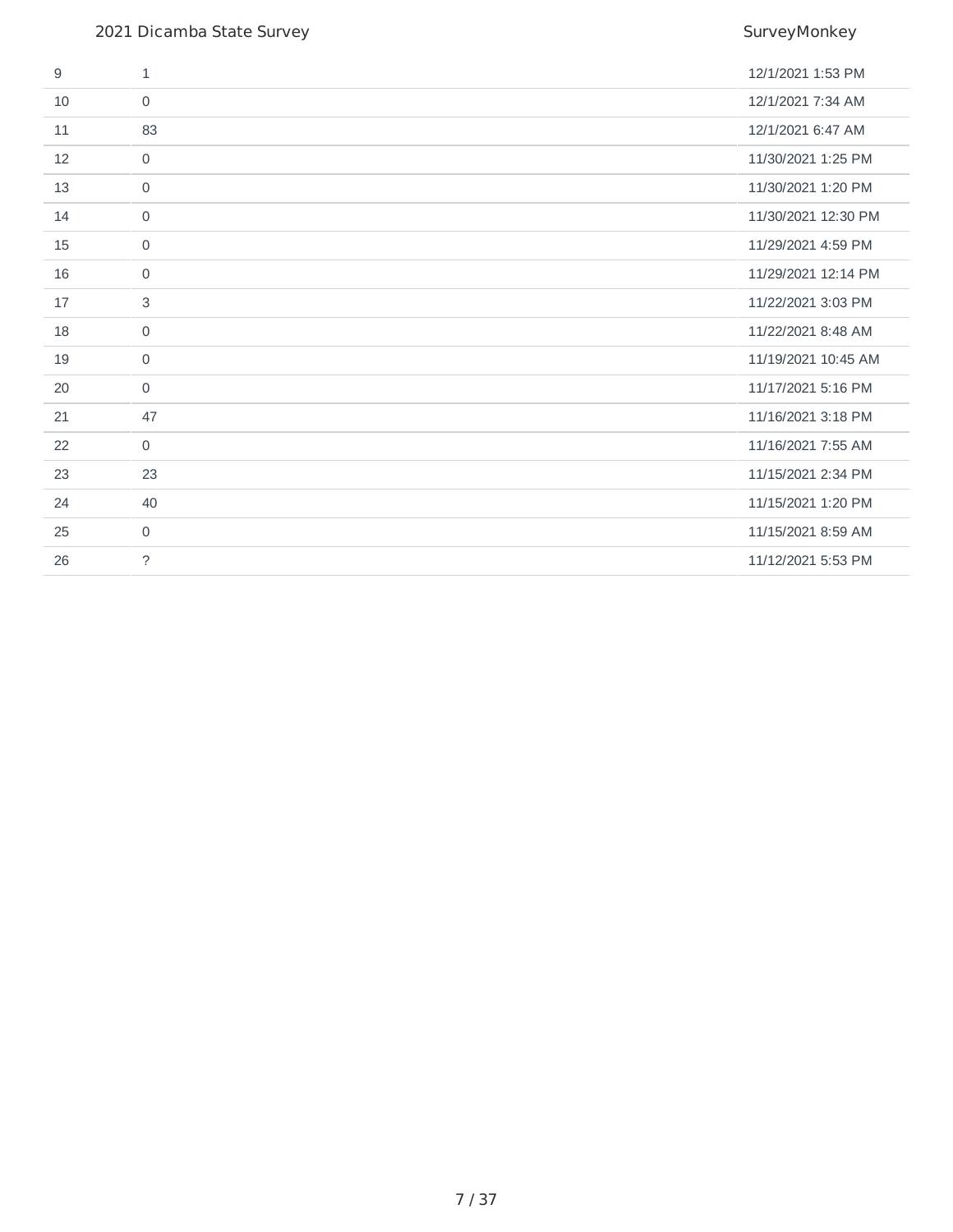# Q3 Comments or additional information on Q2.

Answered: 17 Skipped: 13

| #            | <b>RESPONSES</b>                                                                                                                                                                                                                                                                                                                                                                                                                                                                                                                                                 | <b>DATE</b>         |
|--------------|------------------------------------------------------------------------------------------------------------------------------------------------------------------------------------------------------------------------------------------------------------------------------------------------------------------------------------------------------------------------------------------------------------------------------------------------------------------------------------------------------------------------------------------------------------------|---------------------|
| $\mathbf{1}$ | The 9 were discontinued by the Complainant before investigation.                                                                                                                                                                                                                                                                                                                                                                                                                                                                                                 | 12/6/2021 4:35 PM   |
| 2            | Dicamba incidents in Washington State are not related to over the top dicamba applications.<br>The incidents were adjacent property drift allegations.                                                                                                                                                                                                                                                                                                                                                                                                           | 12/1/2021 2:59 PM   |
| 3            | DE had some phone calls about possible Dicamba damage. After investigation no link was<br>established from Dicamba.                                                                                                                                                                                                                                                                                                                                                                                                                                              | 12/1/2021 1:53 PM   |
| 4            | n/a                                                                                                                                                                                                                                                                                                                                                                                                                                                                                                                                                              | 12/1/2021 7:34 AM   |
| 5            | All reports are investigated onsite to verify exposure symptomology. Not all reports are<br>investigated with forensic evidence collection for compliance purposes.                                                                                                                                                                                                                                                                                                                                                                                              | 12/1/2021 6:47 AM   |
| 6            | Reported drift into a small residential garden.                                                                                                                                                                                                                                                                                                                                                                                                                                                                                                                  | 11/30/2021 1:25 PM  |
| 7            | n/a                                                                                                                                                                                                                                                                                                                                                                                                                                                                                                                                                              | 11/30/2021 1:20 PM  |
| 8            | No label concerns at this time.                                                                                                                                                                                                                                                                                                                                                                                                                                                                                                                                  | 11/30/2021 12:30 PM |
| 9            | <b>NA</b>                                                                                                                                                                                                                                                                                                                                                                                                                                                                                                                                                        | 11/29/2021 4:59 PM  |
| 10           | No dicamba-related complaints were reported to the Georgia Department of Agriculture for the<br>2021 growing season.                                                                                                                                                                                                                                                                                                                                                                                                                                             | 11/29/2021 12:14 PM |
| 11           | Three citizen's inquiries received, no other dicamba complaints received.                                                                                                                                                                                                                                                                                                                                                                                                                                                                                        | 11/22/2021 3:03 PM  |
| 12           | None                                                                                                                                                                                                                                                                                                                                                                                                                                                                                                                                                             | 11/19/2021 10:45 AM |
| 13           | n/a                                                                                                                                                                                                                                                                                                                                                                                                                                                                                                                                                              | 11/17/2021 5:16 PM  |
| 14           | None                                                                                                                                                                                                                                                                                                                                                                                                                                                                                                                                                             | 11/16/2021 3:18 PM  |
| 15           | 222 Active Misuse Investigations allegedly linked to applications of growth regulator herbicides<br>(PHNX), 201 Ag & 21 Non-Ag, as of 11/15/2021. So far, 117 of them have been confirmed as<br>linked to over-the-top applications of Xtendimax, Engenia, Fexapan & Tavium (affidavits AND<br>labels have been collected). 11 investigations were assigned as target records inspections. 11<br>misuse investigations were discontinued by the complainant. 12 were informational reports<br>submitted to IDALS with no follow-up requested by the complainant. | 11/15/2021 2:34 PM  |
| 16           | none                                                                                                                                                                                                                                                                                                                                                                                                                                                                                                                                                             | 11/15/2021 1:20 PM  |
| 17           | conditions in SD in 2020 for application of pesticides were good. Timely rains and temps<br>stayed below average to average with crops getting planted fairly early and applications made<br>early at lower temps decreasing the volatility of dicamba products and SD had a cut off date of<br>June 30th                                                                                                                                                                                                                                                        | 11/12/2021 5:53 PM  |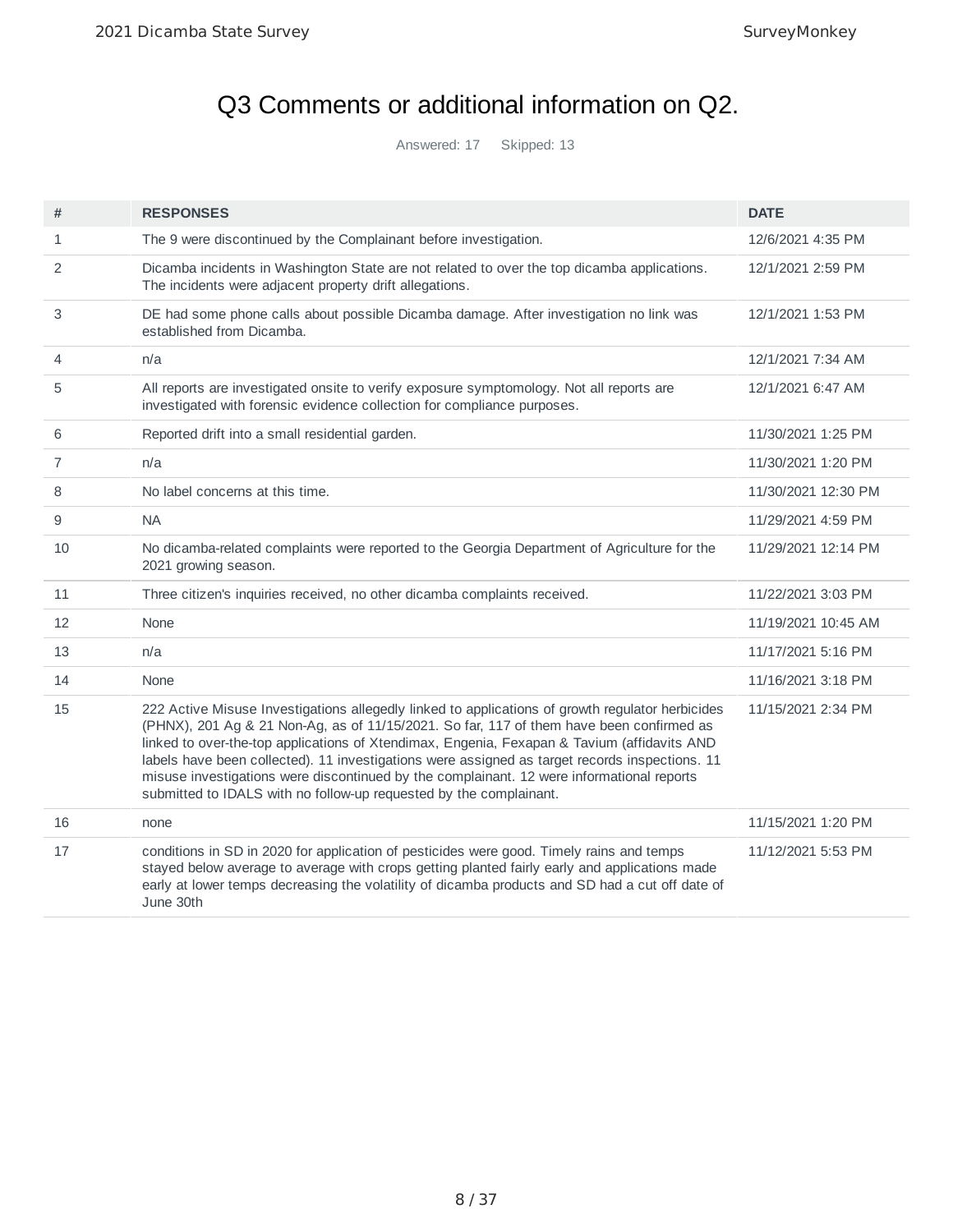## Q4 2021 Reported dicamba incidents, probable (recorded but not investigated, or case is still open) and confirmed

Answered: 28 Skipped: 2

| <b>ANSWER CHOICES</b>               | <b>RESPONSES</b> |    |
|-------------------------------------|------------------|----|
| total number of reports             | 100.00%          | 28 |
| total formal investigations         | 96.43%           |    |
| total reports with no investigation | 92.86%           | 26 |

| #              | <b>TOTAL NUMBER OF REPORTS</b>                   | <b>DATE</b>         |
|----------------|--------------------------------------------------|---------------------|
| $\mathbf{1}$   | $\overline{7}$                                   | 12/8/2021 12:30 PM  |
| 2              | 360                                              | 12/6/2021 4:35 PM   |
| 3              | $\mathsf{O}$                                     | 12/6/2021 9:34 AM   |
| 4              | 17                                               | 12/3/2021 3:36 PM   |
| 5              | 304                                              | 12/3/2021 8:42 AM   |
| 6              | $\mathsf{O}$                                     | 12/2/2021 8:11 AM   |
| $\overline{7}$ | $\mathsf{O}$                                     | 12/1/2021 4:00 PM   |
| 8              | 71                                               | 12/1/2021 3:41 PM   |
| 9              | $\overline{2}$                                   | 12/1/2021 2:59 PM   |
| 10             | $\Omega$                                         | 12/1/2021 1:53 PM   |
| 11             | 0                                                | 12/1/2021 7:34 AM   |
| 12             | 66                                               | 12/1/2021 6:47 AM   |
| 13             | $\mathbf{1}$                                     | 11/30/2021 1:25 PM  |
| 14             | $\mathsf{O}$                                     | 11/30/2021 1:20 PM  |
| 15             | 4                                                | 11/30/2021 12:30 PM |
| 16             | $\mathsf{O}\xspace$                              | 11/29/2021 4:59 PM  |
| 17             | 0                                                | 11/29/2021 12:14 PM |
| 18             | $\mathbf{1}$                                     | 11/22/2021 3:03 PM  |
| 19             | $\mathbf 1$                                      | 11/22/2021 8:48 AM  |
| 20             | $\overline{4}$                                   | 11/19/2021 10:45 AM |
| 21             | $\mathbf 0$                                      | 11/17/2021 5:16 PM  |
| 22             | 111                                              | 11/16/2021 3:18 PM  |
| 23             | $\mathsf{O}$                                     | 11/16/2021 7:55 AM  |
| 24             | $225 + 1 + 3 + 72 = 301$                         | 11/15/2021 2:34 PM  |
| 25             | 53                                               | 11/15/2021 1:20 PM  |
| 26             | 3                                                | 11/15/2021 8:59 AM  |
| 27             | several hundred calls of reported damage/cupping | 11/12/2021 5:53 PM  |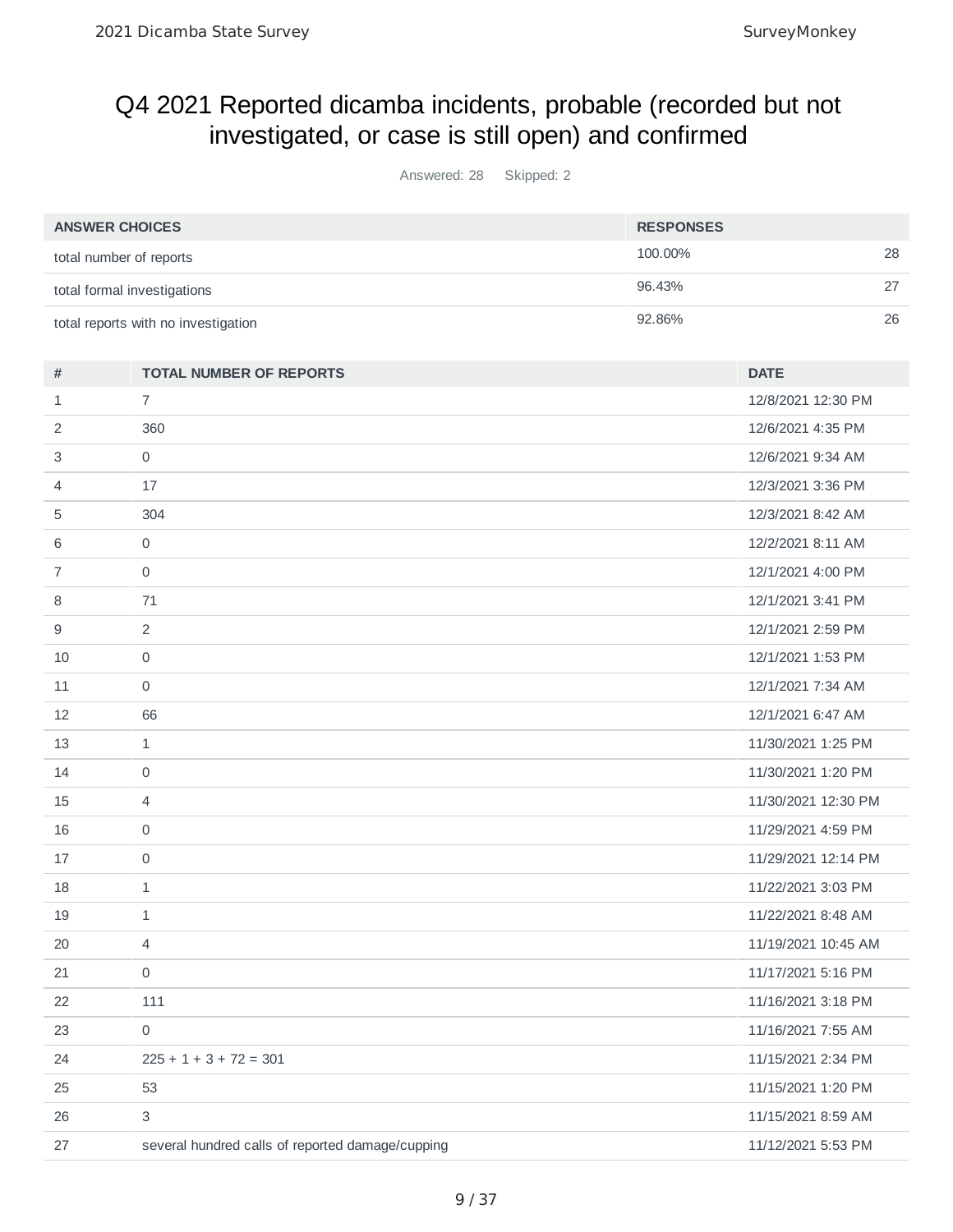| 28 | 0                                   | 11/12/2021 3:06 PM  |
|----|-------------------------------------|---------------------|
| #  | <b>TOTAL FORMAL INVESTIGATIONS</b>  | <b>DATE</b>         |
| 1  | 7                                   | 12/8/2021 12:30 PM  |
| 2  | 344                                 | 12/6/2021 4:35 PM   |
| 3  | $\mathbf 0$                         | 12/6/2021 9:34 AM   |
| 4  | 11                                  | 12/3/2021 3:36 PM   |
| 5  | 120                                 | 12/3/2021 8:42 AM   |
| 6  | $\mathsf{O}$                        | 12/2/2021 8:11 AM   |
| 7  | $\mathbf 0$                         | 12/1/2021 4:00 PM   |
| 8  | 19                                  | 12/1/2021 3:41 PM   |
| 9  | 2                                   | 12/1/2021 2:59 PM   |
| 10 | $\mathsf{O}$                        | 12/1/2021 1:53 PM   |
| 11 | $\mathsf{O}$                        | 12/1/2021 7:34 AM   |
| 12 | 66                                  | 12/1/2021 6:47 AM   |
| 13 | $\mathbf{1}$                        | 11/30/2021 1:25 PM  |
| 14 | 0                                   | 11/30/2021 1:20 PM  |
| 15 | $\overline{4}$                      | 11/30/2021 12:30 PM |
| 16 | $\mathsf{O}\xspace$                 | 11/29/2021 4:59 PM  |
| 17 | $\mathsf{O}$                        | 11/29/2021 12:14 PM |
| 18 | $\mathsf{O}\xspace$                 | 11/22/2021 3:03 PM  |
| 19 | $\mathbf{1}$                        | 11/22/2021 8:48 AM  |
| 20 | 3                                   | 11/19/2021 10:45 AM |
| 21 | $\mathsf{O}$                        | 11/17/2021 5:16 PM  |
| 22 | 53                                  | 11/16/2021 3:18 PM  |
| 23 | 0                                   | 11/16/2021 7:55 AM  |
| 24 | $225 + 1 = 226$                     | 11/15/2021 2:34 PM  |
| 25 | 35                                  | 11/15/2021 1:20 PM  |
| 26 | 3                                   | 11/15/2021 8:59 AM  |
| 27 | 14                                  | 11/12/2021 5:53 PM  |
| #  | TOTAL REPORTS WITH NO INVESTIGATION | <b>DATE</b>         |
| 1  | 0                                   | 12/8/2021 12:30 PM  |
| 2  | 16                                  | 12/6/2021 4:35 PM   |
| 3  | $\mathsf{O}\xspace$                 | 12/6/2021 9:34 AM   |
| 4  | 6                                   | 12/3/2021 3:36 PM   |
| 5  | 184                                 | 12/3/2021 8:42 AM   |
| 6  | $\mathsf{O}$                        | 12/2/2021 8:11 AM   |
| 7  | $\mathsf{O}$                        | 12/1/2021 4:00 PM   |
| 8  | 52                                  | 12/1/2021 3:41 PM   |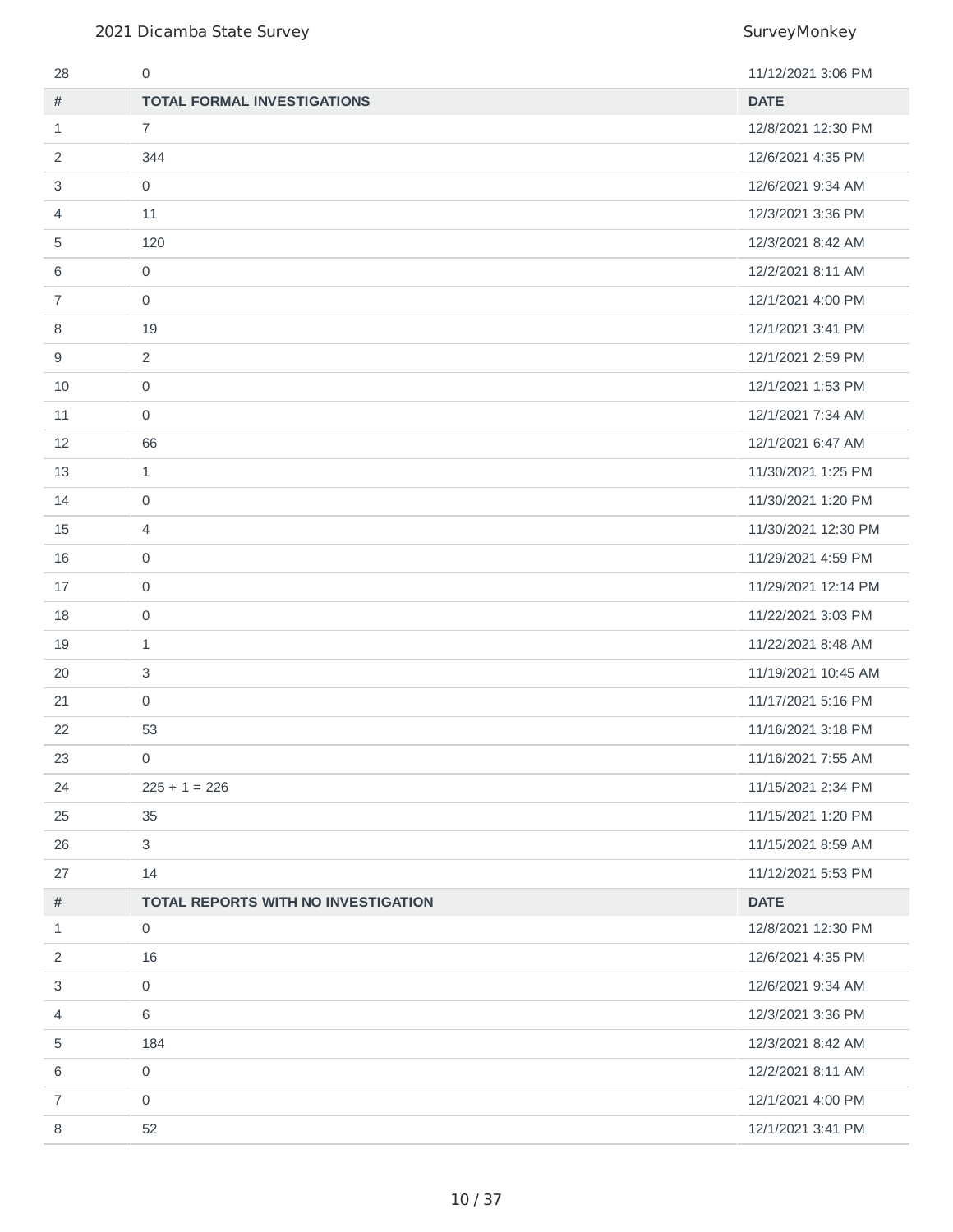| 9  | $\Omega$      | 12/1/2021 2:59 PM   |
|----|---------------|---------------------|
| 10 | 2             | 12/1/2021 1:53 PM   |
| 11 | $\mathbf 0$   | 12/1/2021 7:34 AM   |
| 12 | 66            | 12/1/2021 6:47 AM   |
| 13 | $\mathbf 0$   | 11/30/2021 1:25 PM  |
| 14 | $\mathbf 0$   | 11/30/2021 1:20 PM  |
| 15 | $\mathbf 0$   | 11/30/2021 12:30 PM |
| 16 | $\mathbf 0$   | 11/29/2021 4:59 PM  |
| 17 | $\mathbf 0$   | 11/29/2021 12:14 PM |
| 18 | $\mathbf{1}$  | 11/22/2021 3:03 PM  |
| 19 | $\mathbf{1}$  | 11/19/2021 10:45 AM |
| 20 | $\mathbf 0$   | 11/17/2021 5:16 PM  |
| 21 | 58            | 11/16/2021 3:18 PM  |
| 22 | $\mathbf{0}$  | 11/16/2021 7:55 AM  |
| 23 | $3 + 72 = 75$ | 11/15/2021 2:34 PM  |
| 24 | 18            | 11/15/2021 1:20 PM  |
| 25 | $\Omega$      | 11/15/2021 8:59 AM  |
| 26 | 5             | 11/12/2021 5:53 PM  |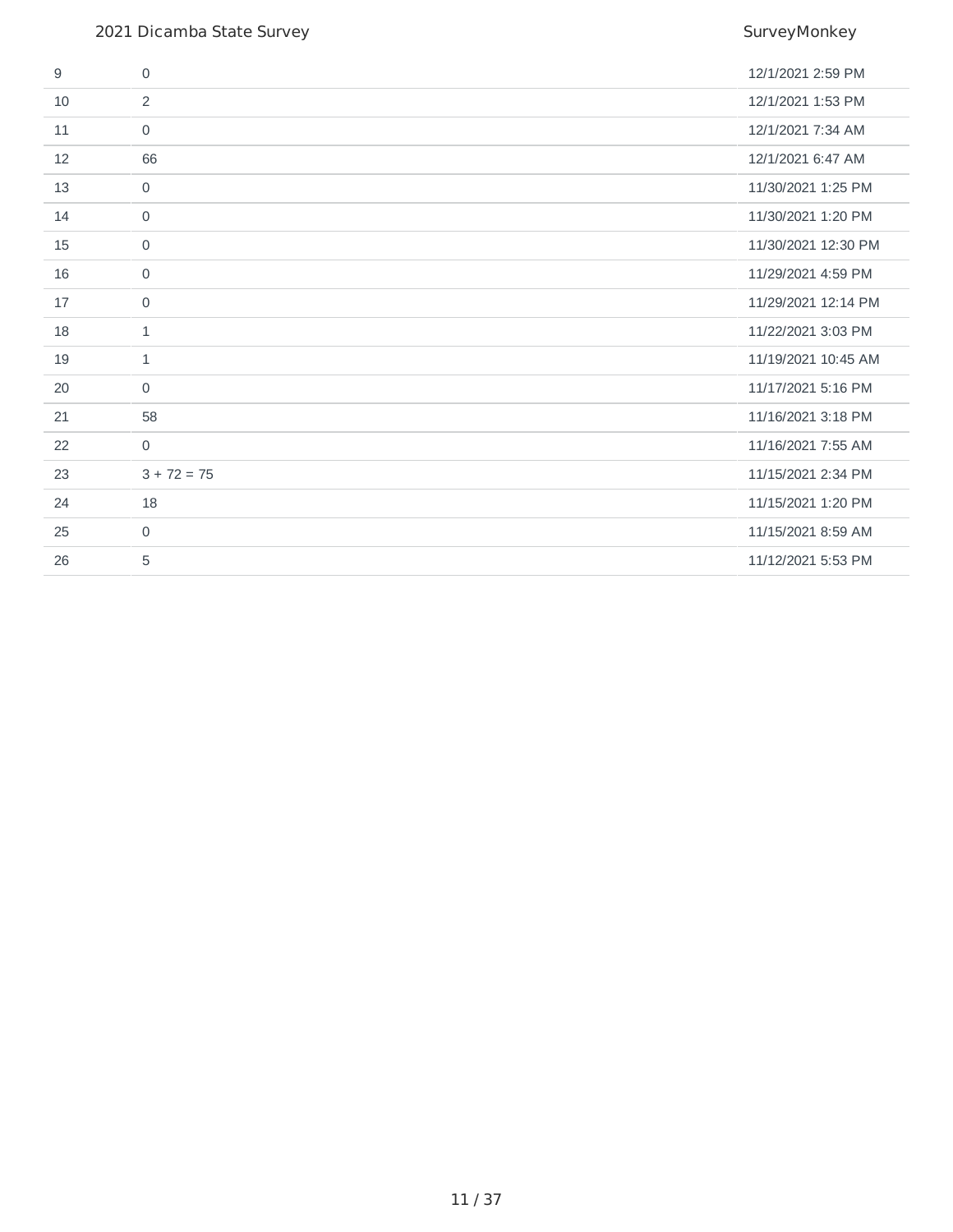# Q5 Please include additional details for Q4 in the comment box.

Answered: 18 Skipped: 12

| #              | <b>RESPONSES</b>                                                                                                                                                                                                                                                                                                                                                                                                                                                                                                                                    | <b>DATE</b>         |
|----------------|-----------------------------------------------------------------------------------------------------------------------------------------------------------------------------------------------------------------------------------------------------------------------------------------------------------------------------------------------------------------------------------------------------------------------------------------------------------------------------------------------------------------------------------------------------|---------------------|
| 1              | Numbers listed are as of Dec. 6, 2021 and are subject to change. 16 were discontinued by the<br>Complainant before investigation.                                                                                                                                                                                                                                                                                                                                                                                                                   | 12/6/2021 4:35 PM   |
| 2              | These numbers may be subject to change was we have not completed all of the investigations<br>requested.                                                                                                                                                                                                                                                                                                                                                                                                                                            | 12/3/2021 8:42 AM   |
| 3              | Dicamba incidents in Washington State are not related to over the top dicamba applications.<br>The incidents were adjacent property drift allegations.                                                                                                                                                                                                                                                                                                                                                                                              | 12/1/2021 2:59 PM   |
| 4              | n/a                                                                                                                                                                                                                                                                                                                                                                                                                                                                                                                                                 | 12/1/2021 7:34 AM   |
| 5              | All reports are investigated onsite to verify exposure symptomology. Not all reports are<br>investigated with forensic evidence collection for compliance purposes.                                                                                                                                                                                                                                                                                                                                                                                 | 12/1/2021 6:47 AM   |
| 6              | Report of drift into a residential garden.                                                                                                                                                                                                                                                                                                                                                                                                                                                                                                          | 11/30/2021 1:25 PM  |
| $\overline{7}$ | n/a                                                                                                                                                                                                                                                                                                                                                                                                                                                                                                                                                 | 11/30/2021 1:20 PM  |
| 8              | No label concerns at this time.                                                                                                                                                                                                                                                                                                                                                                                                                                                                                                                     | 11/30/2021 12:30 PM |
| 9              | <b>NA</b>                                                                                                                                                                                                                                                                                                                                                                                                                                                                                                                                           | 11/29/2021 4:59 PM  |
| 10             | One citizen's inquiry received, no other complaints received.                                                                                                                                                                                                                                                                                                                                                                                                                                                                                       | 11/22/2021 3:03 PM  |
| 11             | One probable drift case investigated. No samples taken due to delay in reporting. Was unable<br>to confirm dicamba was the cause.                                                                                                                                                                                                                                                                                                                                                                                                                   | 11/22/2021 8:48 AM  |
| 12             | None                                                                                                                                                                                                                                                                                                                                                                                                                                                                                                                                                | 11/19/2021 10:45 AM |
| 13             | n/a                                                                                                                                                                                                                                                                                                                                                                                                                                                                                                                                                 | 11/17/2021 5:16 PM  |
| 14             | In order to respond to more complaints NDA implemented a tiered system that allowed<br>inspectors to scale back response to post-application use observations rather than all-out<br>complaint investigations. This was an option offered to complainants, not a decision by the<br>inspector or agency, but was attractive to many complainants who only wanted the agency to<br>document damage and determine if a specific application was made according to the label.                                                                          | 11/16/2021 3:18 PM  |
| 15             | 225 Active Misuse Investigations allegedly linked to applications of growth regulator herbicides<br>(PHNX), 215 Ag & 10 Non-Ag, as of 11/15/2021. So far, 70 of them have been confirmed as<br>linked to over-the-top applications of Xtendimax, Engenia & Tavium (affidavits AND labels<br>have been collected). 1 investigation was assigned as a target records inspection. 3 misuse<br>investigations were discontinued by the complainant. 72 were informational reports submitted<br>to IDALS with no follow-up requested by the complainant. | 11/15/2021 2:34 PM  |
| 16             | None                                                                                                                                                                                                                                                                                                                                                                                                                                                                                                                                                | 11/15/2021 1:20 PM  |
| 17             | Case 1: Lab results for GUP dicamba complaint were positive; penalty action issued. Case 2:<br>Lab results for GUP dicamba complaint were negative; case closed. Case 3: Lab results for<br>RUP dicamba not yet available.                                                                                                                                                                                                                                                                                                                          | 11/15/2021 8:59 AM  |
| 18             | Calls started the after the 4th of July. Started in the SE part of SD mainly from growers who<br>planted Enlist soybeans, then all genetics were affected except dicamba. SD experienced a<br>major drought in 2021, record temps in June. The weather conditions were perfect of volatility<br>of dicamba products being used on corn and soybeans.                                                                                                                                                                                                | 11/12/2021 5:53 PM  |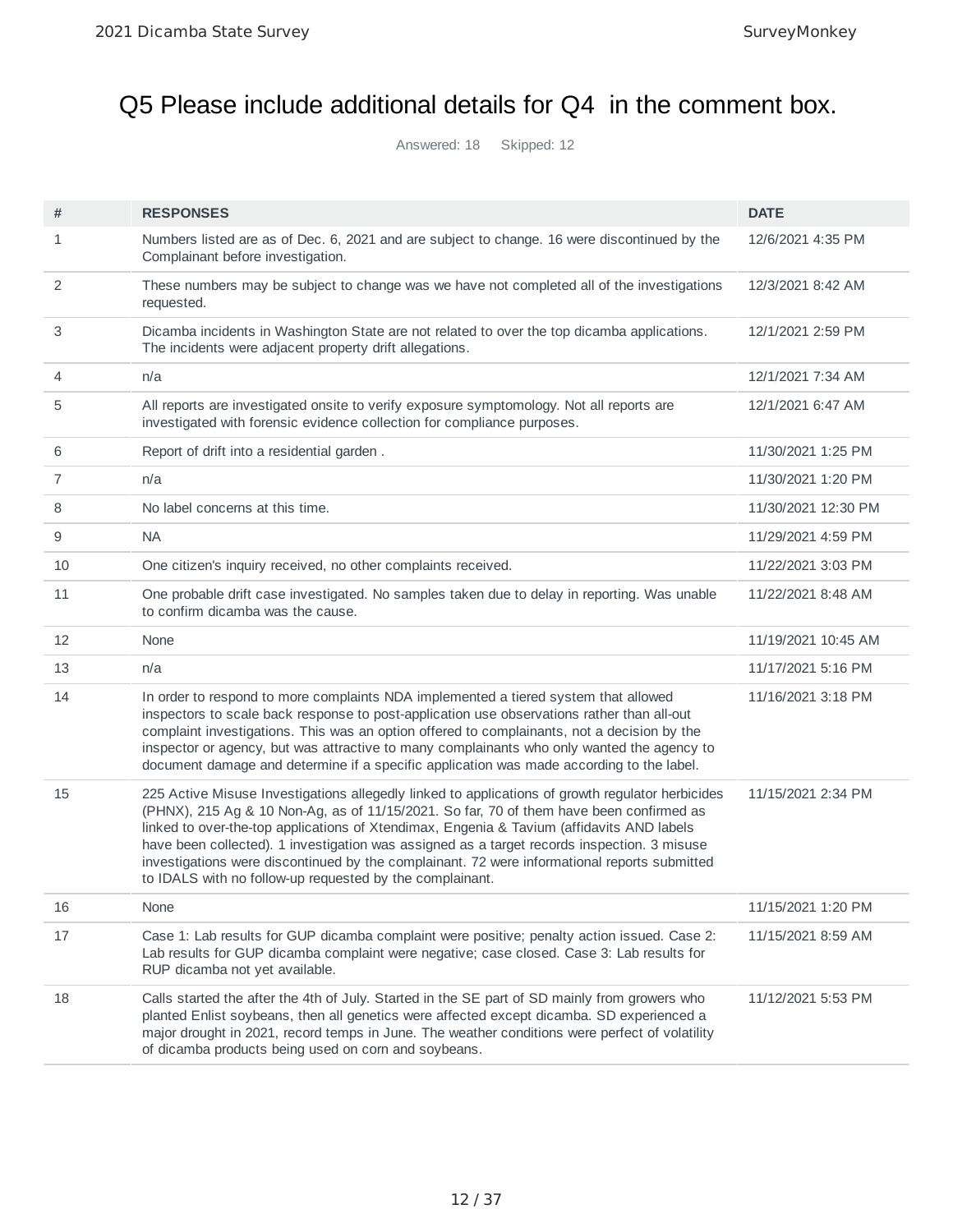# Q6 Estimated acres of impacted soybeans or cotton

Answered: 27 Skipped: 3

| <b>ANSWER CHOICES</b> |                                       | <b>RESPONSES</b> |                     |    |
|-----------------------|---------------------------------------|------------------|---------------------|----|
| soybeans              |                                       | 66.67%           |                     | 18 |
| cotton                |                                       | 62.96%           |                     | 17 |
|                       | acreage was not captured by the state | 66.67%           |                     | 18 |
| #                     | <b>SOYBEANS</b>                       |                  | <b>DATE</b>         |    |
| $\mathbf{1}$          | N/A                                   |                  | 12/6/2021 4:35 PM   |    |
| 2                     | <b>NA</b>                             |                  | 12/6/2021 9:34 AM   |    |
| 3                     | 33,000                                |                  | 12/3/2021 8:42 AM   |    |
| 4                     | $\mathsf{O}\xspace$                   |                  | 12/2/2021 8:11 AM   |    |
| 5                     | $\mathsf{O}\xspace$                   |                  | 12/1/2021 4:00 PM   |    |
| 6                     | $\mathsf{O}\xspace$                   |                  | 12/1/2021 2:59 PM   |    |
| $\overline{7}$        | $\mathsf{O}\xspace$                   |                  | 12/1/2021 1:53 PM   |    |
| 8                     | No acreage impacted negatively        |                  | 11/30/2021 1:25 PM  |    |
| 9                     | $\mathsf{O}\xspace$                   |                  | 11/30/2021 1:20 PM  |    |
| 10                    | 0                                     |                  | 11/29/2021 4:59 PM  |    |
| 11                    | 0                                     |                  | 11/29/2021 12:14 PM |    |
| 12                    | 0                                     |                  | 11/22/2021 3:03 PM  |    |
| 13                    | 360                                   |                  | 11/19/2021 10:45 AM |    |
| 14                    | 32,674                                |                  | 11/16/2021 3:18 PM  |    |
| 15                    | N/A                                   |                  | 11/16/2021 7:55 AM  |    |
| 16                    | 15000                                 |                  | 11/15/2021 1:20 PM  |    |
| 17                    | 45                                    |                  | 11/15/2021 8:59 AM  |    |
| 18                    | 0                                     |                  | 11/12/2021 3:06 PM  |    |
| #                     | <b>COTTON</b>                         |                  | <b>DATE</b>         |    |
| $1\,$                 | N/A                                   |                  | 12/6/2021 4:35 PM   |    |
| 2                     | NA                                    |                  | 12/6/2021 9:34 AM   |    |
| 3                     | <b>NA</b>                             |                  | 12/3/2021 3:36 PM   |    |
| 4                     | $\mathsf{O}\xspace$                   |                  | 12/2/2021 8:11 AM   |    |
| 5                     | $\mathsf{O}\xspace$                   |                  | 12/1/2021 4:00 PM   |    |
| 6                     | $\mathsf{O}\xspace$                   |                  | 12/1/2021 2:59 PM   |    |
| 7                     | $\mathsf{O}\xspace$                   |                  | 12/1/2021 1:53 PM   |    |
| 8                     | No acreage impacted negatively        |                  | 11/30/2021 1:25 PM  |    |
| 9                     | $\mathsf{O}\xspace$                   |                  | 11/30/2021 1:20 PM  |    |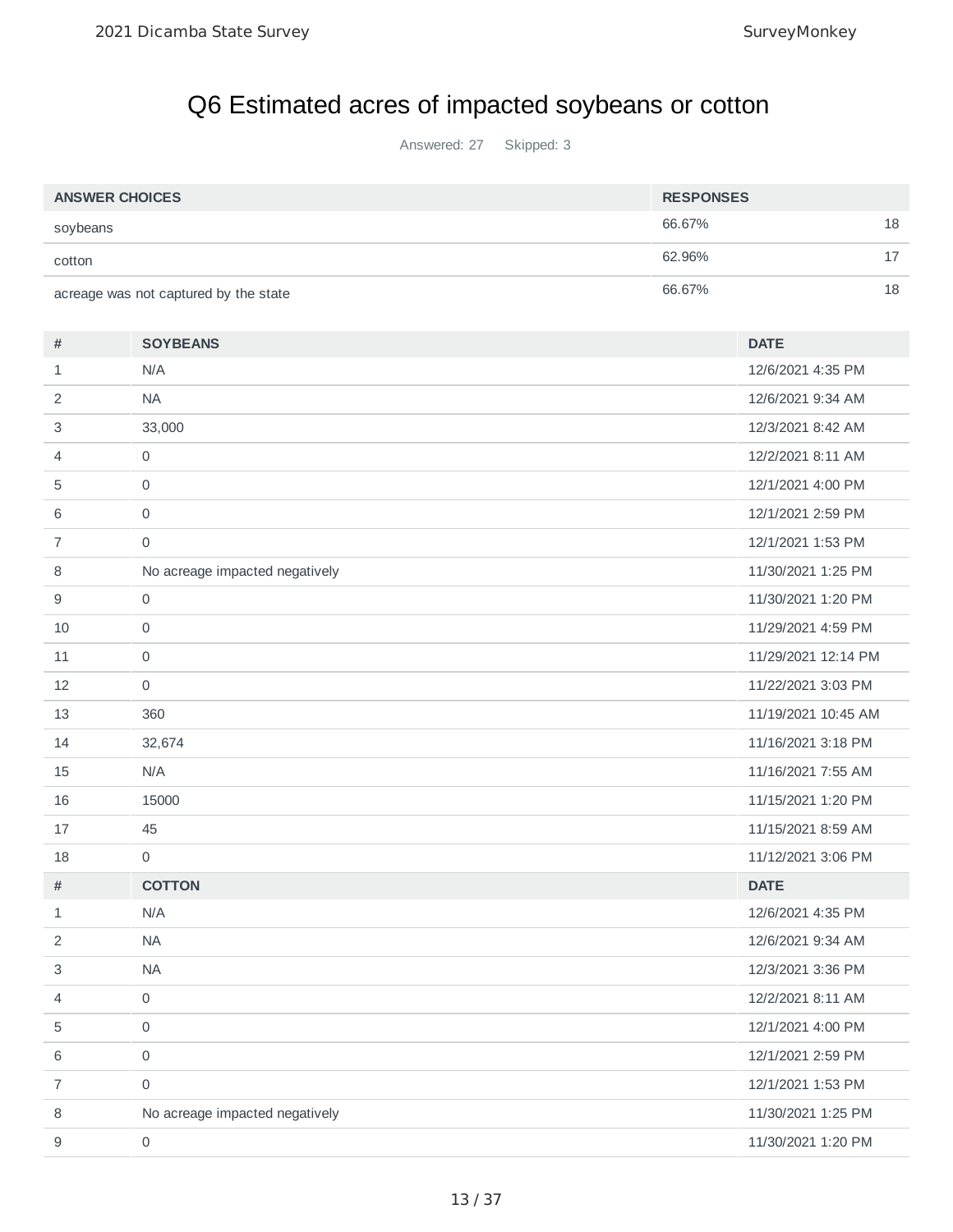| 10             | 0                                                                                                                | 11/29/2021 4:59 PM  |
|----------------|------------------------------------------------------------------------------------------------------------------|---------------------|
| 11             | 0                                                                                                                | 11/29/2021 12:14 PM |
| 12             | $\Omega$                                                                                                         | 11/22/2021 3:03 PM  |
| 13             | $\mathbf 0$                                                                                                      | 11/19/2021 10:45 AM |
| 14             | $\mathbf 0$                                                                                                      | 11/16/2021 3:18 PM  |
| 15             | N/A                                                                                                              | 11/16/2021 7:55 AM  |
| 16             | 155                                                                                                              | 11/15/2021 1:20 PM  |
| 17             | $\mathbf 0$                                                                                                      | 11/15/2021 8:59 AM  |
| #              | ACREAGE WAS NOT CAPTURED BY THE STATE                                                                            | <b>DATE</b>         |
| $\mathbf{1}$   | $\times$                                                                                                         | 12/8/2021 12:30 PM  |
| 2              | N/A                                                                                                              | 12/6/2021 4:35 PM   |
| 3              | $\mathbf 0$                                                                                                      | 12/2/2021 8:11 AM   |
| 4              | $\Omega$                                                                                                         | 12/1/2021 4:00 PM   |
| 5              | Yes                                                                                                              | 12/1/2021 3:41 PM   |
| 6              | OISC does not capture impacted acreage.                                                                          | 12/1/2021 6:47 AM   |
| $\overline{7}$ | Do not have an exact estimate of acreage treated in SC                                                           | 11/30/2021 1:25 PM  |
| 8              | no soybeans or corn in Alaska                                                                                    | 11/30/2021 1:20 PM  |
| 9              | yes                                                                                                              | 11/30/2021 12:30 PM |
| 10             | $\mathsf{O}\xspace$                                                                                              | 11/29/2021 4:59 PM  |
| 11             | $\mathbf 0$                                                                                                      | 11/29/2021 12:14 PM |
| 12             | $\mathbf 0$                                                                                                      | 11/22/2021 3:03 PM  |
| 13             | Correct                                                                                                          | 11/22/2021 8:48 AM  |
| 14             | Acreages are not captured by ODAFF. This is an estimate based on legal discriptions given by<br>the complainants | 11/19/2021 10:45 AM |
| 15             | Acreage not captured                                                                                             | 11/17/2021 5:16 PM  |
| 16             | N/A                                                                                                              | 11/16/2021 7:55 AM  |
| 17             | IDALS does not track acreage impacted                                                                            | 11/15/2021 2:34 PM  |
| 18             | SD did not capture                                                                                               | 11/12/2021 5:53 PM  |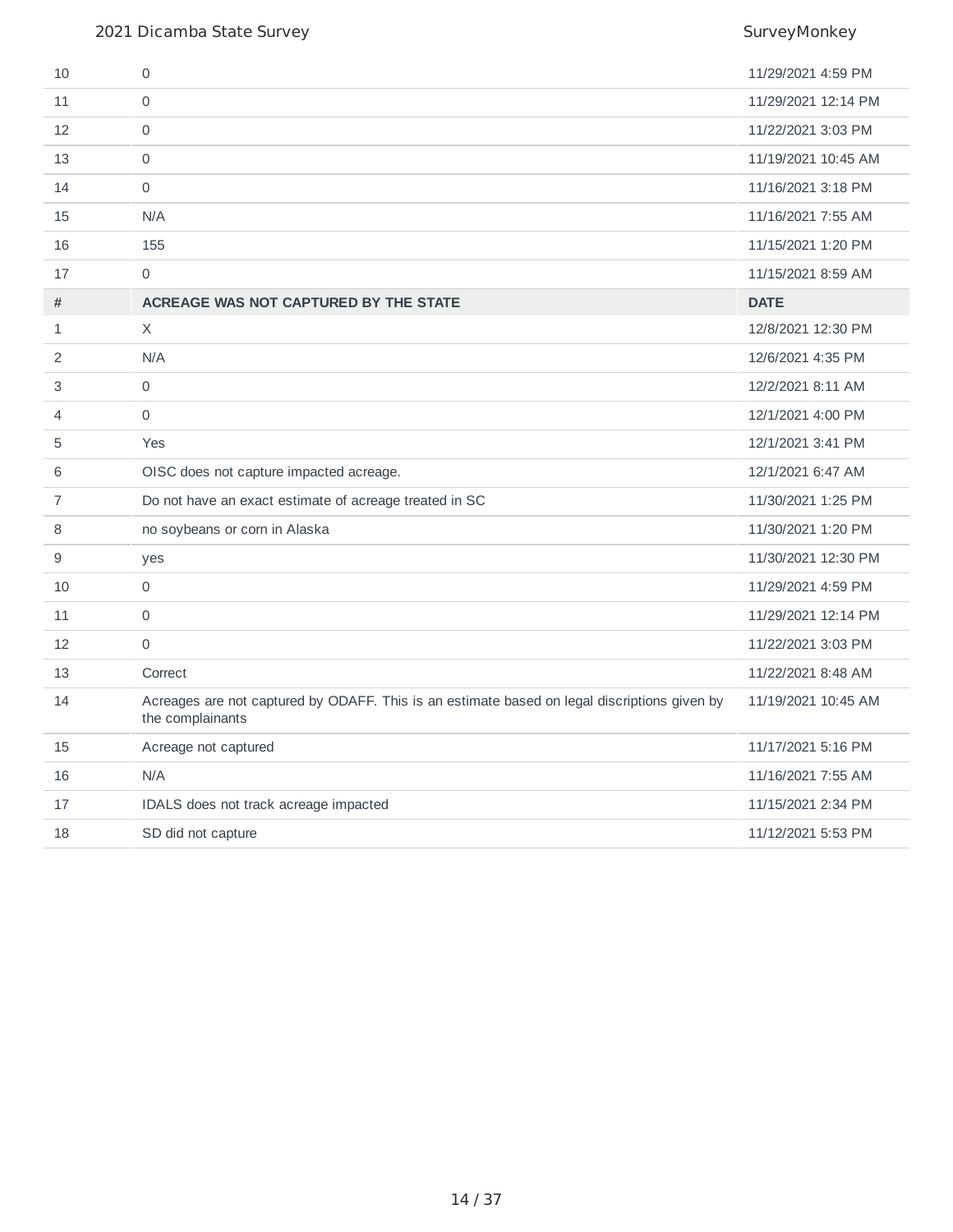# Q7 Please include additional details for Q6 in the comment box

Answered: 16 Skipped: 14

| #              | <b>RESPONSES</b>                                                                                                                                                                                                                                                                                                                                                   | <b>DATE</b>         |
|----------------|--------------------------------------------------------------------------------------------------------------------------------------------------------------------------------------------------------------------------------------------------------------------------------------------------------------------------------------------------------------------|---------------------|
| 1              | Arkansas Dept. of Agriculture does not track acres.                                                                                                                                                                                                                                                                                                                | 12/6/2021 4:35 PM   |
| $\overline{2}$ | There was an additiotnal 155 acres reported that were not soybeans, they were trees, potato,<br>and alfalfa acres. The acerage numbers were never verified by MDA inspectors and are what<br>was reported to the MDA by the complainant.                                                                                                                           | 12/3/2021 8:42 AM   |
| 3              | KDA does not require individuals to report an estimate of their acres that were impacted.                                                                                                                                                                                                                                                                          | 12/1/2021 3:41 PM   |
| 4              | n/a                                                                                                                                                                                                                                                                                                                                                                | 12/1/2021 7:34 AM   |
| 5              | <b>NA</b>                                                                                                                                                                                                                                                                                                                                                          | 12/1/2021 6:47 AM   |
| 6              | No details to report                                                                                                                                                                                                                                                                                                                                               | 11/30/2021 1:25 PM  |
| 7              | n/a                                                                                                                                                                                                                                                                                                                                                                | 11/30/2021 1:20 PM  |
| 8              | <b>NA</b>                                                                                                                                                                                                                                                                                                                                                          | 11/29/2021 4:59 PM  |
| 9              | no damaged acreage reported in 2021.                                                                                                                                                                                                                                                                                                                               | 11/22/2021 3:03 PM  |
| 10             | One case was very small area of soybeans with issue. Did not officially calculate the acreage<br>of damaged beans.                                                                                                                                                                                                                                                 | 11/22/2021 8:48 AM  |
| 11             | None                                                                                                                                                                                                                                                                                                                                                               | 11/19/2021 10:45 AM |
| 12             | n/a                                                                                                                                                                                                                                                                                                                                                                | 11/17/2021 5:16 PM  |
| 13             | The reported acreage is based on grower reports at time of complaint intake, and pales in<br>comparison to actual acreage affected in 2021.                                                                                                                                                                                                                        | 11/16/2021 3:18 PM  |
| 14             | n/a                                                                                                                                                                                                                                                                                                                                                                | 11/15/2021 2:34 PM  |
| 15             | None                                                                                                                                                                                                                                                                                                                                                               | 11/15/2021 1:20 PM  |
| 16             | We visited with callers claiming all non dicamba acres were showing cupping. Ag retailers<br>indicated the same regarding all non dicamba beans were cupped. growers did not want to file<br>a formal complaint because they did not want their crop insurance affected if dicamba was the<br>result of reduced yields especially with the drought hurting yields. | 11/12/2021 5:53 PM  |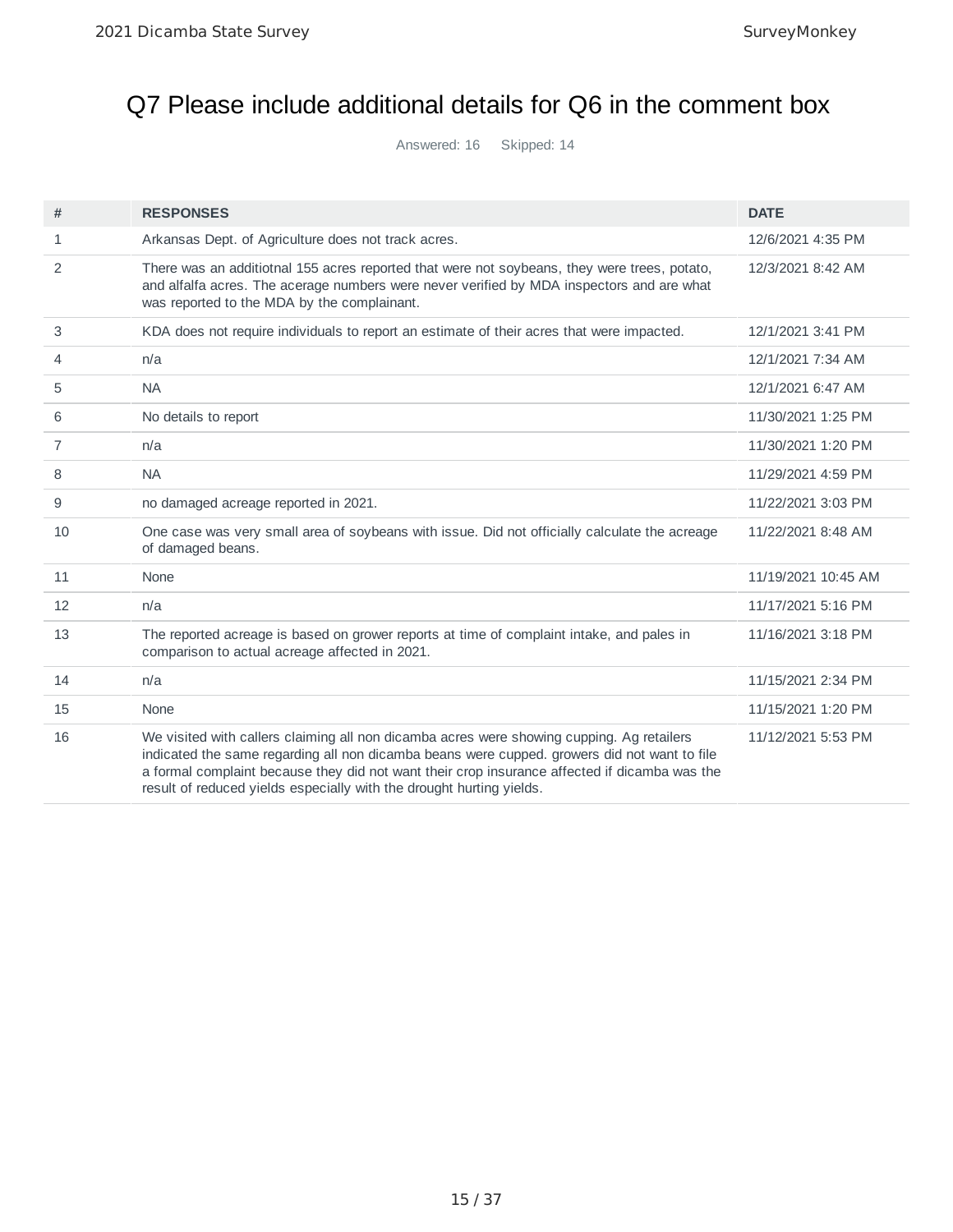## Q8 From your observations do you believe the injury or symptoms on impacted soybeans or cotton is a result of drift or volatility?



| <b>ANSWER CHOICES</b> | <b>RESPONSES</b>         |  |
|-----------------------|--------------------------|--|
| drift                 | 36.36%<br>$\overline{4}$ |  |
| volatility            | 63.64%                   |  |
| <b>TOTAL</b>          | 11                       |  |

| #  | <b>COMMENTS</b>                                                                                                                                                                            | <b>DATE</b>         |
|----|--------------------------------------------------------------------------------------------------------------------------------------------------------------------------------------------|---------------------|
| 1  | There is no way to differentiate between drift and volatility, all are considered off-target<br>movement of a pesticide.                                                                   | 12/6/2021 4:35 PM   |
| 2  | Some instances of direct drift, but mostly volatilization.                                                                                                                                 | 12/3/2021 3:36 PM   |
| 3  | Both, this year our inspectors saw situations where entire fields were affected and other fields<br>that only had damage in a certain area.                                                | 12/3/2021 8:42 AM   |
| 4  | N/A                                                                                                                                                                                        | 12/1/2021 4:00 PM   |
| 5  | N/A-KDA investigates cases to determine if there is a violation of the Kansas Pesticide Law.                                                                                               | 12/1/2021 3:41 PM   |
| 6  | Haven't had any                                                                                                                                                                            | 12/1/2021 7:34 AM   |
| 7  | Estimated that off-target exposure may be 50% from drift and 50% volatility or application into<br>a temperature inversion, regardless of whether a misuse violation is documented or not. | 12/1/2021 6:47 AM   |
| 8  | No damage was reported in cotton or soybean in 2020 or 2021                                                                                                                                | 11/30/2021 1:25 PM  |
| 9  | n/a                                                                                                                                                                                        | 11/30/2021 1:20 PM  |
| 10 | Unable to determine                                                                                                                                                                        | 11/30/2021 12:30 PM |
| 11 | <b>NA</b>                                                                                                                                                                                  | 11/29/2021 4:59 PM  |
| 12 | No dicamba-related complaints were reported to the Georgia Department of Agriculture for the<br>2021 growing season.                                                                       | 11/29/2021 12:14 PM |
| 13 | N/A                                                                                                                                                                                        | 11/22/2021 3:03 PM  |
| 14 | None                                                                                                                                                                                       | 11/19/2021 10:45 AM |
| 15 | It is both, not one or the other. There are biological factors in play that are not considered by                                                                                          | 11/16/2021 3:18 PM  |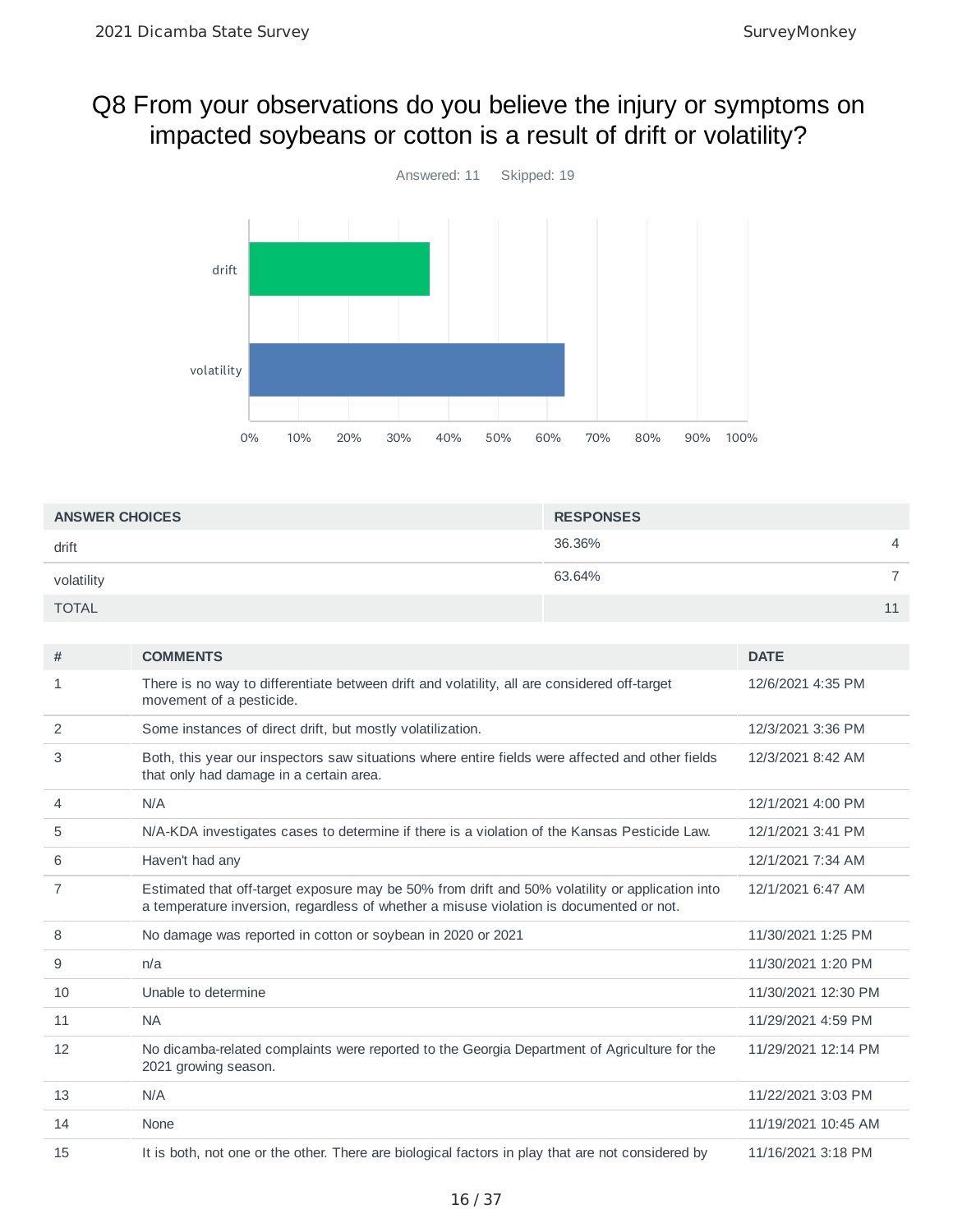most growers or agronomists. Soybeans have proven to demonstrate sensitivity to dicamba at exposure concentrations at or below 1 ppb. The same degree of plant response is well documented for dicamba concentrations of up to 20 ppb before the plants demonstrate serious yield affecting symptoms. There are likely drift gradients that could be shown by intense field sampling showing changes in residue concentration, but visually there appears to be no gradient. This same effect can be demonstrated by other herbicides, but phytotoxic effects require much higher concentrations because the plants are more tolerant to those chemistries. The fact remains that no credible research has been conducted on a large scale showing the visual symptomology of gas phase concentrations of dicamba on soybeans versus low concentrations of particle drift, so it is easy to simply point the finger at volatility when the cause could be ultra low concentrations of physical particle drift, or the active ingredient being carried across wide areas by field dust launched by tillage of recently sprayed fields. I believe there is also reason to study the physics of evapotranspiration in fields growing rapidly at the time of dicamba application that create warm air thermals above the field and launch micro particles into the airstream above the field.

| 16 | N/A                                                                                                                                                                                                                                             | 11/16/2021 7:55 AM |
|----|-------------------------------------------------------------------------------------------------------------------------------------------------------------------------------------------------------------------------------------------------|--------------------|
| 17 | When IDALS makes a determination, there is no attempt to make a distinction between<br>physical drift and/or volatilization.                                                                                                                    | 11/15/2021 2:34 PM |
| 18 | Usually injury when observed is uniform across most of the field and not in a drift pattern                                                                                                                                                     | 11/15/2021 1:20 PM |
| 19 | Our lab does not have much success recovering dicamba from direct drift, and has had zero<br>success recovering dicamba from volatility.                                                                                                        | 11/15/2021 8:59 AM |
| 20 | volatility for sure. looking at our investigations and a greater percentage of applications being<br>made properly. Wind speeds change direction after application 24-36 hours later and 10-14<br>days later the non dicamba leaves are cupped. | 11/12/2021 5:53 PM |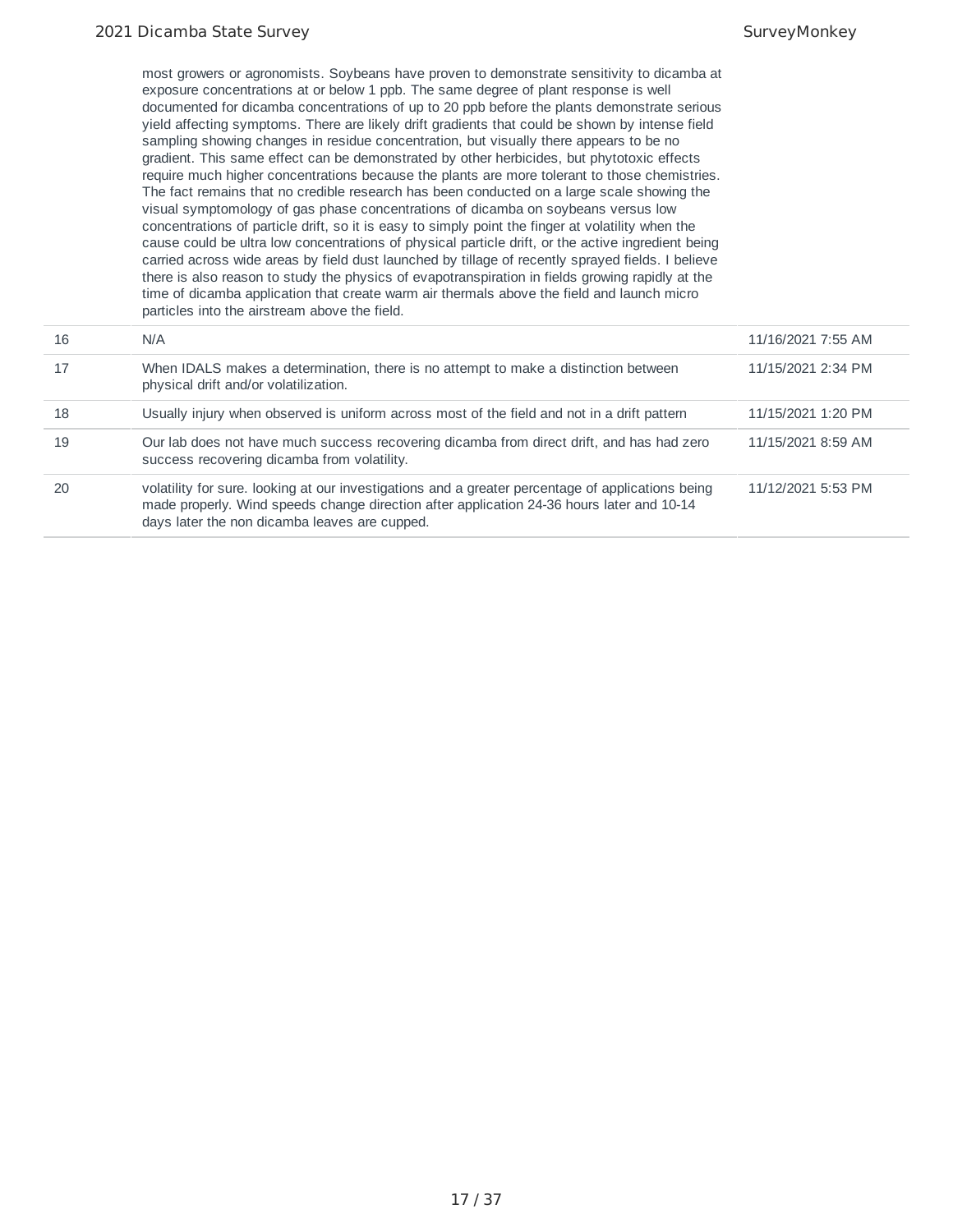Q9 Number of reported dicamba incidents -probable (recorded but not investigated, or case is still open) and confirmed- that impact or injure a high value or specialty crop other than soybeans?Additional details (please include damage estimates to high value crops if possible).

| #  | <b>RESPONSES</b>                                                                                                                                                                                                                                                                            | <b>DATE</b>         |
|----|---------------------------------------------------------------------------------------------------------------------------------------------------------------------------------------------------------------------------------------------------------------------------------------------|---------------------|
| 1  | none                                                                                                                                                                                                                                                                                        | 12/8/2021 12:30 PM  |
| 2  | 22 - The Arkansas Dept. of Ag does not assess damage or estimated monetary loss.                                                                                                                                                                                                            | 12/6/2021 4:35 PM   |
| 3  | $\mathbf 0$                                                                                                                                                                                                                                                                                 | 12/6/2021 9:34 AM   |
| 4  | One case involving damage to tobacco, one case with damage to hemp and one case with<br>damage to vineyard.                                                                                                                                                                                 | 12/3/2021 3:36 PM   |
| 5  | MDA had only 3 reports where other crops/vegetation (potatos, tree/shrubs, and alfalfa) were<br>affected other than soybeans.                                                                                                                                                               | 12/3/2021 8:42 AM   |
| 6  | $\mathbf 0$                                                                                                                                                                                                                                                                                 | 12/2/2021 8:11 AM   |
| 7  | n/a                                                                                                                                                                                                                                                                                         | 12/1/2021 4:00 PM   |
| 8  | The cases are still under review.                                                                                                                                                                                                                                                           | 12/1/2021 3:41 PM   |
| 9  | 0                                                                                                                                                                                                                                                                                           | 12/1/2021 2:59 PM   |
| 10 | 0                                                                                                                                                                                                                                                                                           | 12/1/2021 7:34 AM   |
| 11 | Less than 5%.                                                                                                                                                                                                                                                                               | 12/1/2021 6:47 AM   |
| 12 | None                                                                                                                                                                                                                                                                                        | 11/30/2021 1:25 PM  |
| 13 | n/a                                                                                                                                                                                                                                                                                         | 11/30/2021 1:20 PM  |
| 14 | 0                                                                                                                                                                                                                                                                                           | 11/30/2021 12:30 PM |
| 15 | 0                                                                                                                                                                                                                                                                                           | 11/29/2021 4:59 PM  |
| 16 | No dicamba-related complaints were reported to the Georgia Department of Agriculture for the<br>2021 growing season.                                                                                                                                                                        | 11/29/2021 12:14 PM |
| 17 | N/A                                                                                                                                                                                                                                                                                         | 11/22/2021 3:03 PM  |
| 18 | $\mathbf 0$                                                                                                                                                                                                                                                                                 | 11/22/2021 8:48 AM  |
| 19 | 0                                                                                                                                                                                                                                                                                           | 11/19/2021 10:45 AM |
| 20 | zero                                                                                                                                                                                                                                                                                        | 11/17/2021 5:16 PM  |
| 21 | Five vineyards, one commercial tree farm, two research plots, 160 acres of seed potatoes and<br>160 acres of dry edible beans were reported to have dicamba damage this year.                                                                                                               | 11/16/2021 3:18 PM  |
| 22 | N/A                                                                                                                                                                                                                                                                                         | 11/16/2021 7:55 AM  |
| 23 | 3 (2 vineyards + 1 pumpkin patch). All three cases of alleged damage were made in<br>connection to documented applications of Xtendimax. The pumpkin patch was also<br>neighboring an Enlist soybean field and Enlist One was also applied. All three misuse<br>investigations remain open. | 11/15/2021 2:34 PM  |
| 24 | <b>NA</b>                                                                                                                                                                                                                                                                                   | 11/15/2021 1:20 PM  |
| 25 | One; grapes. Ran sample for dicamba and 2,4-D. Only detected 2,4-D.                                                                                                                                                                                                                         | 11/15/2021 8:59 AM  |

Answered: 26 Skipped: 4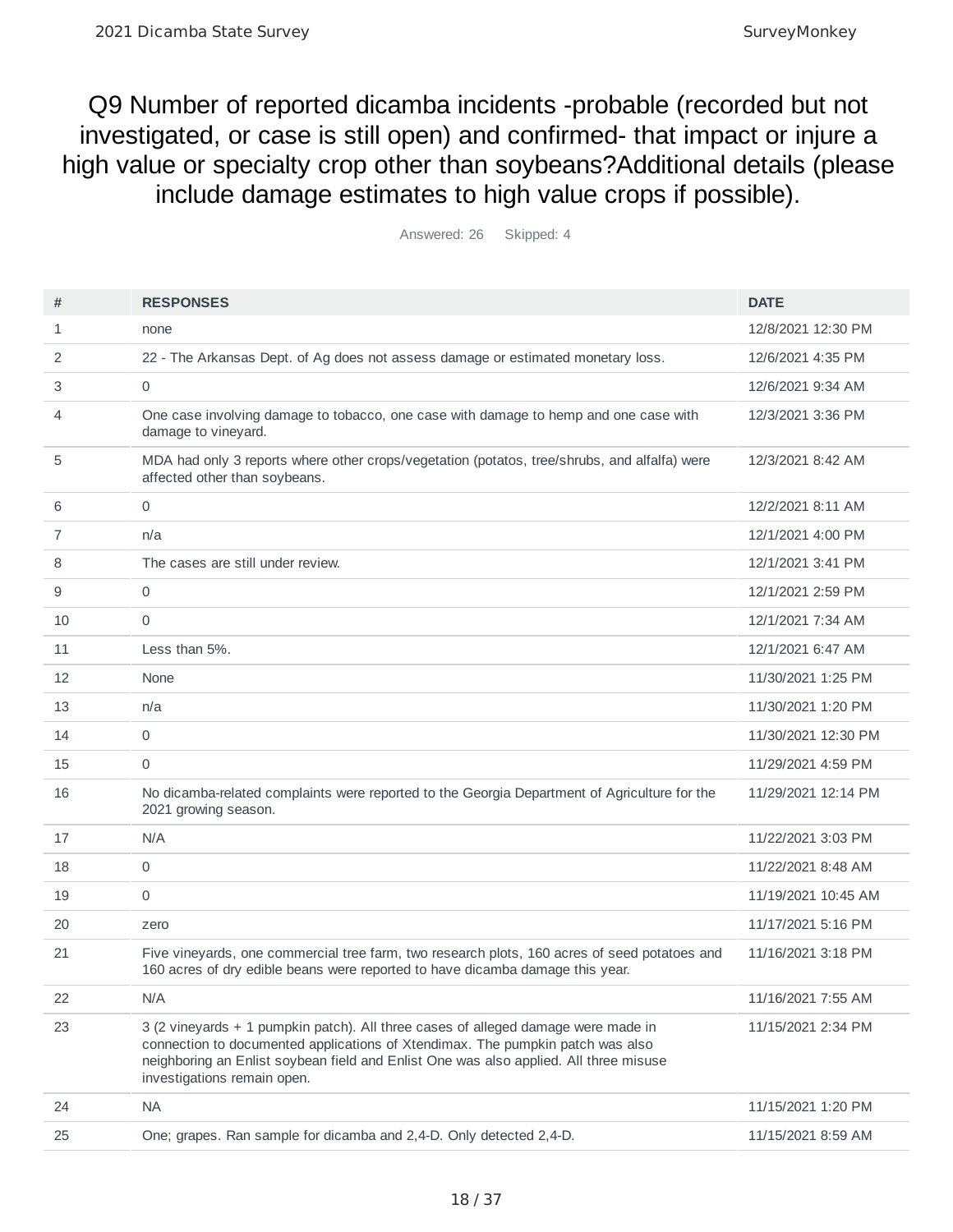26 We had 2 reports of grapes this year and several gardens being affected that the department did not investigate. 11/12/2021 5:53 PM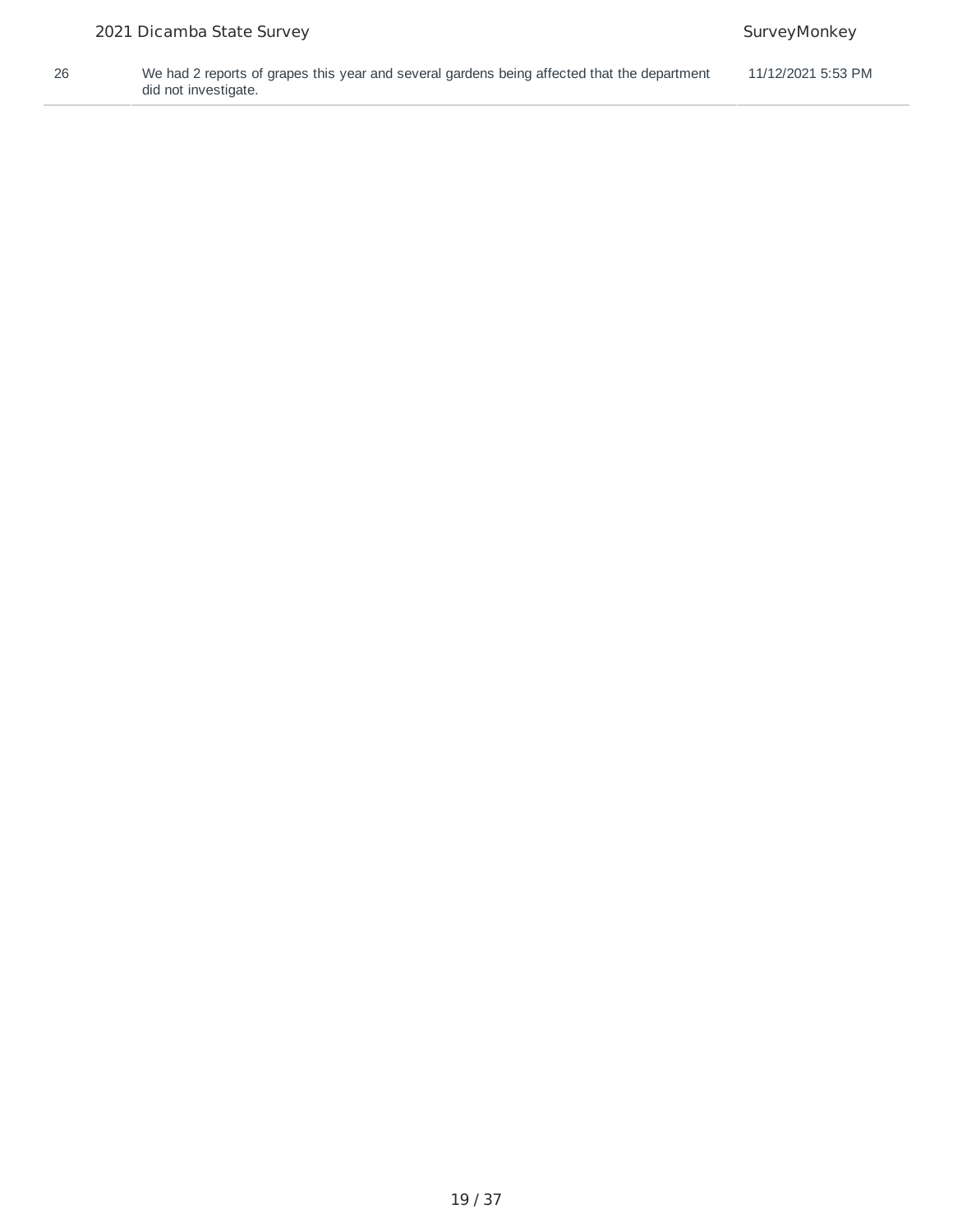## Q10 Number of reported dicamba incidents (probable and confirmed) that impact or injure a plant/animal/person/site/woody vegetation other than soybeans?Additional details as relevant.

Answered: 26 Skipped: 4

| #  | <b>RESPONSES</b>                                                                                                                                                                                                                                                                            | <b>DATE</b>         |
|----|---------------------------------------------------------------------------------------------------------------------------------------------------------------------------------------------------------------------------------------------------------------------------------------------|---------------------|
| 1  | none                                                                                                                                                                                                                                                                                        | 12/8/2021 12:30 PM  |
| 2  | 56 - This number includes the 22 listed in Q9 for specialty crops.                                                                                                                                                                                                                          | 12/6/2021 4:35 PM   |
| 3  | $\mathbf 0$                                                                                                                                                                                                                                                                                 | 12/6/2021 9:34 AM   |
| 4  | One case with damage to ornamental planting                                                                                                                                                                                                                                                 | 12/3/2021 3:36 PM   |
| 5  | none                                                                                                                                                                                                                                                                                        | 12/3/2021 8:42 AM   |
| 6  | 0                                                                                                                                                                                                                                                                                           | 12/2/2021 8:11 AM   |
| 7  | n/a                                                                                                                                                                                                                                                                                         | 12/1/2021 4:00 PM   |
| 8  | The cases are still under review.                                                                                                                                                                                                                                                           | 12/1/2021 3:41 PM   |
| 9  | Three cases impacted private property / gardens.                                                                                                                                                                                                                                            | 12/1/2021 2:59 PM   |
| 10 | Haven't had any.                                                                                                                                                                                                                                                                            | 12/1/2021 7:34 AM   |
| 11 | Less than 5%.                                                                                                                                                                                                                                                                               | 12/1/2021 6:47 AM   |
| 12 | None                                                                                                                                                                                                                                                                                        | 11/30/2021 1:25 PM  |
| 13 | none                                                                                                                                                                                                                                                                                        | 11/30/2021 1:20 PM  |
| 14 | 6 yards                                                                                                                                                                                                                                                                                     | 11/30/2021 12:30 PM |
| 15 | 0                                                                                                                                                                                                                                                                                           | 11/29/2021 4:59 PM  |
| 16 | No dicamba-related complaints were reported to the Georgia Department of Agriculture for the<br>2021 growing season.                                                                                                                                                                        | 11/29/2021 12:14 PM |
| 17 | N/A                                                                                                                                                                                                                                                                                         | 11/22/2021 3:03 PM  |
| 18 | $\mathbf 0$                                                                                                                                                                                                                                                                                 | 11/22/2021 8:48 AM  |
| 19 | $\mathbf 0$                                                                                                                                                                                                                                                                                 | 11/19/2021 10:45 AM |
| 20 | zero                                                                                                                                                                                                                                                                                        | 11/17/2021 5:16 PM  |
| 21 | 14 rural residences with mature trees, shrubs, gardens or other sensitive plants were reported<br>this year. Tall trees are not feasible to sample, so lower vegetation is all that is sampled, but<br>the entire tree is often affected, leading to vacant limbs by the end of the summer. | 11/16/2021 3:18 PM  |
| 22 | N/A                                                                                                                                                                                                                                                                                         | 11/16/2021 7:55 AM  |
| 23 | The environmental indicators for 2021 misuse investigations have not been compiled.                                                                                                                                                                                                         | 11/15/2021 2:34 PM  |
| 24 | Other crops reported impacted are: watermelons, grapes, tobacco, greenhouse plants, and<br>residential trees.                                                                                                                                                                               | 11/15/2021 1:20 PM  |
| 25 | Zero.                                                                                                                                                                                                                                                                                       | 11/15/2021 8:59 AM  |
| 26 | several calls of trees being affected, SDSU Extension has been working with USDA regarding<br>a trees being affected by dicamba and other pesticides. we have not seen the results, but<br>have asked.                                                                                      | 11/12/2021 5:53 PM  |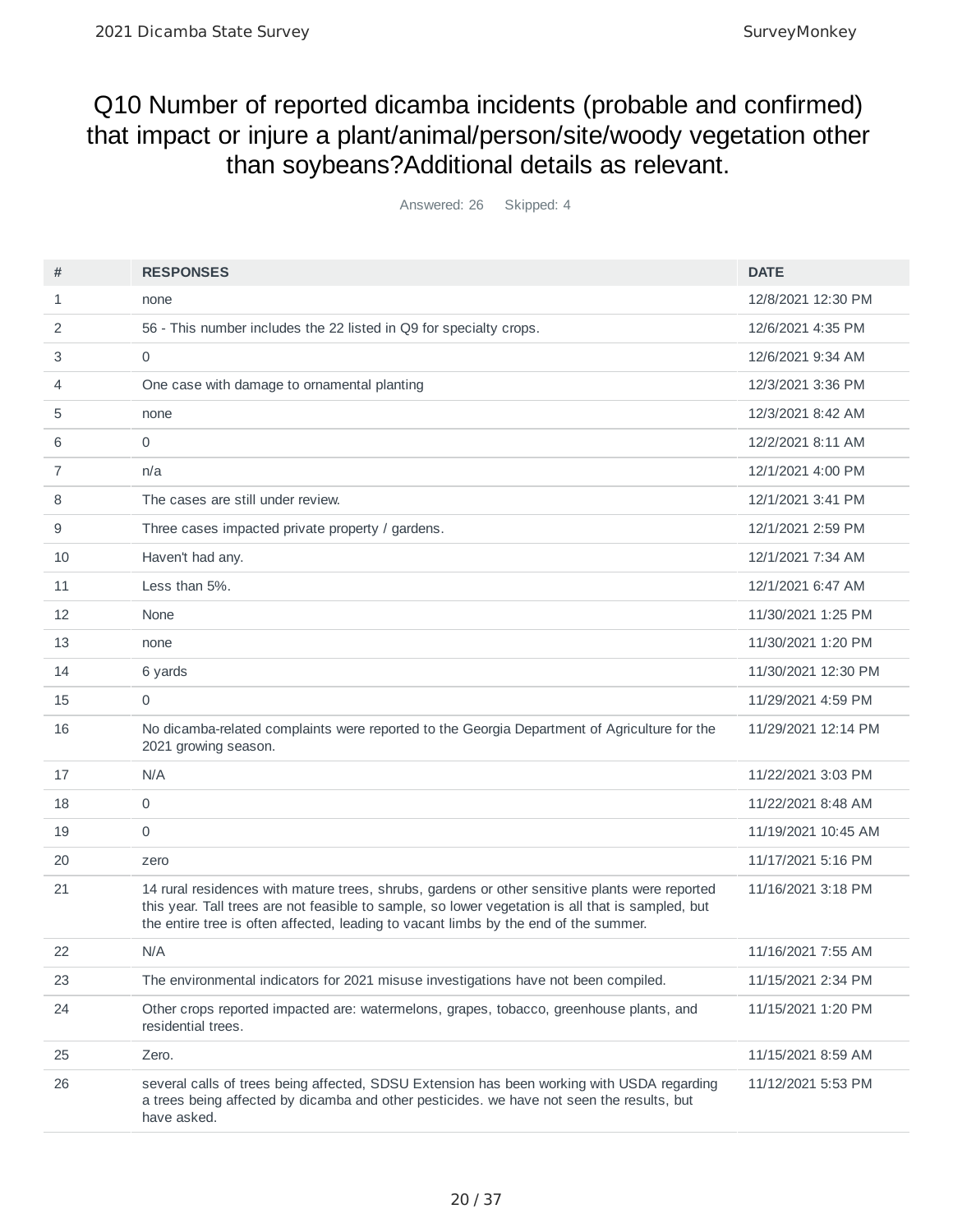## Q11 Number of reported dicamba incidents (probable and confirmed) that impact water quality and/or ESA. Please include additional details.

Answered: 26 Skipped: 4

| #  | <b>RESPONSES</b>                                                                                                                                                                                                                                                                                                                        | <b>DATE</b>         |
|----|-----------------------------------------------------------------------------------------------------------------------------------------------------------------------------------------------------------------------------------------------------------------------------------------------------------------------------------------|---------------------|
| 1  | none                                                                                                                                                                                                                                                                                                                                    | 12/8/2021 12:30 PM  |
| 2  | 1 - Alleged Fish Pond - Not confirmed as dicamba.                                                                                                                                                                                                                                                                                       | 12/6/2021 4:35 PM   |
| 3  | $\mathbf 0$                                                                                                                                                                                                                                                                                                                             | 12/6/2021 9:34 AM   |
| 4  | <b>NA</b>                                                                                                                                                                                                                                                                                                                               | 12/3/2021 3:36 PM   |
| 5  | None, however we are still in the process of completing our investigations.                                                                                                                                                                                                                                                             | 12/3/2021 8:42 AM   |
| 6  | 0                                                                                                                                                                                                                                                                                                                                       | 12/2/2021 8:11 AM   |
| 7  | $\mathbf 0$                                                                                                                                                                                                                                                                                                                             | 12/1/2021 4:00 PM   |
| 8  | The cases are still under review.                                                                                                                                                                                                                                                                                                       | 12/1/2021 3:41 PM   |
| 9  | $\mathbf 0$                                                                                                                                                                                                                                                                                                                             | 12/1/2021 2:59 PM   |
| 10 | none                                                                                                                                                                                                                                                                                                                                    | 12/1/2021 7:34 AM   |
| 11 | Zero.                                                                                                                                                                                                                                                                                                                                   | 12/1/2021 6:47 AM   |
| 12 | None                                                                                                                                                                                                                                                                                                                                    | 11/30/2021 1:25 PM  |
| 13 | none                                                                                                                                                                                                                                                                                                                                    | 11/30/2021 1:20 PM  |
| 14 | None                                                                                                                                                                                                                                                                                                                                    | 11/30/2021 12:30 PM |
| 15 | 0                                                                                                                                                                                                                                                                                                                                       | 11/29/2021 4:59 PM  |
| 16 | No dicamba-related complaints were reported to the Georgia Department of Agriculture for the<br>2021 growing season.                                                                                                                                                                                                                    | 11/29/2021 12:14 PM |
| 17 | N/A                                                                                                                                                                                                                                                                                                                                     | 11/22/2021 3:03 PM  |
| 18 | $\mathbf 0$                                                                                                                                                                                                                                                                                                                             | 11/22/2021 8:48 AM  |
| 19 | 0                                                                                                                                                                                                                                                                                                                                       | 11/19/2021 10:45 AM |
| 20 | zero                                                                                                                                                                                                                                                                                                                                    | 11/17/2021 5:16 PM  |
| 21 | No reports of this nature in our state this year.                                                                                                                                                                                                                                                                                       | 11/16/2021 3:18 PM  |
| 22 | N/A                                                                                                                                                                                                                                                                                                                                     | 11/16/2021 7:55 AM  |
| 23 | The environmental indicators for 2021 misuse investigations have not been compiled. Of the<br>225 Active Misuse Investigations allegedly linked to applications of growth regulator herbicides<br>(PHNX), 44 correspond to counties with PULA in effect and 7 have been confirmed as linked to<br>applications of Engenia or Xtendimax. | 11/15/2021 2:34 PM  |
| 24 | <b>NA</b>                                                                                                                                                                                                                                                                                                                               | 11/15/2021 1:20 PM  |
| 25 | Zero.                                                                                                                                                                                                                                                                                                                                   | 11/15/2021 8:59 AM  |
| 26 | None                                                                                                                                                                                                                                                                                                                                    | 11/12/2021 5:53 PM  |
|    |                                                                                                                                                                                                                                                                                                                                         |                     |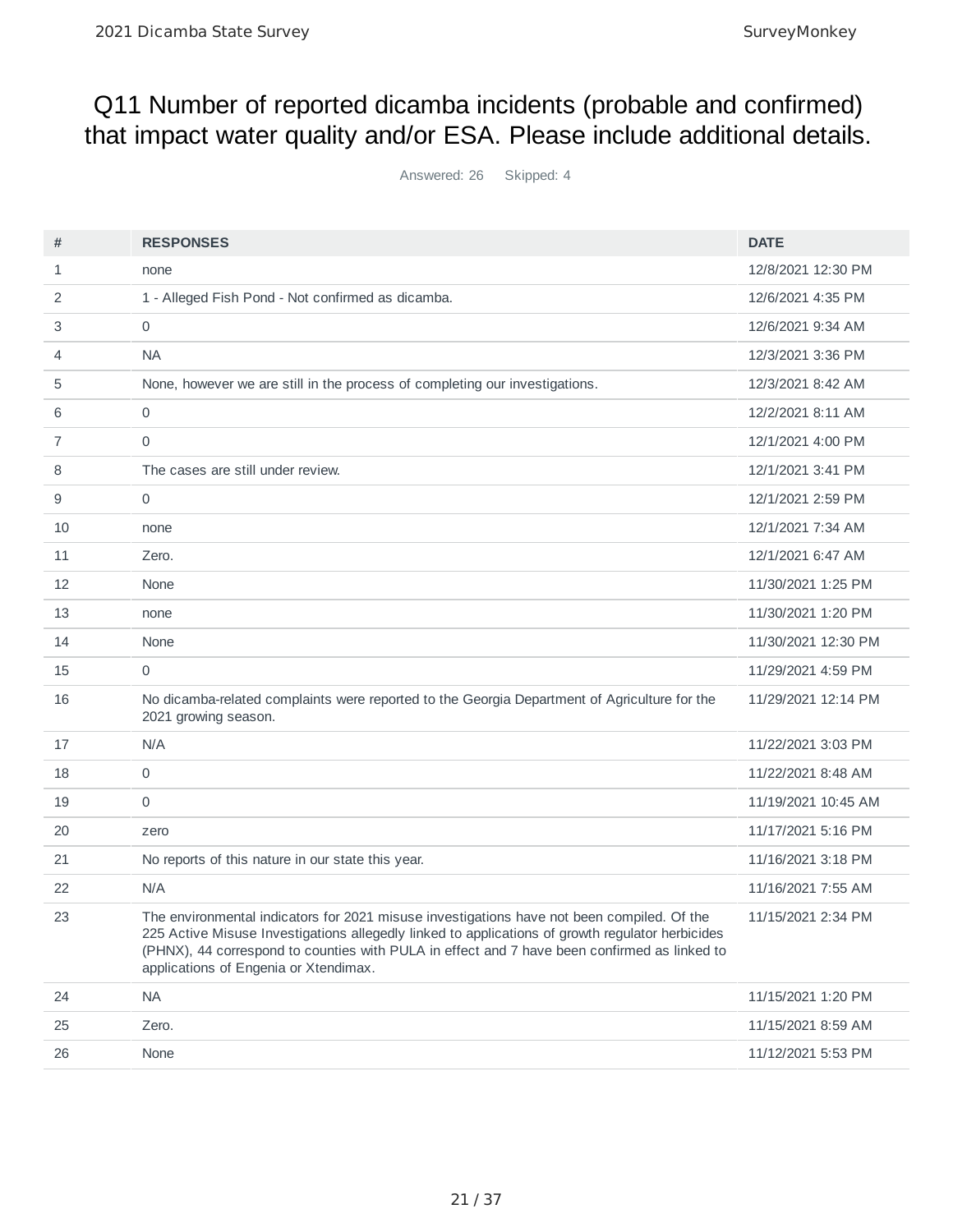### Q12 Estimated total cost of your 2020 dicamba investigations, including staff time, travel, lab analysis and enforcement. Please include additional details.

Answered: 25 Skipped: 5

| #  | <b>RESPONSES</b>                                                                                                                                                                                                                                                                                   | <b>DATE</b>         |
|----|----------------------------------------------------------------------------------------------------------------------------------------------------------------------------------------------------------------------------------------------------------------------------------------------------|---------------------|
| 1  | Unknown                                                                                                                                                                                                                                                                                            | 12/8/2021 12:30 PM  |
| 2  | Information unavailable.                                                                                                                                                                                                                                                                           | 12/6/2021 4:35 PM   |
| 3  | <b>NA</b>                                                                                                                                                                                                                                                                                          | 12/6/2021 9:34 AM   |
| 4  | \$3,000-\$4,500                                                                                                                                                                                                                                                                                    | 12/3/2021 3:36 PM   |
| 5  | The following are all estimates: Lab- \$120,412 MDA- \$380,000 Total of \$500,412                                                                                                                                                                                                                  | 12/3/2021 8:42 AM   |
| 6  | 0                                                                                                                                                                                                                                                                                                  | 12/2/2021 8:11 AM   |
| 7  | N/A                                                                                                                                                                                                                                                                                                | 12/1/2021 4:00 PM   |
| 8  | Unknown                                                                                                                                                                                                                                                                                            | 12/1/2021 3:41 PM   |
| 9  | Approx. \$9,100.                                                                                                                                                                                                                                                                                   | 12/1/2021 2:59 PM   |
| 10 | 0                                                                                                                                                                                                                                                                                                  | 12/1/2021 7:34 AM   |
| 11 | Over 50% of entire pesticide compliance budget. Specific budget detail has been provided to<br>AAPCO/EPA on previous occasions.                                                                                                                                                                    | 12/1/2021 6:47 AM   |
| 12 | Minimal (one complaint inspection)                                                                                                                                                                                                                                                                 | 11/30/2021 1:25 PM  |
| 13 | 0                                                                                                                                                                                                                                                                                                  | 11/30/2021 1:20 PM  |
| 14 | 0                                                                                                                                                                                                                                                                                                  | 11/29/2021 4:59 PM  |
| 15 | No dicamba-related complaints were reported to the Georgia Department of Agriculture for the<br>2021 growing season.                                                                                                                                                                               | 11/29/2021 12:14 PM |
| 16 | No dicamba investigations conducted in 2020.                                                                                                                                                                                                                                                       | 11/22/2021 3:03 PM  |
| 17 | 0                                                                                                                                                                                                                                                                                                  | 11/22/2021 8:48 AM  |
| 18 | This infromation is not captured                                                                                                                                                                                                                                                                   | 11/19/2021 10:45 AM |
| 19 | 2 investigations with samples, staff time, travel \$3,000                                                                                                                                                                                                                                          | 11/17/2021 5:16 PM  |
| 20 | \$20,000 lab cost, \$50,000 labor and travel by inspectors, \$30,000 labor cost by case review<br>and administration.                                                                                                                                                                              | 11/16/2021 3:18 PM  |
| 21 | N/A                                                                                                                                                                                                                                                                                                | 11/16/2021 7:55 AM  |
| 22 | IDALS is not able to provide an estimate cost at this time. 225 PHNX out of a total of 315<br>Misuse investigations active in 2021 would be 71% of case load allegedly linked to<br>applications of growth regulator herbicides based on signs and symptoms of herbicide injury<br>reported to us. | 11/15/2021 2:34 PM  |
| 23 | Estimated investigation hours: 2000. Estimated lab cost: 51,200.00.                                                                                                                                                                                                                                | 11/15/2021 1:20 PM  |
| 24 | PDA does not have calculate cost breakdowns for dicamba investigations.                                                                                                                                                                                                                            | 11/15/2021 8:59 AM  |
| 25 | ??                                                                                                                                                                                                                                                                                                 | 11/12/2021 5:53 PM  |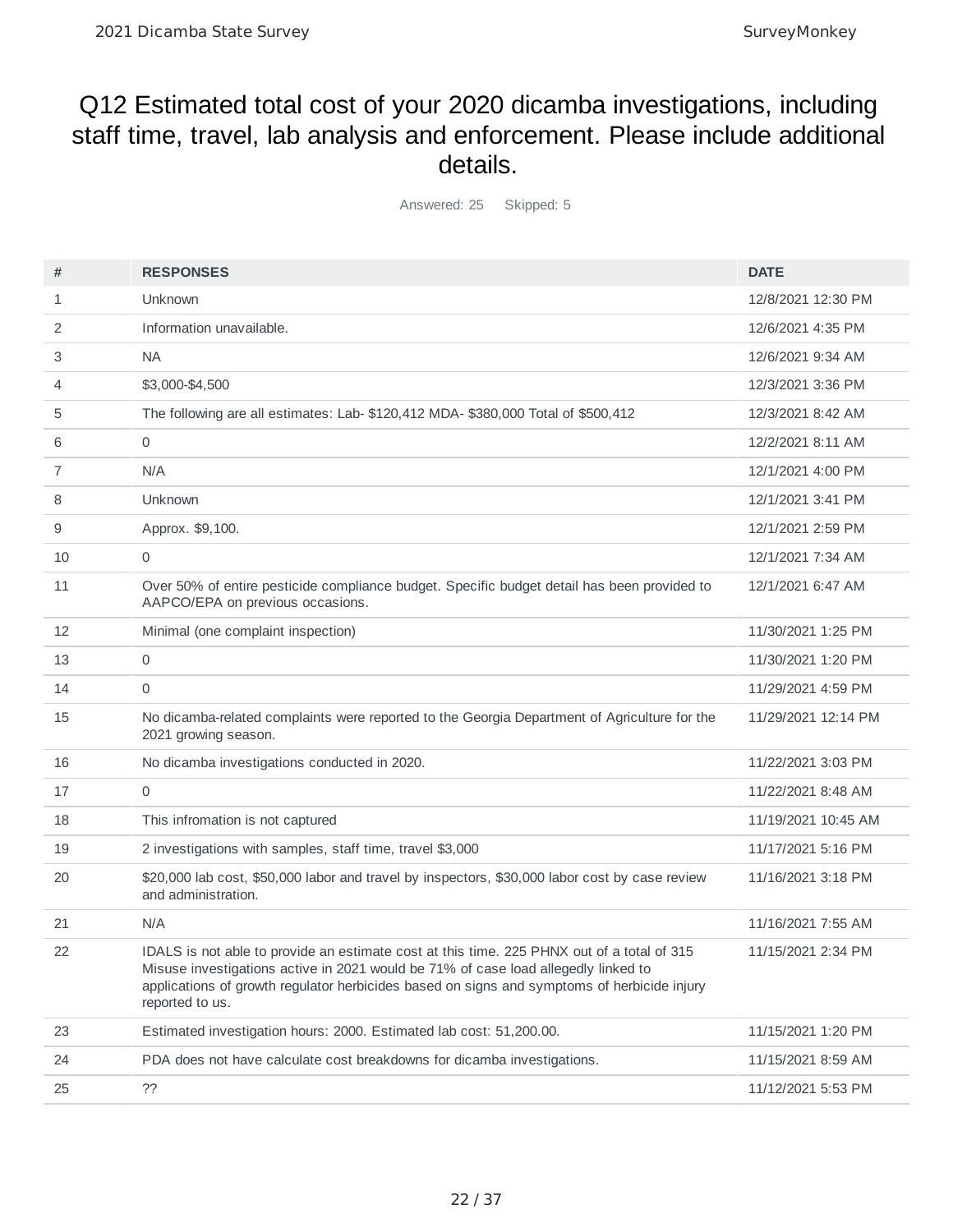### Q13 Have you been contacted, asked to participate in discussions, or implemented any state regulations for cut off dates or other restrictions or program efforts related to OTT use of dicamba products?



| <b>ANSWER CHOICES</b>                                        | <b>RESPONSES</b> |    |
|--------------------------------------------------------------|------------------|----|
| Yes-contacted                                                | 6.90%            |    |
| Yes- had discussions                                         | 24.14%           |    |
| Yes- have implemented regulations or restrictions or similar | 10.34%           | 3  |
| <b>No</b>                                                    | 58.62%           |    |
| <b>TOTAL</b>                                                 |                  | 29 |

| #              | <b>COMMENTS</b>                                                                                                                                                                                                                        | <b>DATE</b>         |
|----------------|----------------------------------------------------------------------------------------------------------------------------------------------------------------------------------------------------------------------------------------|---------------------|
|                | We additional state buffers. Cotton cut off date was June 30, same as the soybean date.                                                                                                                                                | 12/6/2021 4:35 PM   |
| $\mathcal{P}$  | We have implemented a June 20th cutoff date when we were able to use a 24C. Current state<br>regulations to do not make other options practical.                                                                                       | 12/3/2021 8:42 AM   |
| 3              | Washington does not use OTT dicamba products since Soybeans and Cotton are not crops<br>normally grown in the state.                                                                                                                   | 12/1/2021 2:59 PM   |
| $\overline{4}$ | By state rule, all ag dicamba products are RUP. By policy board designation, all ag dicamba<br>products are classified as Highly Volatile Herbicides and are prohibited from use for the period<br>of June 21-August 31. See attached. | 12/1/2021 6:47 AM   |
| 5              | <b>No</b>                                                                                                                                                                                                                              | 11/30/2021 12:30 PM |
| 6              | NCDA has been involved in many discussions related to the dicamba cut-off dates with EPA,<br>AAPCO, organization in NC, and registrants. Participation has mainly occurred through Pat                                                 | 11/22/2021 3:03 PM  |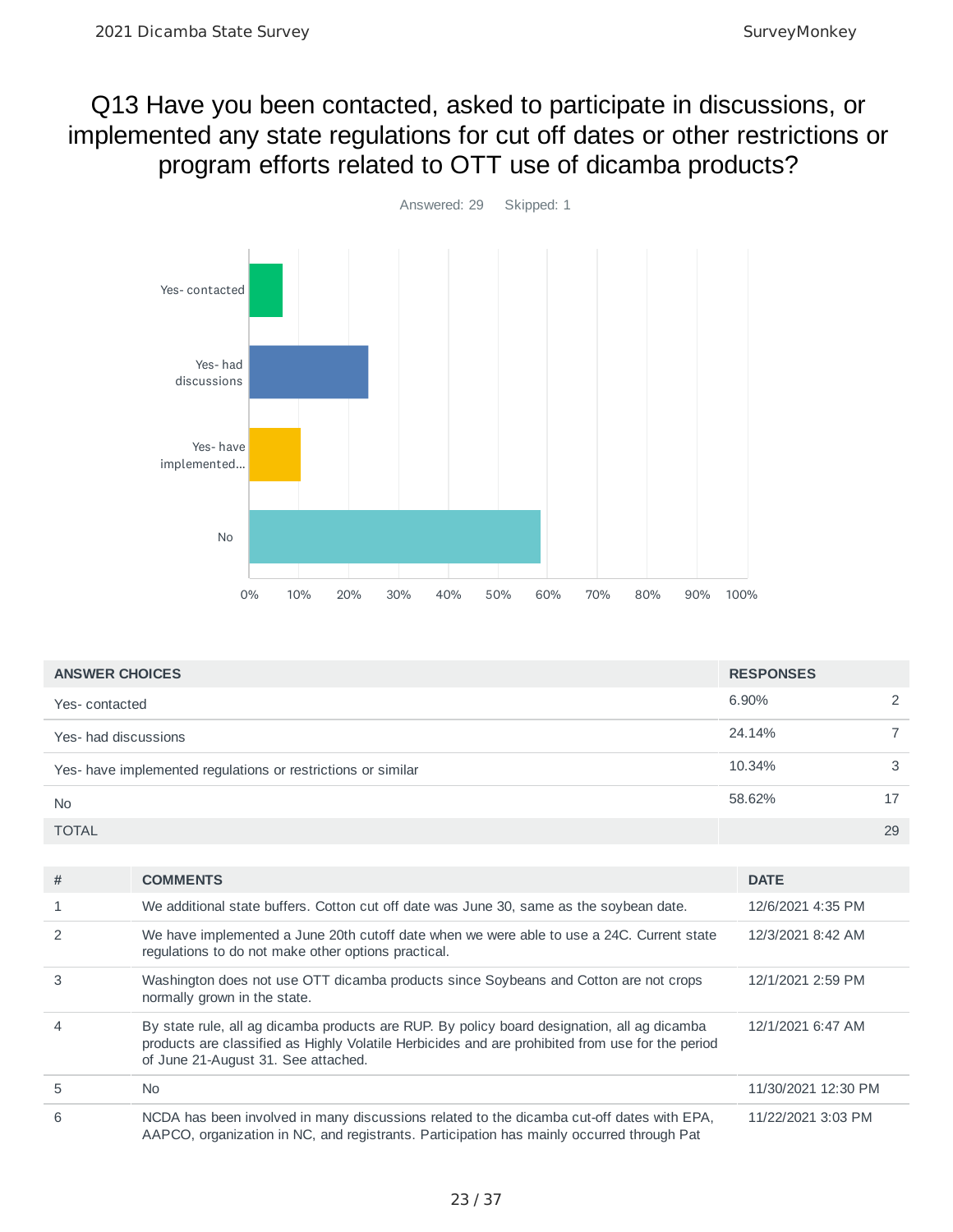Jones via AAPCO. NCDA submitted a 24c, but it was rejected by EPA. A follow-up letter was sent to EPA following the rejection of the 24c application.

|    | Have had discussion on extending the cut off date for soybeans.                                                                                                                                                                                                                                                                                                                                                                                                                                                                                                                                                                                                                                                                                                                                                                                                                                                                                                                                                                                                                                                                                                                                  | 11/19/2021 10:45 AM |
|----|--------------------------------------------------------------------------------------------------------------------------------------------------------------------------------------------------------------------------------------------------------------------------------------------------------------------------------------------------------------------------------------------------------------------------------------------------------------------------------------------------------------------------------------------------------------------------------------------------------------------------------------------------------------------------------------------------------------------------------------------------------------------------------------------------------------------------------------------------------------------------------------------------------------------------------------------------------------------------------------------------------------------------------------------------------------------------------------------------------------------------------------------------------------------------------------------------|---------------------|
| 8  | These conversations are had occasionally with growers reporting damage, and on rare<br>occasions we will be contacted by elected officials or industry, but no serious effort has been<br>made yet to implement changes in statute or regulation.                                                                                                                                                                                                                                                                                                                                                                                                                                                                                                                                                                                                                                                                                                                                                                                                                                                                                                                                                | 11/16/2021 3:18 PM  |
| 9  | I was contacted to provide data but I was not part of the discussions.                                                                                                                                                                                                                                                                                                                                                                                                                                                                                                                                                                                                                                                                                                                                                                                                                                                                                                                                                                                                                                                                                                                           | 11/15/2021 2:34 PM  |
| 10 | We have been in contact with EPA and shared our investigation results regarding the products,<br>we have been in contact with SD Soybean Assoc., SD Corn, SD Ag Retailers and SD<br>Association of Cooperatives regarding happenings with the dicamba issues. We have been in<br>contact with states bordering SD to see if they are going to do something regarding a label<br>change. We are not aware of any pending changes in other states and SD has not decided on<br>any actions as of today. We have been in contact with the registrants discussing label<br>changes and moving the cut off date by region. In 2021, SD could have had a cutoff date of<br>June 1st and would have had issues with zero moisture and record temps the end of<br>May/beginning of June. The areas in SD that are predominantly no-till and heavy kochia have<br>had very few problems with the products. They get out early to mid May with a pre-emerge or<br>early post with a grass and small seeded broadleaf product tank mixed with Engenia or<br>Xtendimax. Temps are cooler, rains are timely, fields are clean when planted. Hwy 281 and<br>east is where a majority of the problems are in SD | 11/12/2021 5:53 PM  |
|    |                                                                                                                                                                                                                                                                                                                                                                                                                                                                                                                                                                                                                                                                                                                                                                                                                                                                                                                                                                                                                                                                                                                                                                                                  |                     |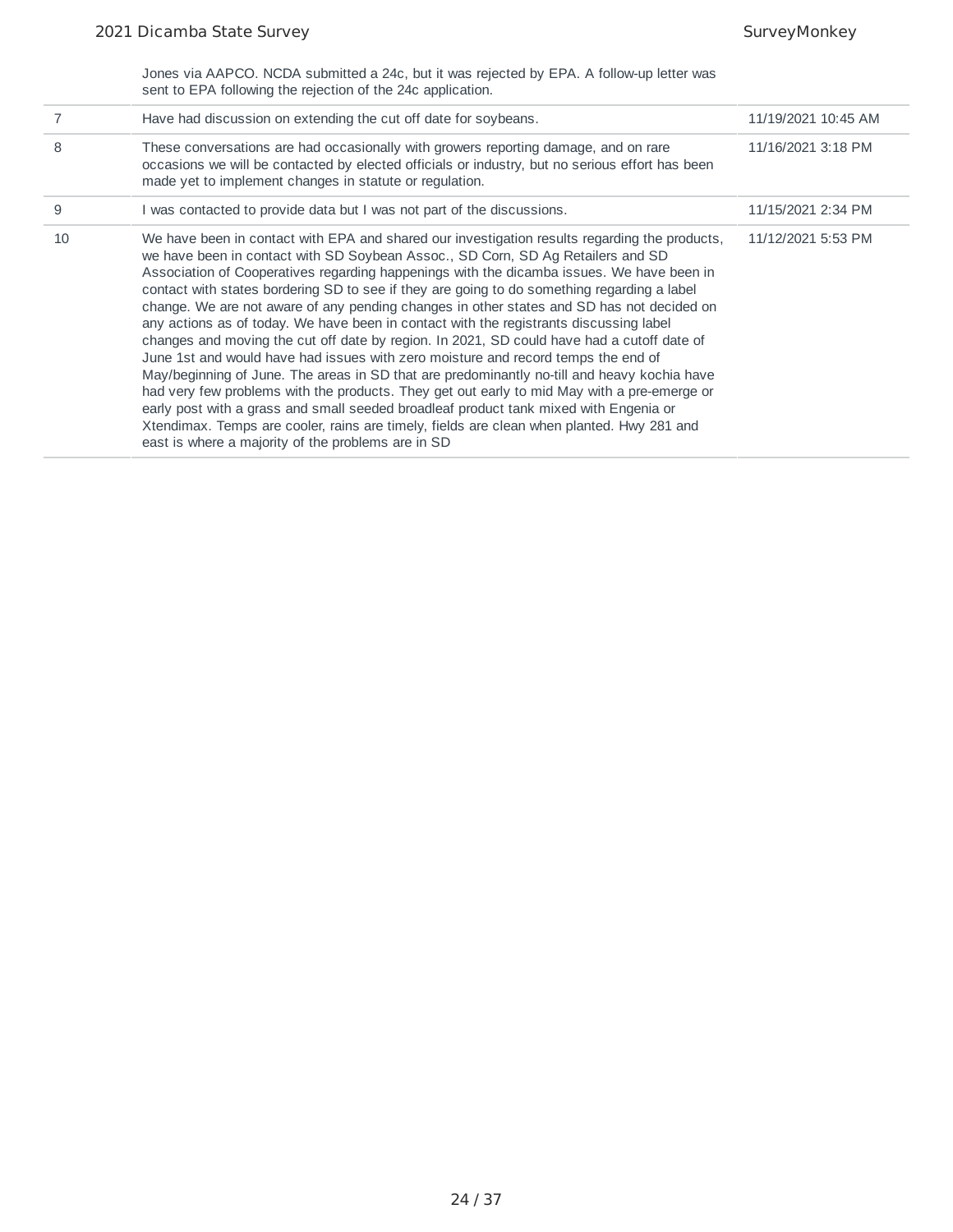## Q14 Have any of these regulations been shown to be effective in mitigating off target movement or reports of off target movement?



| <b>ANSWER CHOICES</b> | <b>RESPONSES</b> |                |
|-----------------------|------------------|----------------|
| Yes                   | 60.00%           | 6              |
| <b>No</b>             | 40.00%           | $\overline{4}$ |
| <b>TOTAL</b>          |                  | 10             |

| #  | <b>COMMENT</b>                                                                                                                                                                                                                                     | <b>DATE</b>         |
|----|----------------------------------------------------------------------------------------------------------------------------------------------------------------------------------------------------------------------------------------------------|---------------------|
| 1  | N/A                                                                                                                                                                                                                                                | 12/8/2021 12:30 PM  |
| 2  | No Data                                                                                                                                                                                                                                            | 12/6/2021 4:35 PM   |
| 3  | Number of complaints were reduced significantly when state specific June 20th cutoff date<br>restrictions were placed. However, it is difficult to determine if other factors such as weather<br>contributed to reduction in number of complaints. | 12/3/2021 8:42 AM   |
| 4  | N/A                                                                                                                                                                                                                                                | 12/1/2021 4:00 PM   |
| 5  | N/A                                                                                                                                                                                                                                                | 12/1/2021 3:41 PM   |
| 6  | While Washington State does not have crops using OTT dicamba products, our state has had<br>phenoxy / dicamba use restrictions in place since the 1980's. The regulations have helped<br>minimize drift and volatility issues.                     | 12/1/2021 2:59 PM   |
| 7  | Florida has an organo-auxin rule.                                                                                                                                                                                                                  | 12/1/2021 7:34 AM   |
| 8  | Dicamba complaints reduced from 134, 158, & 197 in 2017, 2018, & 2019 to 83 and 65 in 2020<br>and 2021. See attached.                                                                                                                              | 12/1/2021 6:47 AM   |
| 9  | N/A in SC. No reports of damage to target crops reported to DPR.                                                                                                                                                                                   | 11/30/2021 1:25 PM  |
| 10 | n/a                                                                                                                                                                                                                                                | 11/30/2021 1:20 PM  |
| 11 | N/A                                                                                                                                                                                                                                                | 11/30/2021 12:30 PM |
| 12 | <b>NA</b>                                                                                                                                                                                                                                          | 11/29/2021 4:59 PM  |
| 13 | The fact that we have had no complaints of drift associated with dicamba products is a<br>testament to what the growers in Georgia are currently doing and have been doing in the past.                                                            | 11/29/2021 12:14 PM |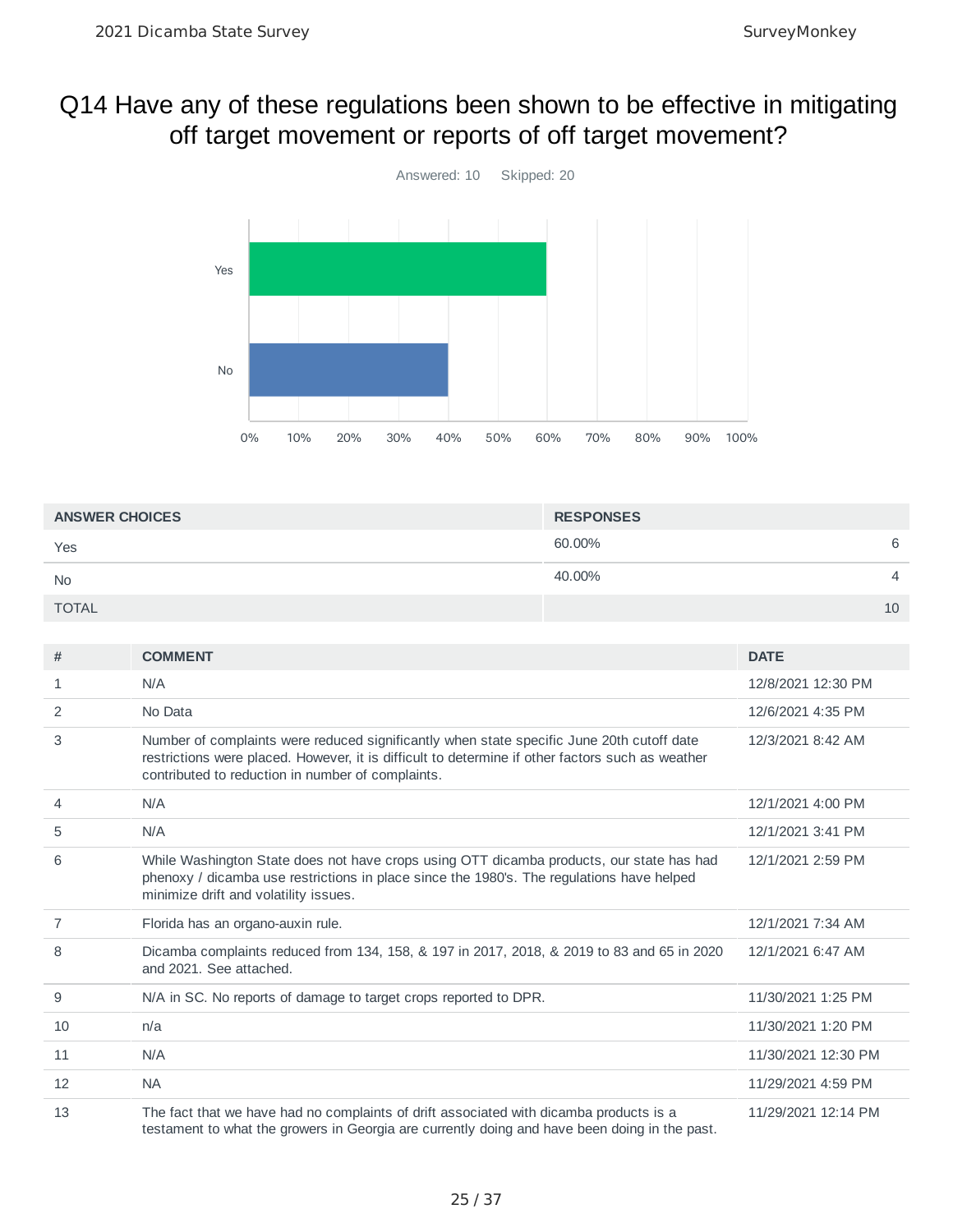Georgia would be receptive to less restriction on the labels. Our history reflects our education efforts and highlights the success of our Using Pesticides Wisely program.

| 14 | N/A                                                                                                                                                                                                                                                                                                                                                                                                                                                                                                                                                                                                                                               | 11/22/2021 3:03 PM  |
|----|---------------------------------------------------------------------------------------------------------------------------------------------------------------------------------------------------------------------------------------------------------------------------------------------------------------------------------------------------------------------------------------------------------------------------------------------------------------------------------------------------------------------------------------------------------------------------------------------------------------------------------------------------|---------------------|
| 15 | Often cotton and soybeans are planted adjacent to each other. The cotton farmers are able to<br>apply dicamba until the end of July, and the soybean farmers are cut off a month earlier. We<br>have not seen any rise in dicamba complaints on soybeans that are related to the July<br>applications to cotton, thus it is forseable that extending the soybean cut off to the end of July<br>would not have a negative impact on the crop.                                                                                                                                                                                                      | 11/19/2021 10:45 AM |
| 16 | Nothing implemented other than the federal label.                                                                                                                                                                                                                                                                                                                                                                                                                                                                                                                                                                                                 | 11/17/2021 5:16 PM  |
| 17 | Not applicable.                                                                                                                                                                                                                                                                                                                                                                                                                                                                                                                                                                                                                                   | 11/16/2021 3:18 PM  |
| 18 | N/A                                                                                                                                                                                                                                                                                                                                                                                                                                                                                                                                                                                                                                               | 11/16/2021 7:55 AM  |
| 19 | CY* MSU PHNX OTT Dicamba 2013 125 39 - 2014 88 31 - 2015 118 40 - 2016 110 43 - 2017<br>248 171 87 2018 245 145 56 2019 252 128 86 2020 302 222 117 2021 315 225 70 (In Progress,<br>11/15/21) *CY = Crop Year runs from 10/1 to 9/30 MSU = All misuse investigations PHNX =<br>All misuse investigations allegedly linked to applications of growth regulator herbicides based<br>on signs and symptoms of herbicide injury reported to IDALS OTT Dicamba = Subset of PHNX<br>that includes confirmed over-the-top dicamba applications on soybeans. Applicator affidavits<br>AND product labels have been collected and added to the case file. | 11/15/2021 2:34 PM  |
| 20 | N/A.                                                                                                                                                                                                                                                                                                                                                                                                                                                                                                                                                                                                                                              | 11/15/2021 8:59 AM  |
| 21 | In 2019 and 2020 dicamba cases decreased with the SD cutoff date of June 30th, but SD had<br>cooler temps and timely rains kept the products at bay.                                                                                                                                                                                                                                                                                                                                                                                                                                                                                              | 11/12/2021 5:53 PM  |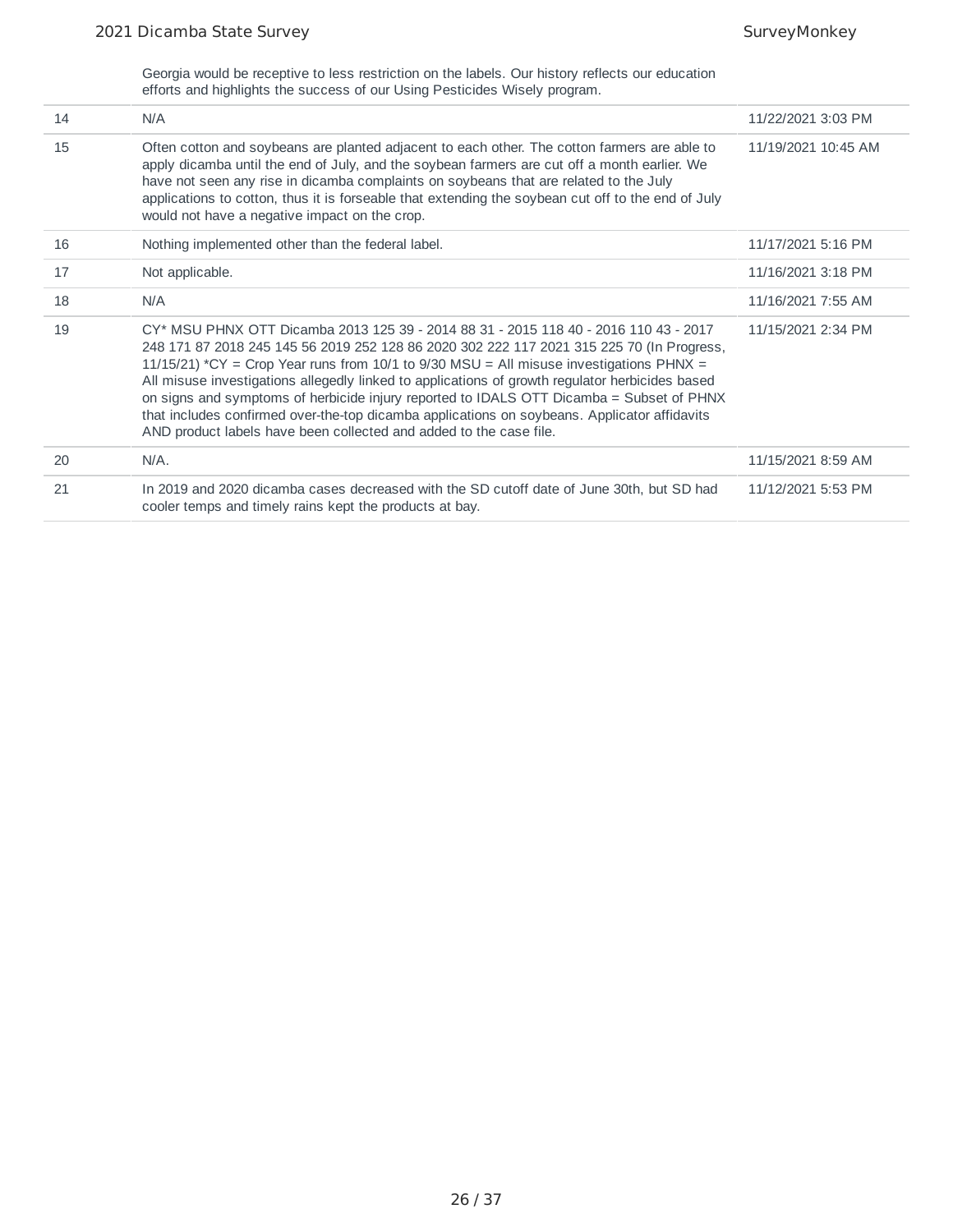## Q15 What label language do you find most problematic? Insert languagehere along with potential fix.

Answered: 17 Skipped: 13

| #            | <b>RESPONSES</b>                                                                                                                                                                                                                                                                                                                                                                                                                                                                                                                                                                                                                                                                                                                                                                                                                                                                                                                                                                                                                                                                                                                                                                                                                                                                                                                                                                                                                                                                                                                                                                                                                                                                                                                                                                                                                                                                                                                                                                                                                                                                                                                                                                                                  | <b>DATE</b>         |
|--------------|-------------------------------------------------------------------------------------------------------------------------------------------------------------------------------------------------------------------------------------------------------------------------------------------------------------------------------------------------------------------------------------------------------------------------------------------------------------------------------------------------------------------------------------------------------------------------------------------------------------------------------------------------------------------------------------------------------------------------------------------------------------------------------------------------------------------------------------------------------------------------------------------------------------------------------------------------------------------------------------------------------------------------------------------------------------------------------------------------------------------------------------------------------------------------------------------------------------------------------------------------------------------------------------------------------------------------------------------------------------------------------------------------------------------------------------------------------------------------------------------------------------------------------------------------------------------------------------------------------------------------------------------------------------------------------------------------------------------------------------------------------------------------------------------------------------------------------------------------------------------------------------------------------------------------------------------------------------------------------------------------------------------------------------------------------------------------------------------------------------------------------------------------------------------------------------------------------------------|---------------------|
| $\mathbf{1}$ | Recordkeeping                                                                                                                                                                                                                                                                                                                                                                                                                                                                                                                                                                                                                                                                                                                                                                                                                                                                                                                                                                                                                                                                                                                                                                                                                                                                                                                                                                                                                                                                                                                                                                                                                                                                                                                                                                                                                                                                                                                                                                                                                                                                                                                                                                                                     | 12/8/2021 12:30 PM  |
| 2            | Buffer requirements, each label is just a little different and it would be easier if they were all<br>uniform on the buffer requirement. Dicamba can be used on corn but it can not be a part of<br>buffer in counties with endangered species. Label requires applicator to measure wind speed at<br>boom height. Labels should specify what instruments are acceptable for measuring wind speed<br>at boom height.                                                                                                                                                                                                                                                                                                                                                                                                                                                                                                                                                                                                                                                                                                                                                                                                                                                                                                                                                                                                                                                                                                                                                                                                                                                                                                                                                                                                                                                                                                                                                                                                                                                                                                                                                                                              | 12/3/2021 8:42 AM   |
| 3            | N/A                                                                                                                                                                                                                                                                                                                                                                                                                                                                                                                                                                                                                                                                                                                                                                                                                                                                                                                                                                                                                                                                                                                                                                                                                                                                                                                                                                                                                                                                                                                                                                                                                                                                                                                                                                                                                                                                                                                                                                                                                                                                                                                                                                                                               | 12/1/2021 4:00 PM   |
| 4            | None                                                                                                                                                                                                                                                                                                                                                                                                                                                                                                                                                                                                                                                                                                                                                                                                                                                                                                                                                                                                                                                                                                                                                                                                                                                                                                                                                                                                                                                                                                                                                                                                                                                                                                                                                                                                                                                                                                                                                                                                                                                                                                                                                                                                              | 12/1/2021 7:34 AM   |
| 5            | OISC and SFIREG have commented to EPA repeatedly on problematic label language<br>numerous times since 2017. See previous submissions from both. See attached.                                                                                                                                                                                                                                                                                                                                                                                                                                                                                                                                                                                                                                                                                                                                                                                                                                                                                                                                                                                                                                                                                                                                                                                                                                                                                                                                                                                                                                                                                                                                                                                                                                                                                                                                                                                                                                                                                                                                                                                                                                                    | 12/1/2021 6:47 AM   |
| 6            | No specific changes in label language to recommend at this time.                                                                                                                                                                                                                                                                                                                                                                                                                                                                                                                                                                                                                                                                                                                                                                                                                                                                                                                                                                                                                                                                                                                                                                                                                                                                                                                                                                                                                                                                                                                                                                                                                                                                                                                                                                                                                                                                                                                                                                                                                                                                                                                                                  | 11/30/2021 1:25 PM  |
| 7            | n/a                                                                                                                                                                                                                                                                                                                                                                                                                                                                                                                                                                                                                                                                                                                                                                                                                                                                                                                                                                                                                                                                                                                                                                                                                                                                                                                                                                                                                                                                                                                                                                                                                                                                                                                                                                                                                                                                                                                                                                                                                                                                                                                                                                                                               | 11/30/2021 1:20 PM  |
| 8            | <b>NA</b>                                                                                                                                                                                                                                                                                                                                                                                                                                                                                                                                                                                                                                                                                                                                                                                                                                                                                                                                                                                                                                                                                                                                                                                                                                                                                                                                                                                                                                                                                                                                                                                                                                                                                                                                                                                                                                                                                                                                                                                                                                                                                                                                                                                                         | 11/29/2021 4:59 PM  |
| 9            | Cut-off Application Date Is Not Beneficial For GA Based On Sound Science: The U.S. EPA<br>has taken the approach that a nationwide application cut-off date would influence the off-target<br>movement of XtendiMax, Engenia, and Tavium in Georgia. Although the agency has not<br>clearly defined the scientific reasoning on how a specific date, not an air temperature, soil<br>temperature, or humidity, but a date is a solution to improving application methods while<br>meeting standards called for by the pesticide law, the process simply lacks any scientific merit<br>for Georgia. Both weather data and drift complaints from Georgia can be used to scientifically<br>disprove the theory cut-off dates are beneficial to mitigate the off-target movement of dicamba<br>in our state (this data has been provided to the agency). The EPA's adoption of application cut-<br>off dates from states in the mid-west and the mid-south without analyzing weather conditions<br>or drift complaints in Georgia is flawed. Downwind Buffers: As Georgia has treated well over 2<br>million acres of land with approved dicamba formulations during 2019, 2020, and 2021,<br>pesticide drift complaints made to the University of Georgia Cooperative Extension Service<br>have continued to drop; additional only 1 in-crop dicamba drift complaint has been made to the<br>Georgia Department of Agriculture (GDA) since the technology was commercialized. Greater<br>dicamba use over a larger area of land resulting in fewer drift complaints is a clear sign that<br>buffers should not have been increased and should be reevaluated for our farmers. Although<br>expanding a buffer distance initially sounds like a logical way to improve pesticide<br>stewardship, it actually unnecessarily promotes poor stewardship threatening the sustainability<br>of our family farms. Increased buffers will potentially 1) increase herbicide resistance, 2)<br>increase weed management costs, 3) increase herbicide use, 4) reduce farmer income per<br>acre of farmland, 5) hinder the adoption of cover crops, and 6) reduce the amount of food,<br>feed, and fiber produced for the world. | 11/29/2021 12:14 PM |
| 10           | XTENDIMAX LABEL (REQUIREMENTS, Application): "Soybean with Roundup Ready 2<br>Xtend® Technology or XtendFlex® Technology up to and including June 30. Applications<br>occurring after R1 are prohibited as crop response may occur and in no event can applications<br>be made after June 30 regardless of growth stage. " NCDA would like to extend the application<br>date to July 30 for Soybeans. ENGENIA LABEL (USE RESTRICTIONS): "In DT soybeans,<br>DO NOT apply Engenia later than June 30." NCDA would like to extend the application date to<br>July 30 for Soybeans.                                                                                                                                                                                                                                                                                                                                                                                                                                                                                                                                                                                                                                                                                                                                                                                                                                                                                                                                                                                                                                                                                                                                                                                                                                                                                                                                                                                                                                                                                                                                                                                                                                  | 11/22/2021 3:03 PM  |
| 11           | The cut off dates for cotton are differnt that the soybean cut off.                                                                                                                                                                                                                                                                                                                                                                                                                                                                                                                                                                                                                                                                                                                                                                                                                                                                                                                                                                                                                                                                                                                                                                                                                                                                                                                                                                                                                                                                                                                                                                                                                                                                                                                                                                                                                                                                                                                                                                                                                                                                                                                                               | 11/19/2021 10:45 AM |
| 12           | n/a                                                                                                                                                                                                                                                                                                                                                                                                                                                                                                                                                                                                                                                                                                                                                                                                                                                                                                                                                                                                                                                                                                                                                                                                                                                                                                                                                                                                                                                                                                                                                                                                                                                                                                                                                                                                                                                                                                                                                                                                                                                                                                                                                                                                               | 11/17/2021 5:16 PM  |
|              |                                                                                                                                                                                                                                                                                                                                                                                                                                                                                                                                                                                                                                                                                                                                                                                                                                                                                                                                                                                                                                                                                                                                                                                                                                                                                                                                                                                                                                                                                                                                                                                                                                                                                                                                                                                                                                                                                                                                                                                                                                                                                                                                                                                                                   |                     |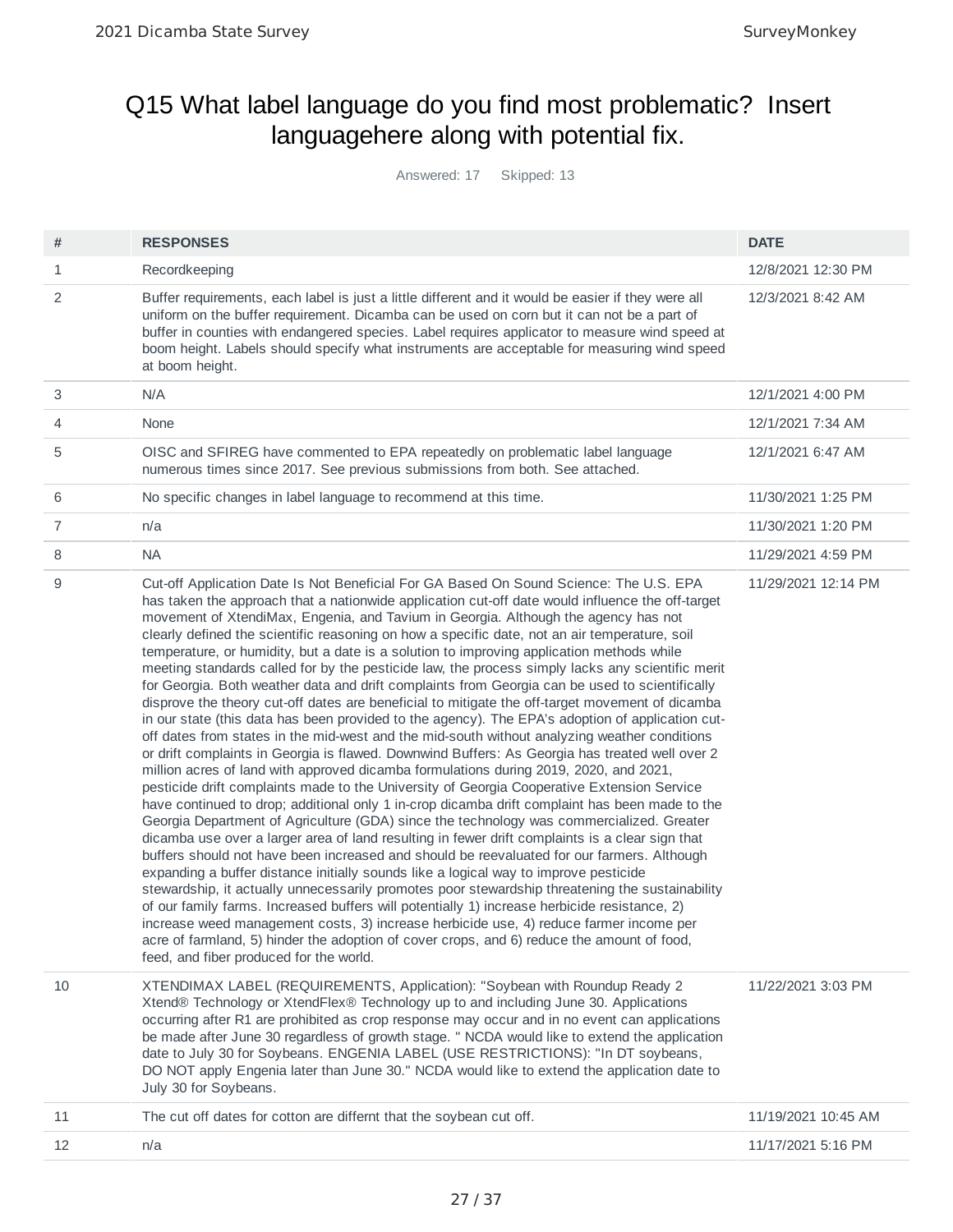| 13 | There are many problems with RUP dicamba labels, most of which were written to correct<br>concerns heard from growers and SLAs, however, as we have learned many times before, it is<br>nearly impossible to regulate all risk away for a chemistry that is flawed in the first place. I am<br>convinced the chemical architecture of dicamba is unsuitable for conventional spray<br>application, and until application methods change away from pressurized spray application, the<br>problems will persist. No labeling changes will correct something as deeply flawed as this<br>chemistry presents.                                                                                                                                                                                                                                                                                                                                                                                                                                                                                                                                                                                                                                                                                                                                                                                                                                                                           | 11/16/2021 3:18 PM |
|----|-------------------------------------------------------------------------------------------------------------------------------------------------------------------------------------------------------------------------------------------------------------------------------------------------------------------------------------------------------------------------------------------------------------------------------------------------------------------------------------------------------------------------------------------------------------------------------------------------------------------------------------------------------------------------------------------------------------------------------------------------------------------------------------------------------------------------------------------------------------------------------------------------------------------------------------------------------------------------------------------------------------------------------------------------------------------------------------------------------------------------------------------------------------------------------------------------------------------------------------------------------------------------------------------------------------------------------------------------------------------------------------------------------------------------------------------------------------------------------------|--------------------|
| 14 | N/A                                                                                                                                                                                                                                                                                                                                                                                                                                                                                                                                                                                                                                                                                                                                                                                                                                                                                                                                                                                                                                                                                                                                                                                                                                                                                                                                                                                                                                                                                 | 11/16/2021 7:55 AM |
| 15 | Recording environmental conditions at boom height is unenforceable because there is no<br>reference value to compare it with and there is no way of knowing if the portable devices used<br>by the applicators were calibrated and/or recorded valid measurements. We rely on<br>measurements of weather parameters as recorded by the State Climatologist under standard<br>reference conditions at the weather stations that use calibrated equipment. Engenia<br>Environmental Conditions: • Wind speed: Apply when wind speed, measured at boom height, is<br>3 to 10 mph. 21. Air Temperature: the air temperature at boom height at the time the applicator<br>starts and finishes applications of this product. 22. Wind Speed and Direction: the wind speed<br>at boom height at the time the applicator starts and finishes applications of this product, and<br>the wind direction at the time the applicator starts and finishes applications of this product.<br>Xtendimax Environmental Conditions: Wind speed: Apply when wind speed, measured at<br>boom height, is 3-10 mph. RECORD KEEPING 10. Wind Speed and Direction: Record of the<br>wind speed and direction (the direction from which the wind is blowing) at boom height at the<br>start and completion of each application. Environmental Requirements Wind Speed Wind<br>speed must be measured in the field of application at boom height prior to and after<br>application. Only apply when wind speed | 11/15/2021 2:34 PM |
| 16 | PA doesn't have enough RUP dicamba complaints to have opinions on the label language.                                                                                                                                                                                                                                                                                                                                                                                                                                                                                                                                                                                                                                                                                                                                                                                                                                                                                                                                                                                                                                                                                                                                                                                                                                                                                                                                                                                               | 11/15/2021 8:59 AM |
| 17 | Any language with Endangered species and buffers. 2017, 2018, 2019, and 2020 didn't have<br>ES language then all of a sudden in 2021 13 counties were affected wit the language and<br>increased buffers.                                                                                                                                                                                                                                                                                                                                                                                                                                                                                                                                                                                                                                                                                                                                                                                                                                                                                                                                                                                                                                                                                                                                                                                                                                                                           | 11/12/2021 5:53 PM |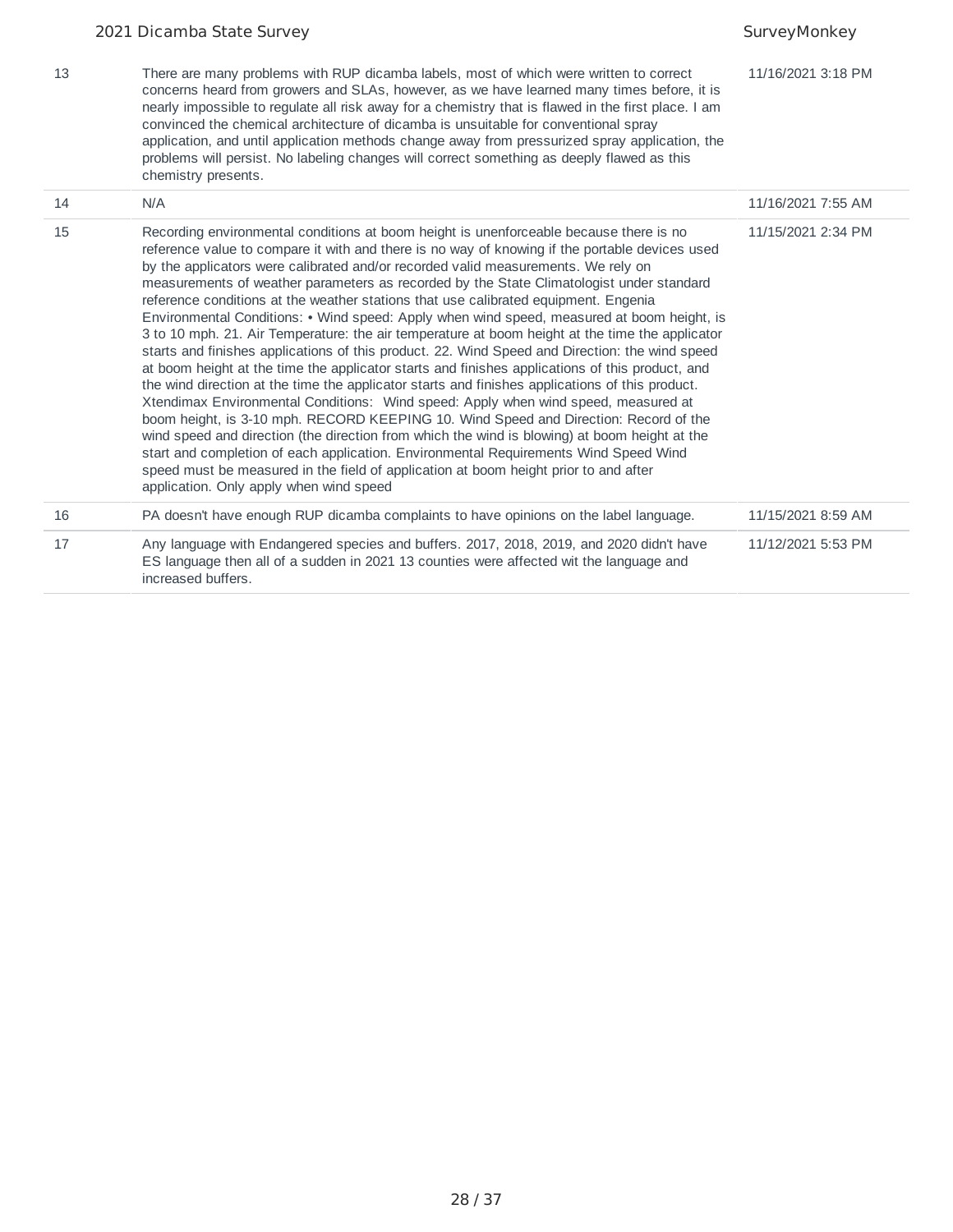## Q16 Can you estimate the rate of adoption of the planting of dicambatolerant crops in your state (percentage of acres and crop or total acreageand crop?

Answered: 24 Skipped: 6

| #  | <b>RESPONSES</b>                                                                                                                                                                                                                                                                                                                                                                                                                                                                                                                                                                                 | <b>DATE</b>         |
|----|--------------------------------------------------------------------------------------------------------------------------------------------------------------------------------------------------------------------------------------------------------------------------------------------------------------------------------------------------------------------------------------------------------------------------------------------------------------------------------------------------------------------------------------------------------------------------------------------------|---------------------|
| 1  | unknown                                                                                                                                                                                                                                                                                                                                                                                                                                                                                                                                                                                          | 12/8/2021 12:30 PM  |
| 2  | <b>Information Unavailable</b>                                                                                                                                                                                                                                                                                                                                                                                                                                                                                                                                                                   | 12/6/2021 4:35 PM   |
| 3  | 50% (more or less)                                                                                                                                                                                                                                                                                                                                                                                                                                                                                                                                                                               | 12/6/2021 9:34 AM   |
| 4  | We do not have this information.                                                                                                                                                                                                                                                                                                                                                                                                                                                                                                                                                                 | 12/3/2021 8:42 AM   |
| 5  | N/A                                                                                                                                                                                                                                                                                                                                                                                                                                                                                                                                                                                              | 12/1/2021 4:00 PM   |
| 6  | N <sub>0</sub>                                                                                                                                                                                                                                                                                                                                                                                                                                                                                                                                                                                   | 12/1/2021 3:41 PM   |
| 7  | 0                                                                                                                                                                                                                                                                                                                                                                                                                                                                                                                                                                                                | 12/1/2021 2:59 PM   |
| 8  | 25%                                                                                                                                                                                                                                                                                                                                                                                                                                                                                                                                                                                              | 12/1/2021 7:34 AM   |
| 9  | Over 50% in 2017. Reported reduced acreage in 2021.                                                                                                                                                                                                                                                                                                                                                                                                                                                                                                                                              | 12/1/2021 6:47 AM   |
| 10 | No, but a guess would be that most growers are planting dicamba-tolerant soybean and cotton<br>now statewide.                                                                                                                                                                                                                                                                                                                                                                                                                                                                                    | 11/30/2021 1:25 PM  |
| 11 | none                                                                                                                                                                                                                                                                                                                                                                                                                                                                                                                                                                                             | 11/30/2021 1:20 PM  |
| 12 | I would estimate over 95%                                                                                                                                                                                                                                                                                                                                                                                                                                                                                                                                                                        | 11/30/2021 12:30 PM |
| 13 | 80% from Industry perspective                                                                                                                                                                                                                                                                                                                                                                                                                                                                                                                                                                    | 11/29/2021 4:59 PM  |
| 14 | Cotton is the major agronomic crop grown in GA with tolerance to dicamba; the University of<br>Georgia Extension suggests that greater than 90% of the 2021 crop was tolerant to dicamba.<br>For soybeans, acres tolerant to dicamba are approximately 75%.                                                                                                                                                                                                                                                                                                                                      | 11/29/2021 12:14 PM |
| 15 | 60-70% of cotton and soybeans                                                                                                                                                                                                                                                                                                                                                                                                                                                                                                                                                                    | 11/22/2021 3:03 PM  |
| 16 | It has increased, I would hate to throw out a bad number. Last year I believe it was 40%<br>dicamba, but I could be wrong.                                                                                                                                                                                                                                                                                                                                                                                                                                                                       | 11/22/2021 8:48 AM  |
| 17 | Can not determine                                                                                                                                                                                                                                                                                                                                                                                                                                                                                                                                                                                | 11/19/2021 10:45 AM |
| 18 | 85%                                                                                                                                                                                                                                                                                                                                                                                                                                                                                                                                                                                              | 11/17/2021 5:16 PM  |
| 19 | 2017 was first year of use in Nebraska and university agronomists estimated 20% of soybean<br>acres were planted to dicamba tolerant varieties. By 2019 that number was estimated at 50%<br>and in 2021 the percentage was estimated at 60% or higher. There were rumors of some<br>growers who had used dicamba tolerant soybeans in 2017 and 2018 were no longer using<br>dicamba in 2020 and 2021, but only planting the tolerant varieties to "farm defensively". Gee,<br>isn't is great to know you have to make farming decisions based on how much harm your<br>neighbor might do to you? | 11/16/2021 3:18 PM  |
| 20 | <b>No</b>                                                                                                                                                                                                                                                                                                                                                                                                                                                                                                                                                                                        | 11/16/2021 7:55 AM  |
| 21 | Data unavailable                                                                                                                                                                                                                                                                                                                                                                                                                                                                                                                                                                                 | 11/15/2021 2:34 PM  |
| 22 | unknown                                                                                                                                                                                                                                                                                                                                                                                                                                                                                                                                                                                          | 11/15/2021 1:20 PM  |
| 23 | No.                                                                                                                                                                                                                                                                                                                                                                                                                                                                                                                                                                                              | 11/15/2021 8:59 AM  |
| 24 | 60-dicamba 40-other                                                                                                                                                                                                                                                                                                                                                                                                                                                                                                                                                                              | 11/12/2021 5:53 PM  |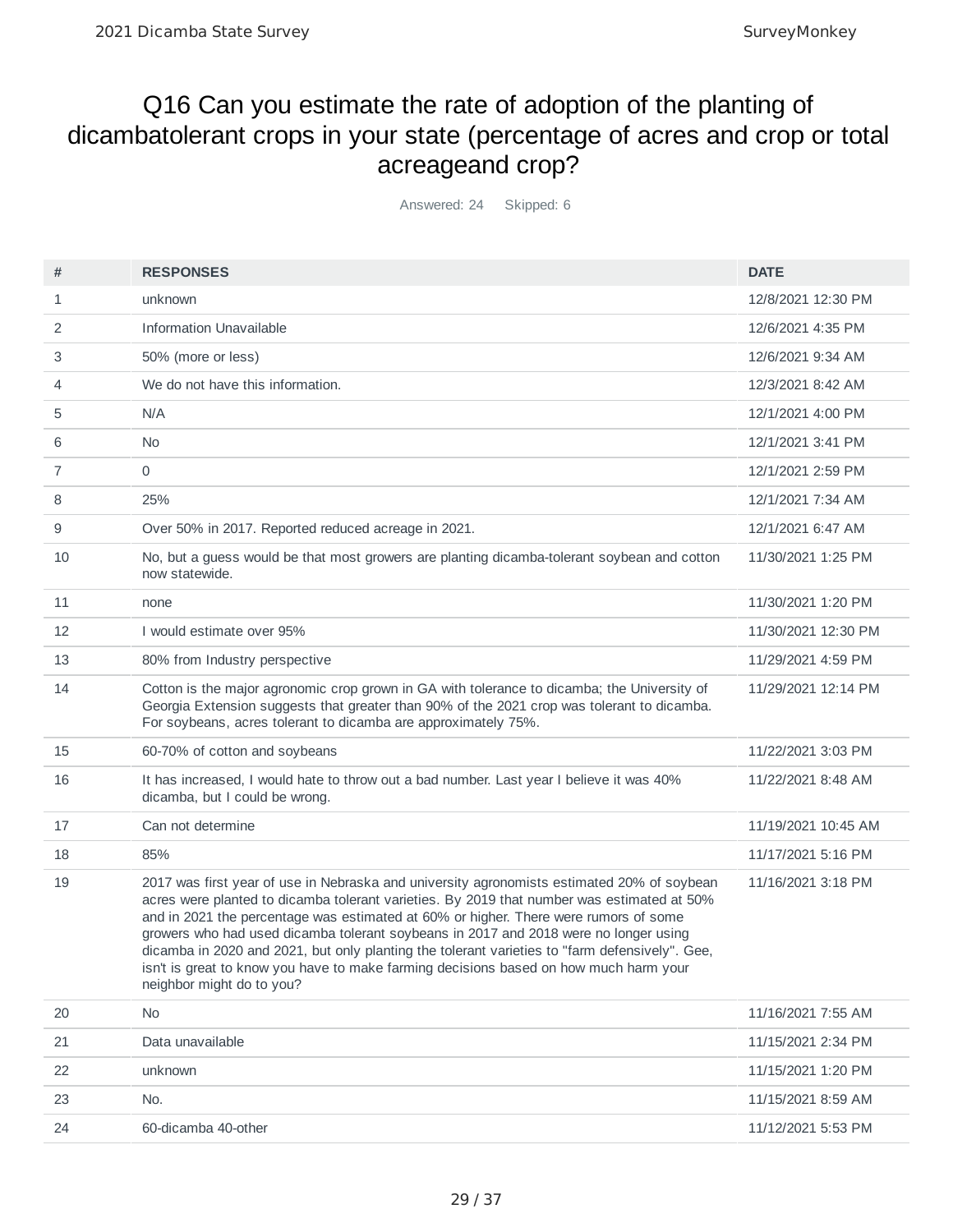## Q17 Are there any trends in the incidents observed by your state for 2020 vs. 2021 growing season so far?

Answered: 25 Skipped: 5

| #  | <b>RESPONSES</b>                                                                                                                                                                                          | <b>DATE</b>         |
|----|-----------------------------------------------------------------------------------------------------------------------------------------------------------------------------------------------------------|---------------------|
| 1  | No, our complaints decreased from 2020 to 2021                                                                                                                                                            | 12/8/2021 12:30 PM  |
| 2  | We experienced a greater number of alleged dicamba complaints in 2021 than in 2020.                                                                                                                       | 12/6/2021 4:35 PM   |
| 3  | No incidents                                                                                                                                                                                              | 12/6/2021 9:34 AM   |
| 4  | Few more claims of damage in the 2021 growing season, primarily to Non DT soybeans                                                                                                                        | 12/3/2021 3:36 PM   |
| 5  | Number of dicamba complaints tripled in 2021 as compared to 2020 growing season. An earlier<br>cutoff date June 20th was in place in 2020.                                                                | 12/3/2021 8:42 AM   |
| 6  | n/a                                                                                                                                                                                                       | 12/1/2021 4:00 PM   |
| 7  | There was an increase in complaints (both in overall complaints and dicamba specific<br>complaints) from the 2020 to 2021 growing season.                                                                 | 12/1/2021 3:41 PM   |
| 8  | None                                                                                                                                                                                                      | 12/1/2021 2:59 PM   |
| 9  | none                                                                                                                                                                                                      | 12/1/2021 7:34 AM   |
| 10 | Dicamba fatigue and frustration by all parties. Lessening of ardent DT support by commercial<br>applicators each year since 2017. Reported increase of support of other tolerant technologies<br>in 2022. | 12/1/2021 6:47 AM   |
| 11 | <b>No</b>                                                                                                                                                                                                 | 11/30/2021 1:25 PM  |
| 12 | n/a                                                                                                                                                                                                       | 11/30/2021 1:20 PM  |
| 13 | <b>No</b>                                                                                                                                                                                                 | 11/30/2021 12:30 PM |
| 14 | <b>No</b>                                                                                                                                                                                                 | 11/29/2021 4:59 PM  |
| 15 | None. Drift from XtendiMax, Engenia, and Tavium has not been an issue in Georgia during<br>2017, 2018, 2019, 2020, or 2021.                                                                               | 11/29/2021 12:14 PM |
| 16 | Complaint received have decreased from 3 to 1, respectively. No investigations have been<br>conducted during 2020 or 2021.                                                                                | 11/22/2021 3:03 PM  |
| 17 | No, we have not had major issues with dicamba. (reported incidents very low)                                                                                                                              | 11/22/2021 8:48 AM  |
| 18 | <b>No</b>                                                                                                                                                                                                 | 11/19/2021 10:45 AM |
| 19 | Self inflicted applicator errors                                                                                                                                                                          | 11/17/2021 5:16 PM  |
| 20 | The difference was mostly driven by environmental factors associated with drought and<br>planting date than the number of acres or varieties planted.                                                     | 11/16/2021 3:18 PM  |
| 21 | N/A                                                                                                                                                                                                       | 11/16/2021 7:55 AM  |
| 22 | Using the data presented in question 14, Crop Year 2020 and 2021 appear to be very similar<br>regarding the number of incident reports received                                                           | 11/15/2021 2:34 PM  |
| 23 | complaint numbers are lower then previous years, but acres impacted is up. People are not<br>submitting complaints to our department anymore after several years in a row having impacts.                 | 11/15/2021 1:20 PM  |
| 24 | No.                                                                                                                                                                                                       | 11/15/2021 8:59 AM  |
| 25 | 2021 was worse because of increased temps and zero moisture during applications. weed<br>control was poor because of weeds shutting down and not taking in actives. Once a shower                         | 11/12/2021 5:53 PM  |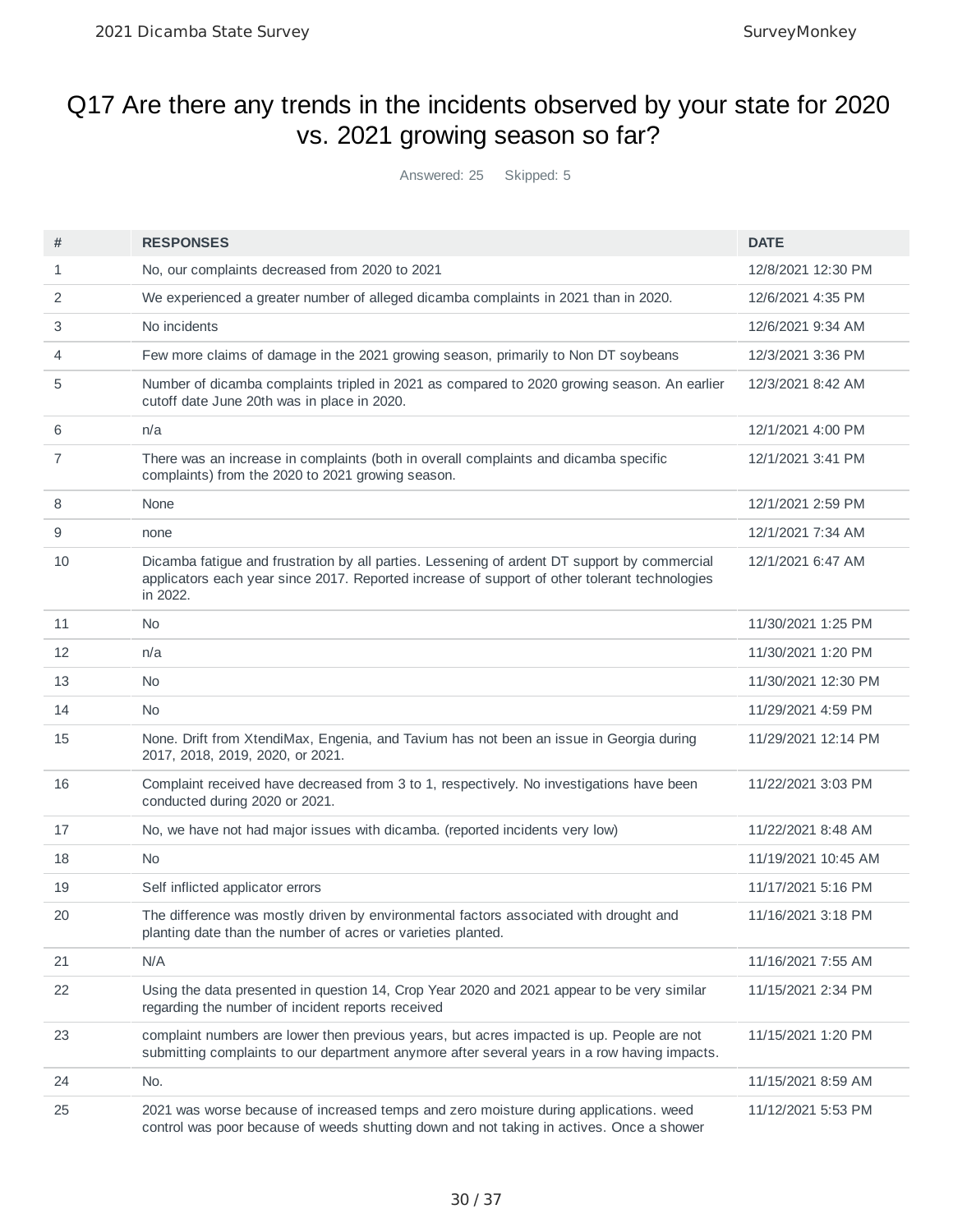rolled though an area the cupped weed started growing which will increase resistance probability.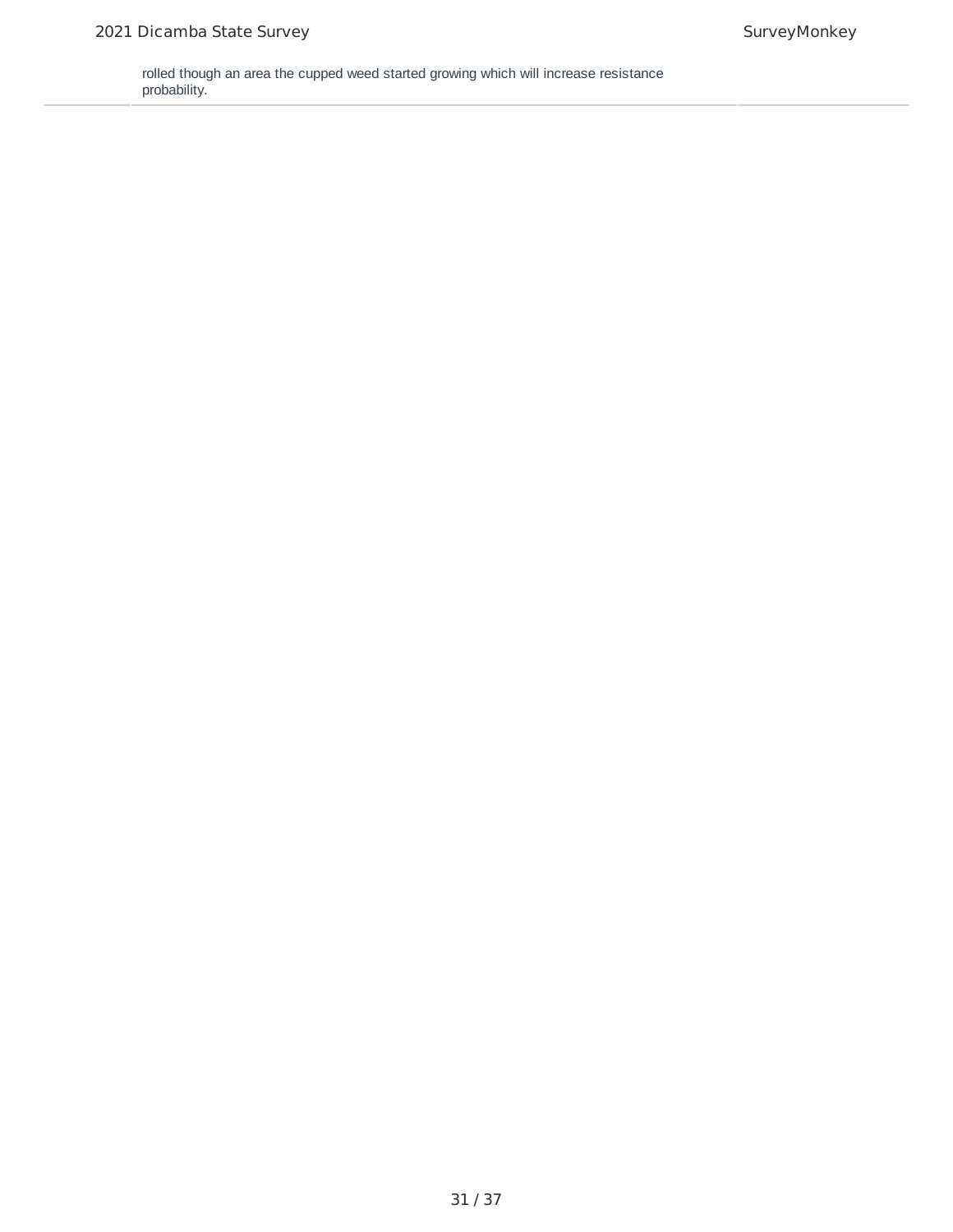

# Q18 Is a temperature cutoff feasible?

| <b>ANSWER CHOICES</b> | <b>RESPONSES</b> |    |
|-----------------------|------------------|----|
| Yes                   | 50.00%           | 10 |
| <b>No</b>             | 50.00%           | 10 |
| <b>TOTAL</b>          |                  | 20 |

| #  | <b>COMMENT</b>                                                                                                                                                                                                                                                                                                                          | <b>DATE</b>         |
|----|-----------------------------------------------------------------------------------------------------------------------------------------------------------------------------------------------------------------------------------------------------------------------------------------------------------------------------------------|---------------------|
| 1  | Would require a standard label requirement listing the weather service forecast that would be<br>considered acceptable.                                                                                                                                                                                                                 | 12/6/2021 4:35 PM   |
| 2  | but may depend upon year (weather related events)                                                                                                                                                                                                                                                                                       | 12/6/2021 9:34 AM   |
| 3  | Not sure                                                                                                                                                                                                                                                                                                                                | 12/3/2021 3:36 PM   |
| 4  | As a state regulator what weather information can I use to determine an accurate temperature<br>reading at the site of application, at least a month ago if not longer.                                                                                                                                                                 | 12/3/2021 8:42 AM   |
| 5  | N/a                                                                                                                                                                                                                                                                                                                                     | 12/1/2021 4:00 PM   |
| 6  | WA State has had one since the 1980's.                                                                                                                                                                                                                                                                                                  | 12/1/2021 2:59 PM   |
| 7  | While after-the-fact verification of local temperatures is much easier for regulators than local<br>wind speeds and directions, it is still a challenge. Need to determine how such a restriction<br>could be reliably documented after-the-fact before implementing such a design standard on the<br>label or in rule. could predicted | 12/1/2021 6:47 AM   |
| 8  | Temperatures in SC have not been shown to cause an increase or decrease in off-target<br>movement of dicamba.                                                                                                                                                                                                                           | 11/30/2021 1:25 PM  |
| 9  | n/a                                                                                                                                                                                                                                                                                                                                     | 11/30/2021 1:20 PM  |
| 10 | No issues to date                                                                                                                                                                                                                                                                                                                       | 11/29/2021 4:59 PM  |
| 11 | See comments above in question 15.                                                                                                                                                                                                                                                                                                      | 11/29/2021 12:14 PM |
| 12 | It doesn't make a difference in NC.                                                                                                                                                                                                                                                                                                     | 11/22/2021 3:03 PM  |
| 13 | I think if we had the issues here a cutoff may work, but the weather is very variable here.                                                                                                                                                                                                                                             | 11/22/2021 8:48 AM  |
| 14 | It begins to warm up in April. If a tempeture cut off is implemented then no one would be able<br>to apply the product OTT because the crop has not been planted.                                                                                                                                                                       | 11/19/2021 10:45 AM |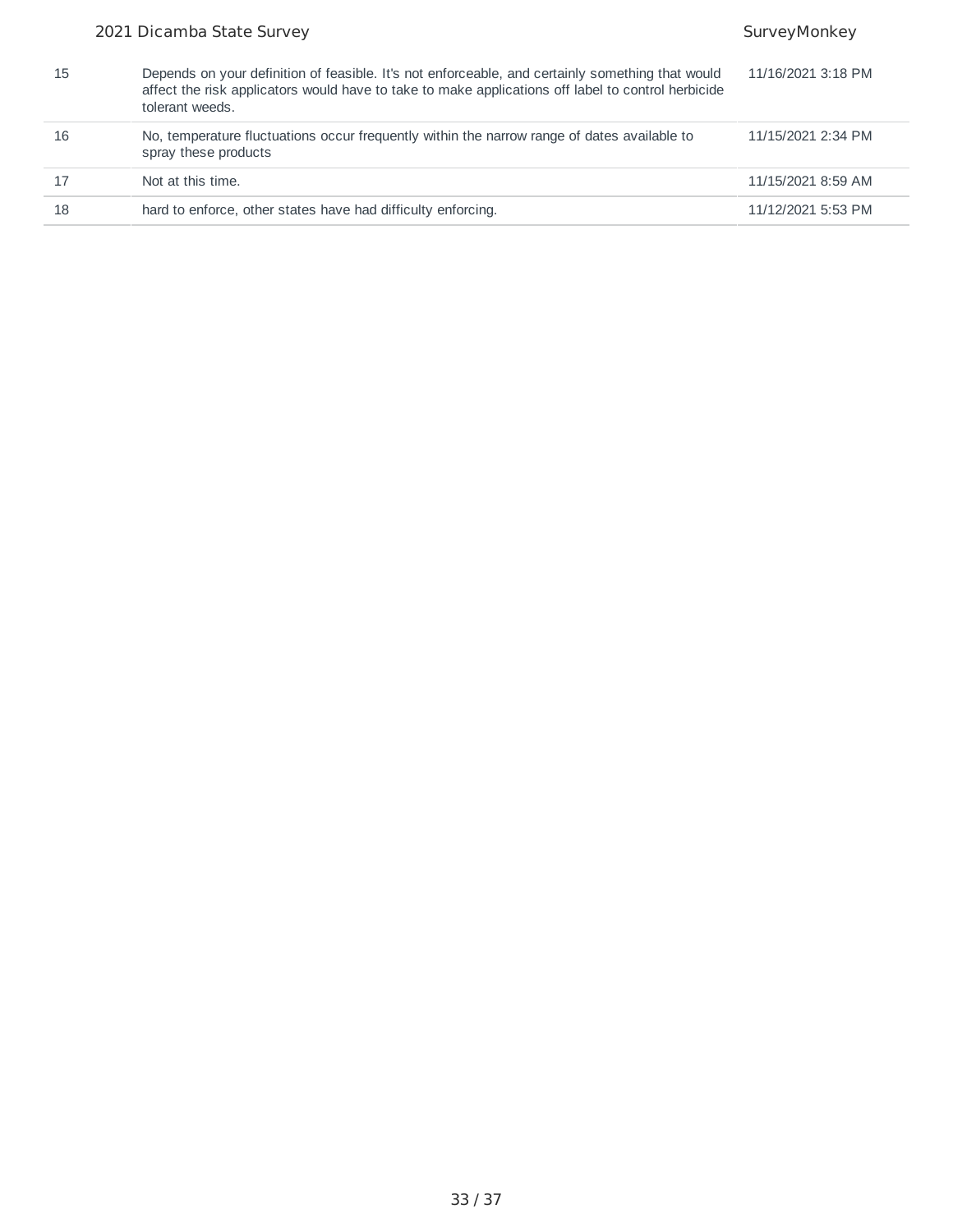## Q19 Please provide any information on difficulties applicators may have in using the volatility reducing agents. Are applicators finding they are working? Are they readily available?

Answered: 21 Skipped: 9

| #              | <b>RESPONSES</b>                                                                                                                                                                                                                                                                                                 | <b>DATE</b>         |
|----------------|------------------------------------------------------------------------------------------------------------------------------------------------------------------------------------------------------------------------------------------------------------------------------------------------------------------|---------------------|
| 1              | We have not heard any complaints.                                                                                                                                                                                                                                                                                | 12/8/2021 12:30 PM  |
| $\overline{2}$ | Information Unavailable                                                                                                                                                                                                                                                                                          | 12/6/2021 4:35 PM   |
| 3              | No one has brought any issues to our attention.                                                                                                                                                                                                                                                                  | 12/6/2021 9:34 AM   |
| 4              | We have not heard of any problems with volatility reducing agents.                                                                                                                                                                                                                                               | 12/3/2021 8:42 AM   |
| 5              | N/A                                                                                                                                                                                                                                                                                                              | 12/1/2021 4:00 PM   |
| 6              | Applicators have not reported such information to KDA.                                                                                                                                                                                                                                                           | 12/1/2021 3:41 PM   |
| $\overline{7}$ | Some of the drift/volatility reducing agents are at times depended upon to solve any issues.<br>Applicators still need to be fully aware of their surroundings, their equipment performance and<br>the weather.                                                                                                  | 12/1/2021 2:59 PM   |
| 8              | None. They are available and working.                                                                                                                                                                                                                                                                            | 12/1/2021 7:34 AM   |
| 9              | No comment.                                                                                                                                                                                                                                                                                                      | 12/1/2021 6:47 AM   |
| 10             | No difficulties have been reported to this agency.                                                                                                                                                                                                                                                               | 11/30/2021 1:25 PM  |
| 11             | n/a                                                                                                                                                                                                                                                                                                              | 11/30/2021 1:20 PM  |
| 12             | No issues reported regarding use and compatibility issues. Availability was not an issue in<br>2021 although there are concerns for 2022.                                                                                                                                                                        | 11/29/2021 4:59 PM  |
| 13             | Georgia research notes these products are extremely valuable in mitigating the volatility of<br>dicamba. Our growers have not had issues obtaining and using these products.                                                                                                                                     | 11/29/2021 12:14 PM |
| 14             | VRA's seem to be readily available, but it is an added cost to the grower. Most cases in NC<br>are due to physical drift not volatility.                                                                                                                                                                         | 11/22/2021 3:03 PM  |
| 15             | This information is not captured by ODAFF                                                                                                                                                                                                                                                                        | 11/19/2021 10:45 AM |
| 16             | n/a                                                                                                                                                                                                                                                                                                              | 11/17/2021 5:16 PM  |
| 17             | I have zero reports from applicators indicating they could tell for a fact the VRAs worked as<br>intended. I have also had zero reports of any unexpected consequences encountered, such as<br>incompatible tank mixes or plugged nozzles. Those reports are generally not received by the<br>regulatory agency. | 11/16/2021 3:18 PM  |
| 18             | Tank mix partners have not been reviewed at this time                                                                                                                                                                                                                                                            | 11/15/2021 2:34 PM  |
| 19             | no issues with anyone not being able to find or use.                                                                                                                                                                                                                                                             | 11/15/2021 1:20 PM  |
| 20             | Drift reduction agents were used in the 3 cases we had in 2021, including the 2 GUP<br>applications.                                                                                                                                                                                                             | 11/15/2021 8:59 AM  |
| 21             | The records we checked, the VRA were being used and did not keep the products from<br>moving.                                                                                                                                                                                                                    | 11/12/2021 5:53 PM  |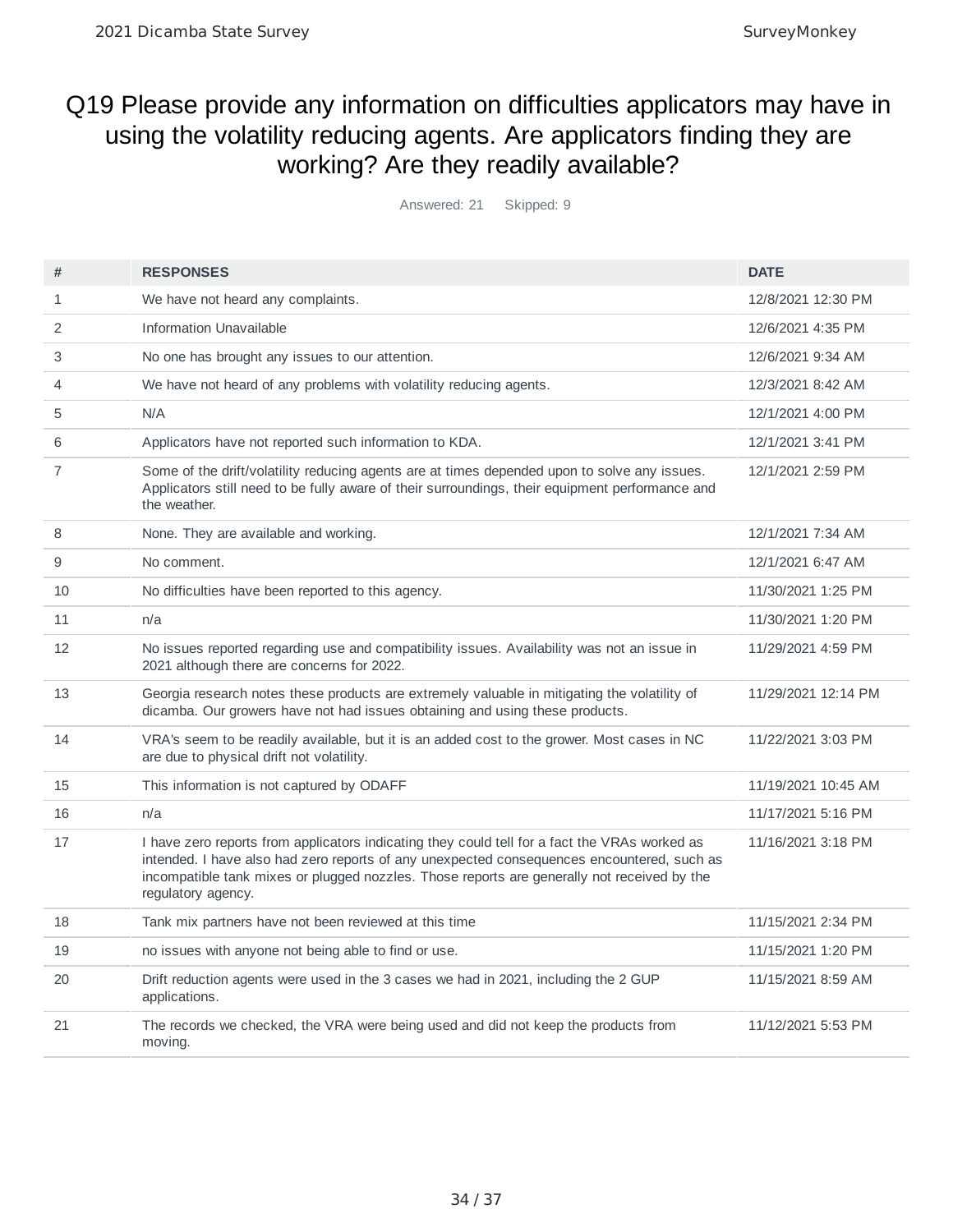## Q20 How are growers managing weeds with the varying buffer requirements (e.g., ESA buffers vs non-ESA buffers)?

Answered: 20 Skipped: 10

| #            | <b>RESPONSES</b>                                                                                                                                                                                                                                                                        | <b>DATE</b>         |
|--------------|-----------------------------------------------------------------------------------------------------------------------------------------------------------------------------------------------------------------------------------------------------------------------------------------|---------------------|
| $\mathbf{1}$ | We have not heard any complaints.                                                                                                                                                                                                                                                       | 12/8/2021 12:30 PM  |
| 2            | <b>Information Unavailable</b>                                                                                                                                                                                                                                                          | 12/6/2021 4:35 PM   |
| 3            | Unknown                                                                                                                                                                                                                                                                                 | 12/6/2021 9:34 AM   |
| 4            | Of the complete investigations we have, 28% of growers have treated their buffer areas with a<br>herbicide product other than dicamba                                                                                                                                                   | 12/3/2021 8:42 AM   |
| 5            | N/A                                                                                                                                                                                                                                                                                     | 12/1/2021 4:00 PM   |
| 6            | Growers are not required to report this to KDA.                                                                                                                                                                                                                                         | 12/1/2021 3:41 PM   |
| 7            | They are just adapting to the buffers.                                                                                                                                                                                                                                                  | 12/1/2021 7:34 AM   |
| 8            | It is believed that buffer restrictions are largely ignored by applicators. See SFIREG comments<br>for difficulties in implementing such complex and variable label restrictions.                                                                                                       | 12/1/2021 6:47 AM   |
| 9            | We do not have data on this.                                                                                                                                                                                                                                                            | 11/30/2021 1:25 PM  |
| 10           | n/a                                                                                                                                                                                                                                                                                     | 11/30/2021 1:20 PM  |
| 11           | Various other herbicide material.                                                                                                                                                                                                                                                       | 11/29/2021 4:59 PM  |
| 12           | Currently we are working with the University of Georgia's Cooperative Extension Service<br>implementing educational programs sharing new label restrictions from both standard and ESA<br>buffers. We are not knowledgeable at this point on steps in place to manage weeds in buffers. | 11/29/2021 12:14 PM |
| 13           | <b>NAC</b>                                                                                                                                                                                                                                                                              | 11/22/2021 3:03 PM  |
| 14           | This information is not captured by ODAFF                                                                                                                                                                                                                                               | 11/19/2021 10:45 AM |
| 15           | no issues                                                                                                                                                                                                                                                                               | 11/17/2021 5:16 PM  |
| 16           | Some are trying alternate herbicides in the tank for border passes, others are changing<br>varieties or crop rotations. No-one likes the ESA restrictions because there is no demonstrated<br>habitat in the areas where bulletins are in place.                                        | 11/16/2021 3:18 PM  |
| 17           | No data available                                                                                                                                                                                                                                                                       | 11/15/2021 2:34 PM  |
| 18           | unknown                                                                                                                                                                                                                                                                                 | 11/15/2021 1:20 PM  |
| 19           | Unknown                                                                                                                                                                                                                                                                                 | 11/15/2021 8:59 AM  |
| 20           | Some are using other actives to control the buffers, if they have a buffer. we are in the process<br>of investigating some off label generics application on buffers after June 30th.                                                                                                   | 11/12/2021 5:53 PM  |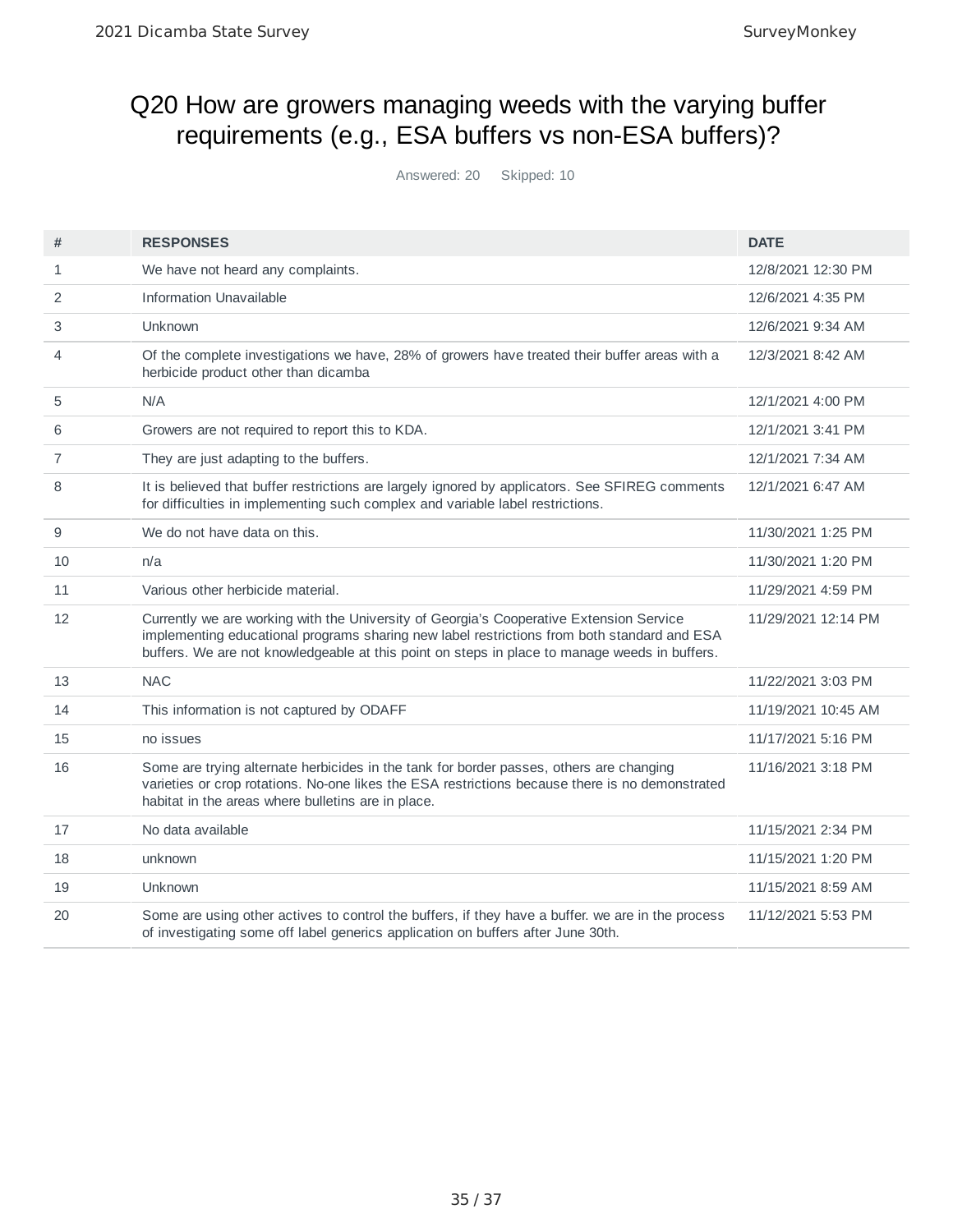### Q21 Please provide any data on difficulties growers are having following the labels. For example, are applicators able to determine what buffers are needed and how to use the VRA?

Answered: 19 Skipped: 11

| #  | <b>RESPONSES</b>                                                                                                                                                                                                                                                                                                                                                                                                                                                                                                                                                                                                                                                                              | <b>DATE</b>         |
|----|-----------------------------------------------------------------------------------------------------------------------------------------------------------------------------------------------------------------------------------------------------------------------------------------------------------------------------------------------------------------------------------------------------------------------------------------------------------------------------------------------------------------------------------------------------------------------------------------------------------------------------------------------------------------------------------------------|---------------------|
| 1  | We have not heard any complaints.                                                                                                                                                                                                                                                                                                                                                                                                                                                                                                                                                                                                                                                             | 12/8/2021 12:30 PM  |
| 2  | <b>Information Unavailable</b>                                                                                                                                                                                                                                                                                                                                                                                                                                                                                                                                                                                                                                                                | 12/6/2021 4:35 PM   |
| 3  | We have had no one bring any issues to our attention                                                                                                                                                                                                                                                                                                                                                                                                                                                                                                                                                                                                                                          | 12/6/2021 9:34 AM   |
| 4  | Of the investigations that we have completed, about 84% of applicators are not keeping<br>complete records. The commonly missed information is Buffer distance, proof of dicamba<br>training, VRA receipt, applicator certification number, and dicamba herbicide receipt                                                                                                                                                                                                                                                                                                                                                                                                                     | 12/3/2021 8:42 AM   |
| 5  | n/a                                                                                                                                                                                                                                                                                                                                                                                                                                                                                                                                                                                                                                                                                           | 12/1/2021 4:00 PM   |
| 6  | Growers are not required to report this to KDA.                                                                                                                                                                                                                                                                                                                                                                                                                                                                                                                                                                                                                                               | 12/1/2021 3:41 PM   |
| 7  | Not that we are aware of.                                                                                                                                                                                                                                                                                                                                                                                                                                                                                                                                                                                                                                                                     | 12/1/2021 7:34 AM   |
| 8  | See SFIREG comments.                                                                                                                                                                                                                                                                                                                                                                                                                                                                                                                                                                                                                                                                          | 12/1/2021 6:47 AM   |
| 9  | We do not have any data or other feedback from growers on this topic, so no comment can be<br>made.                                                                                                                                                                                                                                                                                                                                                                                                                                                                                                                                                                                           | 11/30/2021 1:25 PM  |
| 10 | n/a                                                                                                                                                                                                                                                                                                                                                                                                                                                                                                                                                                                                                                                                                           | 11/30/2021 1:20 PM  |
| 11 | Anecdotally: Many are not following all of the label directionsprivate applicators feel it is just<br>not possible in most scenarioscommercial applicators opt not to use the product in those<br>scenarios. Just not much left of the field after the buffers.                                                                                                                                                                                                                                                                                                                                                                                                                               | 11/29/2021 4:59 PM  |
| 12 | The greatest challenges for Georgia growers are highlighted in question 15 above (cut-off<br>application, buffers) and with the EPA's approach of sharing endangered species buffers on<br>bulletins live - two which needs to be much more user friendly. In regards to general pesticide<br>labels, growers are extremely frustrated because they lack consistency across products and<br>manufacturers. All pesticide labels should follow a standard format, become smart labels, and<br>more accurately represent practical use patterns and rates.                                                                                                                                      | 11/29/2021 12:14 PM |
| 13 | It's not an issue with understanding the label, but there are so many requirements that it is<br>hard to find an approved time to apply. It is difficult to accommodate the label outlined<br>environmental conditions necessary to make a legal application. Training in NC has helped the<br>growers understand the label.                                                                                                                                                                                                                                                                                                                                                                  | 11/22/2021 3:03 PM  |
| 14 | I am not aware of any difficulties growers are having with the label.                                                                                                                                                                                                                                                                                                                                                                                                                                                                                                                                                                                                                         | 11/19/2021 10:45 AM |
| 15 | n/a                                                                                                                                                                                                                                                                                                                                                                                                                                                                                                                                                                                                                                                                                           | 11/17/2021 5:16 PM  |
| 16 | We do not collect data like this. All I can provide is anecdotal information on what we see<br>when reviewing application records of a handful of applicators involved in complaints.                                                                                                                                                                                                                                                                                                                                                                                                                                                                                                         | 11/16/2021 3:18 PM  |
| 17 | No data available for Crop Year 2021                                                                                                                                                                                                                                                                                                                                                                                                                                                                                                                                                                                                                                                          | 11/15/2021 2:34 PM  |
| 18 | None that PDA is aware of.                                                                                                                                                                                                                                                                                                                                                                                                                                                                                                                                                                                                                                                                    | 11/15/2021 8:59 AM  |
| 19 | Growers have been working together. Adjoining land owners reading the label together and<br>making sure the applications are being made properly. 70% or greater the applications have<br>been made properly in SD. A common violation is a records violation of not checking a<br>sensitive site or few didn't take annual training, but took training prior. off label tank mixes have<br>not been a problem either the last several years. AMS hasn't been used because ag retailers<br>are dedicating one sprayer for dicamba. private applicators have shared with us that a group of<br>neighbors will use one sprayer for just dicamba and dedicate another sprayer for other products | 11/12/2021 5:53 PM  |